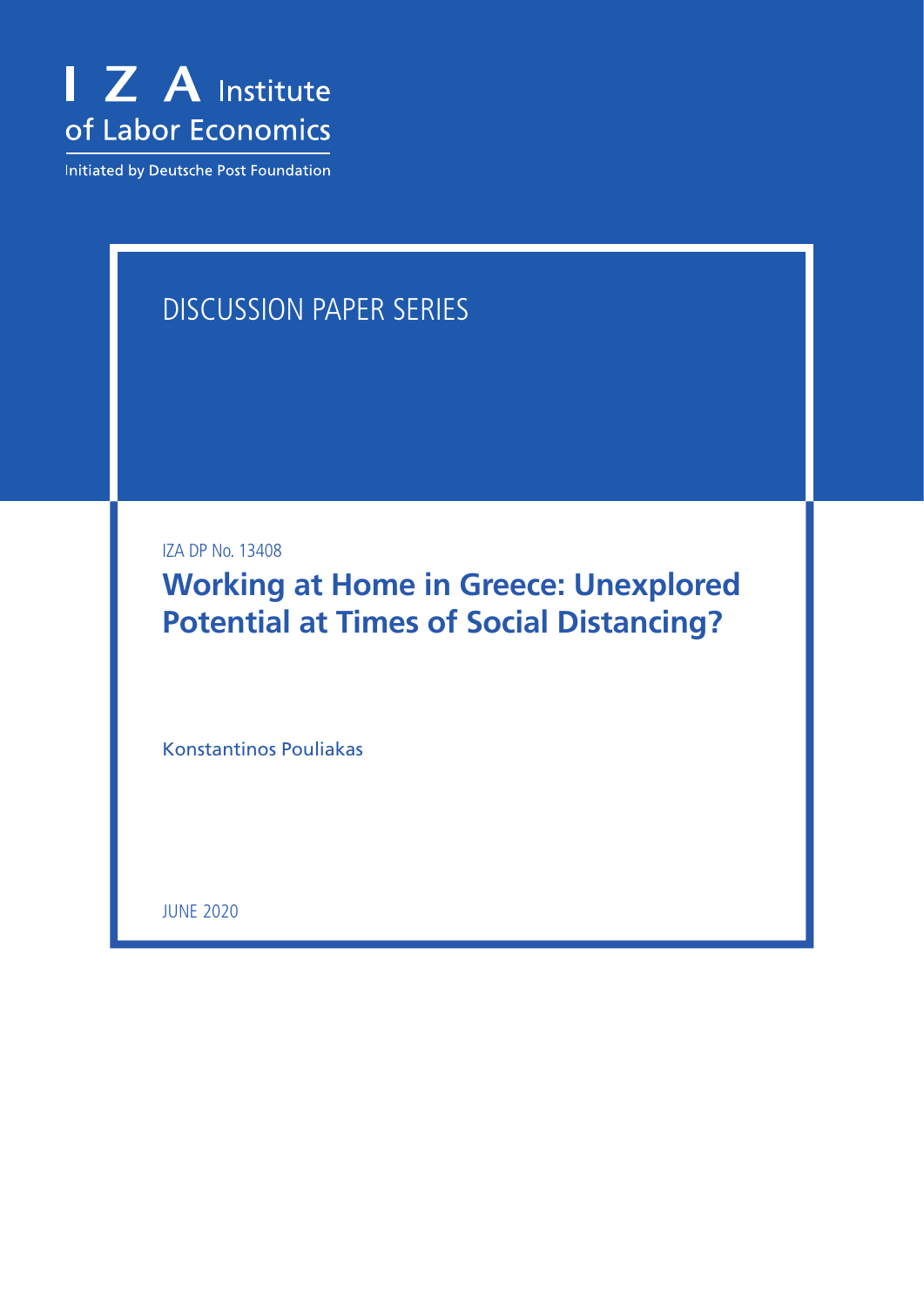

Initiated by Deutsche Post Foundation

# DISCUSSION PAPER SERIES

IZA DP No. 13408

# **Working at Home in Greece: Unexplored Potential at Times of Social Distancing?**

**Konstantinos Pouliakas** *Cedefop, University of Aberdeen and IZA*

JUNE 2020

Any opinions expressed in this paper are those of the author(s) and not those of IZA. Research published in this series may include views on policy, but IZA takes no institutional policy positions. The IZA research network is committed to the IZA Guiding Principles of Research Integrity.

The IZA Institute of Labor Economics is an independent economic research institute that conducts research in labor economics and offers evidence-based policy advice on labor market issues. Supported by the Deutsche Post Foundation, IZA runs the world's largest network of economists, whose research aims to provide answers to the global labor market challenges of our time. Our key objective is to build bridges between academic research, policymakers and society.

IZA Discussion Papers often represent preliminary work and are circulated to encourage discussion. Citation of such a paper should account for its provisional character. A revised version may be available directly from the author.

ISSN: 2365-9793

**IZA – Institute of Labor Economics**

| Schaumburg-Lippe-Straße 5-9 | Phone: +49-228-3894-0       |             |
|-----------------------------|-----------------------------|-------------|
| 53113 Bonn, Germany         | Email: publications@iza.org | www.iza.org |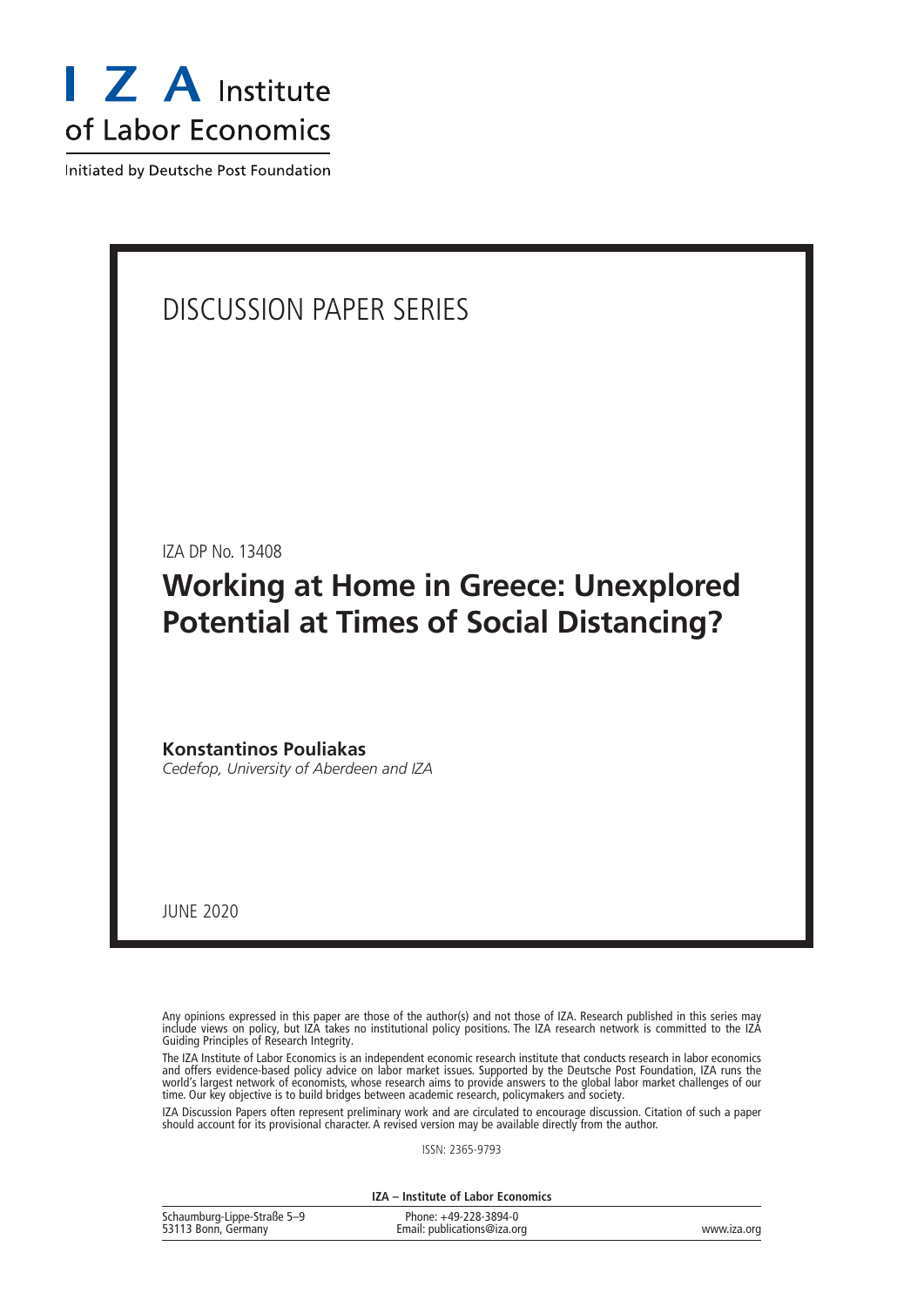# ABSTRACT

# **Working at Home in Greece: Unexplored Potential at Times of Social Distancing?\***

This paper investigates the incidence, trend and determinants of remote work in Greece. A crisis-stricken country in the years preceding the Covid-19 crisis, Greece entered the first wave of the public health shock as a laggard in digitalisation and remote work arrangements among European countries. While Covid-19 induced a spike in the use of remote work arrangements in many countries, this paper presents evidence that working from home (WfH) in Greece was subdued in the past decade. By analysing the profile of the job tasks and skill needs of Greek homeworkers, the paper also shows marked deviations in homeworking patterns and determinants in Greece, relative to other EU countries. This includes a higher prevalence of WfH among Greek females and non-nationals, limited use by young workers and families with children and a stronger relation with atypical work hours. While remote workers in Greece receive a 7% monthly wage premium, their jobs are found to involve standardised and moderate ICT tasks and to rely more on social serving tasks. The paper highlights that there is significant scope to enhance remote work in Greece, which can amount to up to 37% of all salaried jobs, subject to changing work organisation, norms and policies. In the coronavirus era, overcoming barriers to remote work will be key for the Greek labour market to adapt to social distances practices and digitalisation.

| <b>JEL Classification:</b> | C25, J01, J23, J24, J31                                |
|----------------------------|--------------------------------------------------------|
| Keywords:                  | work at home, remote work, teleworking, tasks, skills, |
|                            | COVID-19, Greece                                       |

## **Corresponding author:**

Konstantinos Pouliakas European Centre for the Development of Vocational Training (Cedefop) Europe 123 57001 Thermi Thessaloniki Greece

E-mail: konstantinos.pouliakas@cedefop.europa.eu

<sup>\*</sup> The author is grateful to Vassilis Monastiriotis (LSE), Nikos Giannakopoulos (University of Patras), Giorgios Panos (University of Glasgow), Paul Redmond (ESRI), Seamus McGuinness (ESRI), Enrique Fernandez-Macias (JRC, European Commission) and Matteo Sostero (JRC, European Commission) for valuable assistance and inputs. This paper should not be reported as representing the views of the European Centre for the Development of Vocational Training (Cedefop). The views expressed are those of the authors and do not necessarily reflect those of Cedefop.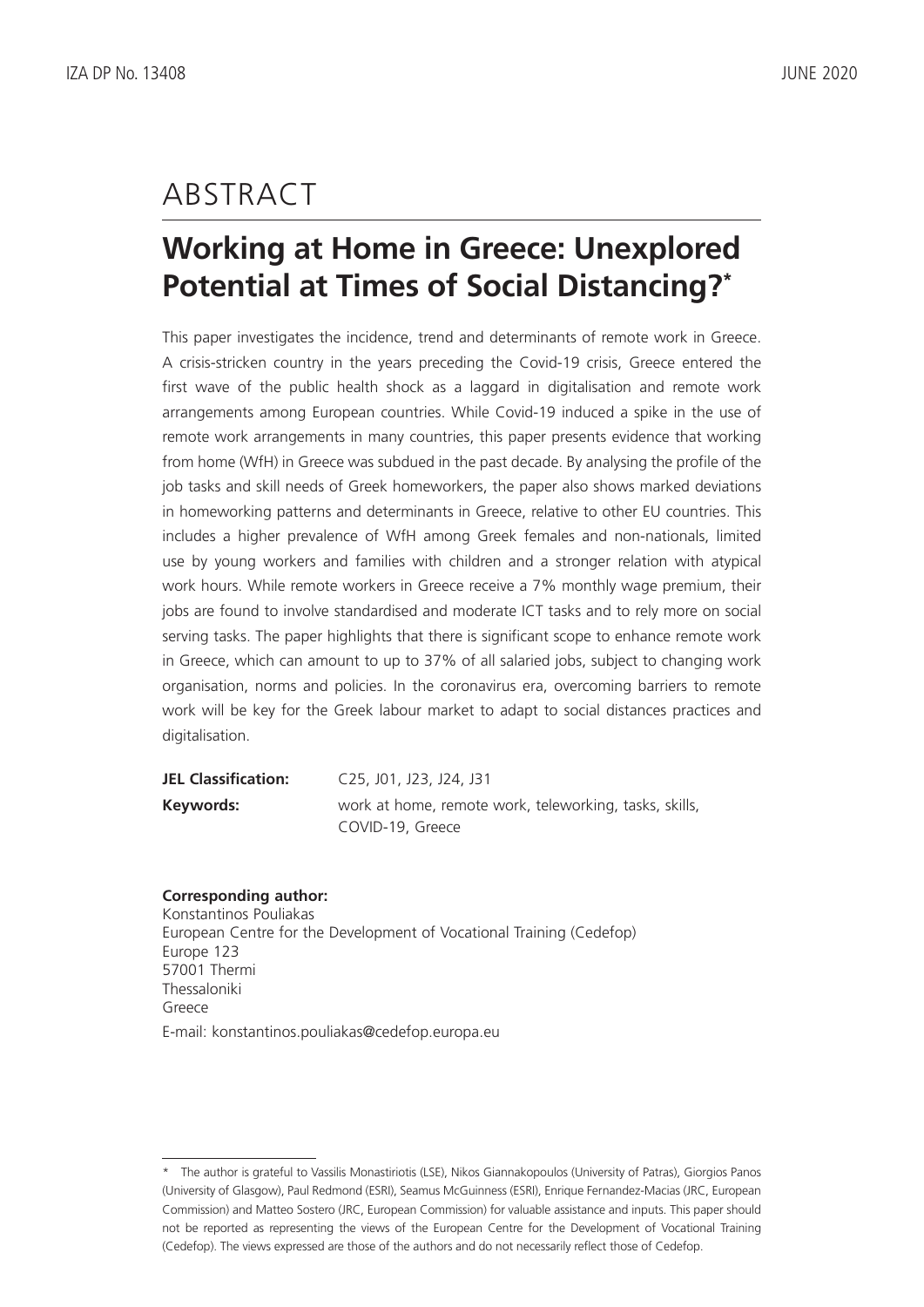# **1. Introduction**

One stark impact of the Covid-19 pandemic and its associated confinement measures has been the growing numbers of individuals forced to work from home (WfH). At a time of choosing between exposing one's health by working in close physical proximity to other people in a workplace and remote work, the latter option presented itself with major benefits. These did not only include the possibility of stemming job and economic losses (Adams Prassl et al., 2020), but also an ability to alleviate extraordinary child care demands caused by school and crèche closures and safeguarding personal and family health. Homebased work could have also contributed towards the flattening of the Covid-19 curve and be a measure of control for further spikes in SARS-Cov-2 cases, in addition to ensuring continued economic performance (Redmond and McGuinness, 2020).

With more than 80% of the world population in lockdown at a given point (ILO, 2020a), what had been a limited work arrangement before the pandemic, affecting about 15-17% of EU workers on average (Eurofound-ILO, 2017; Eurofound, 2020), became widely used to safeguard against the possibility of complete job loss, furlough or business closure. While reliable statistics on how many individuals actually worked remotely from home during the Covid-[1](#page-3-0)9 crisis are yet to be developed<sup>1</sup>, several economists have hinted to the fact that over a third of all jobs in advanced economies could potentially be performed from home (Dingel and Neiman, 2020; Boeri et al., 2020) and that the Covid-19-induced shift to homework is likely to have a long-term impact on future work organisation (Baert et al., 2020).

The cost of the Covid-19 lockdown and confinement measures, and subsequent economic disruption, is likely to have been lower for those countries that already benefitted from higher shares of employed persons utilising some form of remote work.<sup>[2](#page-3-1)</sup> Similarly, countries

<span id="page-3-0"></span><sup>&</sup>lt;sup>1</sup> Some polls have reported that the percentage of people who say they have worked "remotely" has roughly doubled, up to 62%, from the beginning of the virus-related changes in March until April. 59% of those who WfH said they would like to keep working this way <https://news.gallup.com/poll/306695/workers-discovering-affinity-remote-work.aspx>

<span id="page-3-1"></span><sup>&</sup>lt;sup>2</sup> The term 'remote work' is used in this paper as it is an overarching description of the phenomenon whereby workers perform their work activities outside of their employers' premises, either from home or elsewhere. The focus of the analysis is on 'working from home (WfH)', which is a key facet of remote work. Homeworking includes teleworking/ICT-mobile work, which typically refers to work carried out from home, making use of remote information and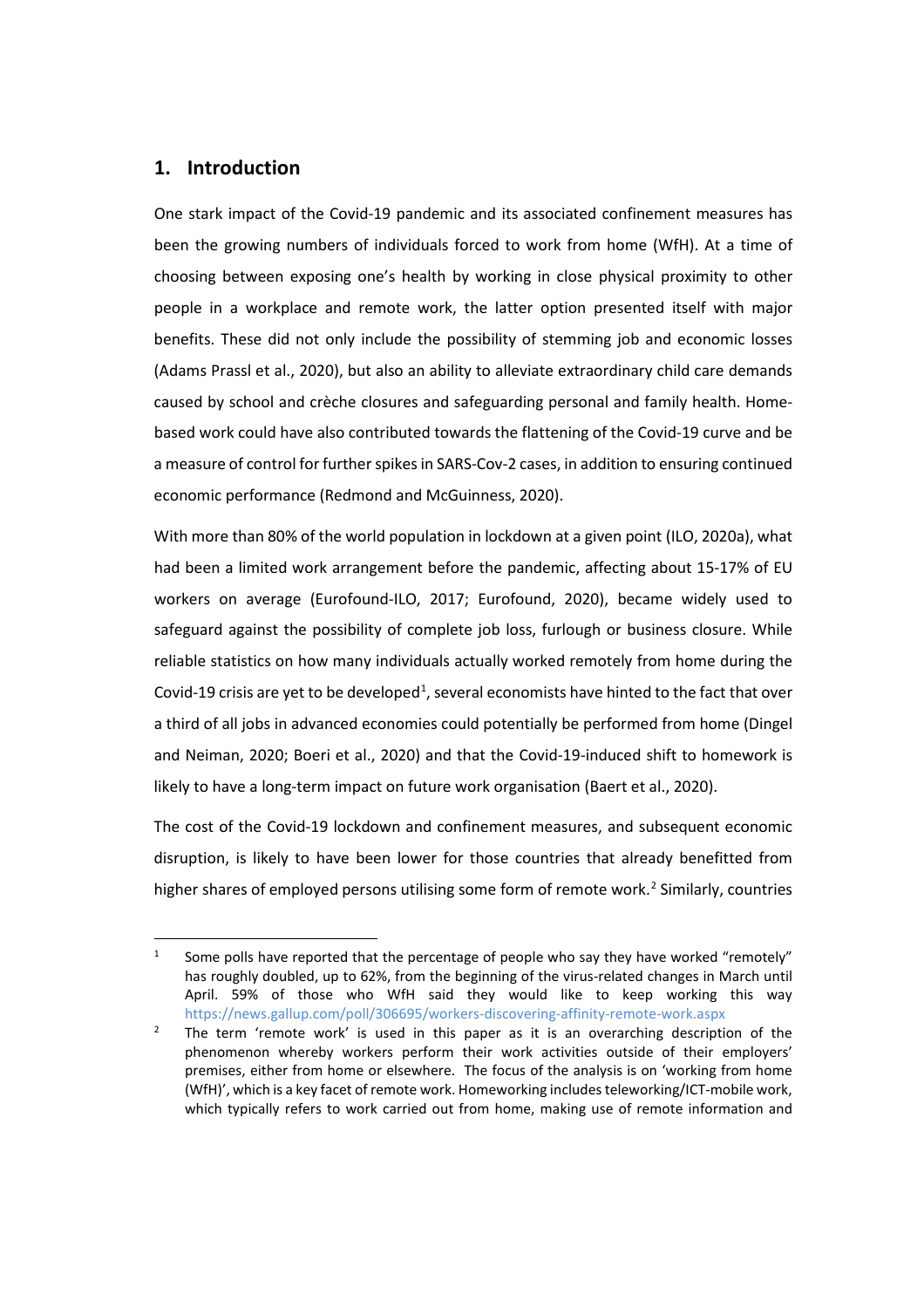that enjoyed a relatively advanced level of technological or digital maturity in terms of infrastructure and skills, organisational preparedness, as well as managerial competence and attitudes, would have also managed to adapt faster and with greater ease to the forced demand for remote work due to the coronavirus crisis. As WfH is not feasible for all groups of workers, most notably for those employees considered 'essential' or at the frontline of tackling the pandemic consequences, countries with an industrial and occupational structure conducive towards remote work should also have managed to adapt better.

Entering what has been the most serious public health crisis of recent times, Greece was a country carrying already the heavy toll of its preceding economic and financial debt crisis. Enforced austerity policies during the previous decade as part of the country's economic restructuring or Memoranda programmes, heightened concerns about the potentially crippling effects such policy measures had on the country's strained public health care system (Economou et al., 2014; Kotsakis, 2018; Kyriopoulos et al., 2019).

Greece was also ranked at the bottom of European Union (EU) countries in terms of its overall digital preparedness (European Commission 2019), including in indicators such as connectivity and internet access, use of digital services in the public sector, use of ICT technologies at home or work, integration of digital technologies within businesses and, most importantly, insufficiency of its digital skills base (Cedefop, 2018). The country's heavy reliance on a small-and-medium-sized firm base is also believed to be a contributory factor to its lower exposure and use of digital technologies (IOBE, 2018), evidenced by the low concentration of workers in digitally intensive occupations (SEV, 2020a). Overall, the country suffers from a marked 'digital divide', with significant socioeconomic differences in access to and use of digital technologies and information tools (Demousis and Giannakopoulos, 2004; Cedefop, 2016; Paidousi, 2020; Lintzeris, 2020). The above deficiencies explain why the country was ranked 5[3](#page-4-0)<sup>rd</sup> of 63 countries in the IMD World Digital Competitiveness ranking<sup>3</sup>,

communication technologies, but also integrates bringing work home after office hours (Song and Gao, 2018). Teleworking can be generally distinguished according to the place of work (home, office, elsewhere) and intensity/frequency of use of ICT (Eurofound-ILO, 2017). As the LFS data does not have information about workers' use of ICT when WfH, the use of the term 'teleworking' is generally avoided in the paper.

<span id="page-4-0"></span><sup>3</sup> [https://www.imd.org/wcc/world-competitiveness-center-rankings/world-digital](https://www.imd.org/wcc/world-competitiveness-center-rankings/world-digital-competitiveness-rankings-2019/)[competitiveness-rankings-2019/](https://www.imd.org/wcc/world-competitiveness-center-rankings/world-digital-competitiveness-rankings-2019/)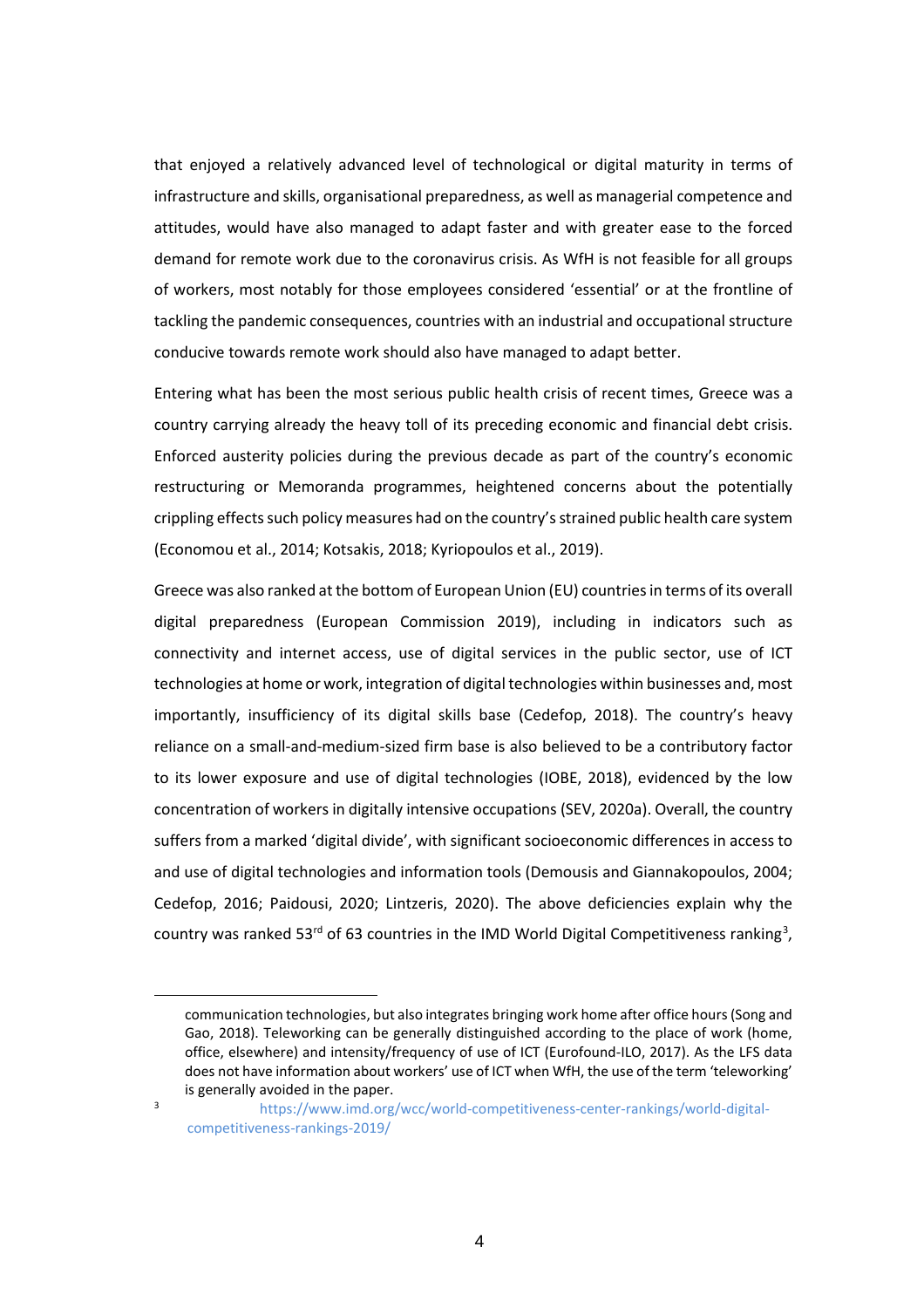which measures the capacity and readiness of economies to adapt and explore digital technologies as a key driver for economic transformation in business, government and wider society.

Furthermore, the Greek economy has traditionally been more heavily reliant than other EU countries on the provision of economic activities that entail interactive service provision, most notably via its significant tourism industry as well as its relatively larger wholesale and retail trade and public administration service sectors. This is another factor which weighed heavily on the country's ability to mitigate the adverse economic and social consequences of the Covid-19 shock<sup>[4](#page-5-0)</sup>.



Figure 1. **% of employed persons WfH, EU-27 and UK, NO, IS, CH, 2019**

*NB*: Summation of employed persons WfH sometimes or usually. *Source* : European Labour Force Survey, Eurostat [lfsa\_ehomp]

Because of the above reasons, but also cultural and social traits, Greece was also one of the EU countries with the lowest incidence of employed individuals WfH in the pre-coronavirus era (Eurostat, 2020). As shown in Figure 1, Greece was ranked 24th out of 31 countries in terms of the share of employed persons working either sometimes or usually from home in 2019. Only 5.3% of all employed persons worked remotely in Greece, higher than in neighbouring Italy, Bulgaria and Cyprus, but considerably lower than the EU-27 average of

<span id="page-5-0"></span><sup>4</sup> See Greece's [Mechanism for Labour Market Diagnosis](https://lmd.eiead.gr/) for an analysis of the impact of Covid-19 on the Greek labour market<https://lmd.eiead.gr/covid19/>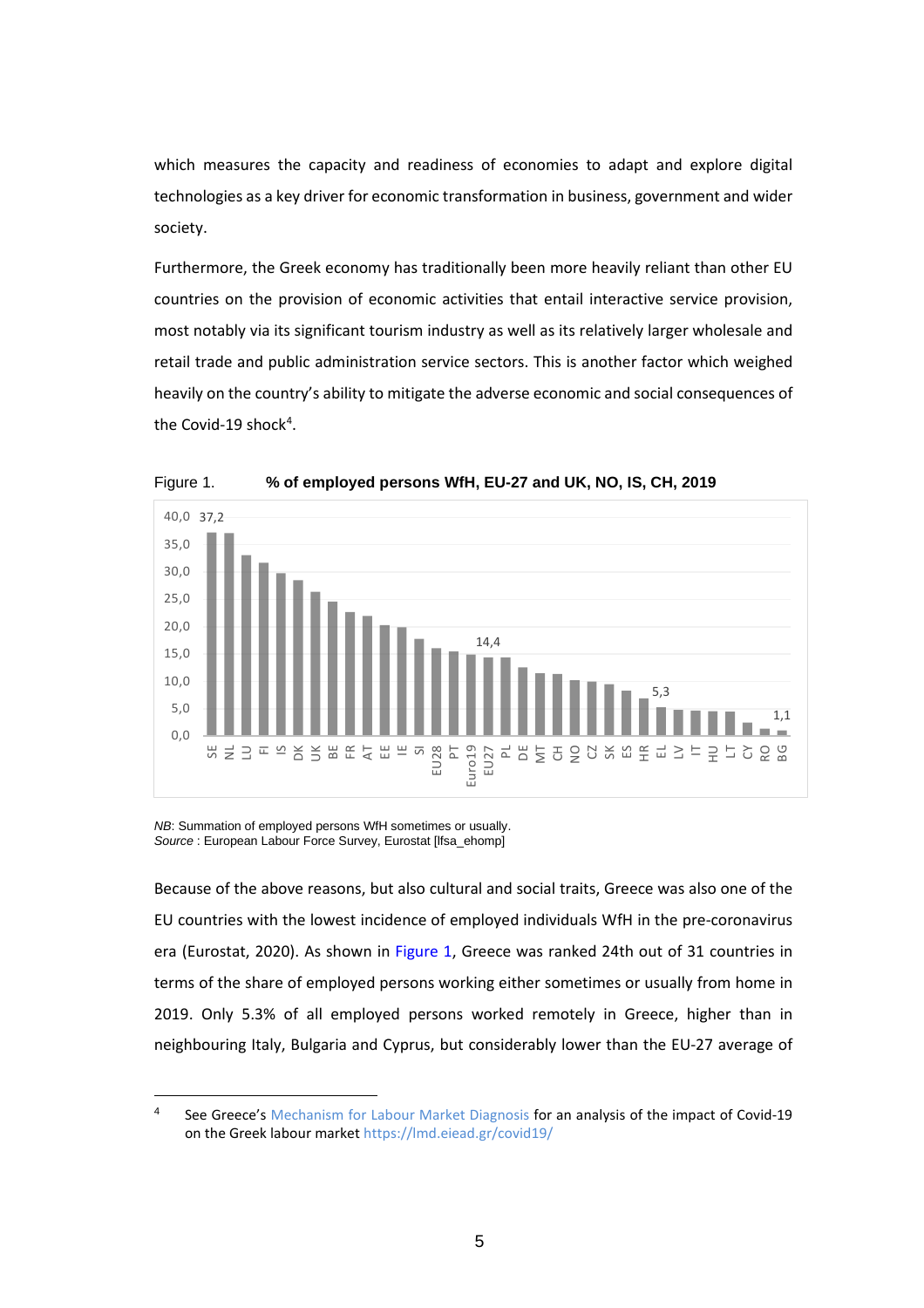14% and the very high shares of homeworking (over 37%) observed in the leading countries of Sweden and Netherlands.

Despite the many challenges that the crisis-stricken country was faced with, it experienced a very low Covid-19 toll during the first wave of the 2020 coronavirus infection<sup>[5](#page-6-0)</sup>. But το ensure good public health outcomes in the medium-term and assist the implementation of necessary social distancing practices, WfH will have to be used by a larger part of the Greek workforce. Organisational and public policies to promote the further entrenchment of homeand online working in Greece will also be necessary so that it does not fall behind the bandwagon of other EU and advanced economies, given that distance work arrangements are expected to become more widespread in the aftermath of the pandemic.

The aim of this paper is to examine the evolution and determinants of WfH in Greece in the decade preceding the Covid-19 public health episode. Using Labour Force Survey data for the period 2008-2018, the study examines how the share of stay-home workers changed over time in relation to the changing socioeconomic, industrial and occupational structure of the economy.

A value added of the study is the investigation of the type of tasks and skill needs characterising the jobs of Greek remote workers, which provides additional insight into the nature of their work. The paper also engages in a comparison of the divergence between the typical tasks profile of the jobs of average EU and Greek homeworkers. Moreover, it provides an assessment of the deviation between the historical and 'technically feasibility' of remote working in the country, which highlights the degree of investment required so that Greek workers and organisations can exploit its full potential. Finally, it also examines how the earnings of Greek workers is related to remote work arrangements, after accounting for the content and task profile of their jobs.

Section 2 engages in a review of the literature on the determinants and impact of WfH, with specific coverage of recent analyses spurred by the Covid-19 episode. Section 3 outlines the data and provides summary statistics. Section 4 describes the empirical methodology used

<span id="page-6-0"></span>At the time of writing, Greece had about 3287 confirmed SARS-Cov-2 cases and 190 deaths.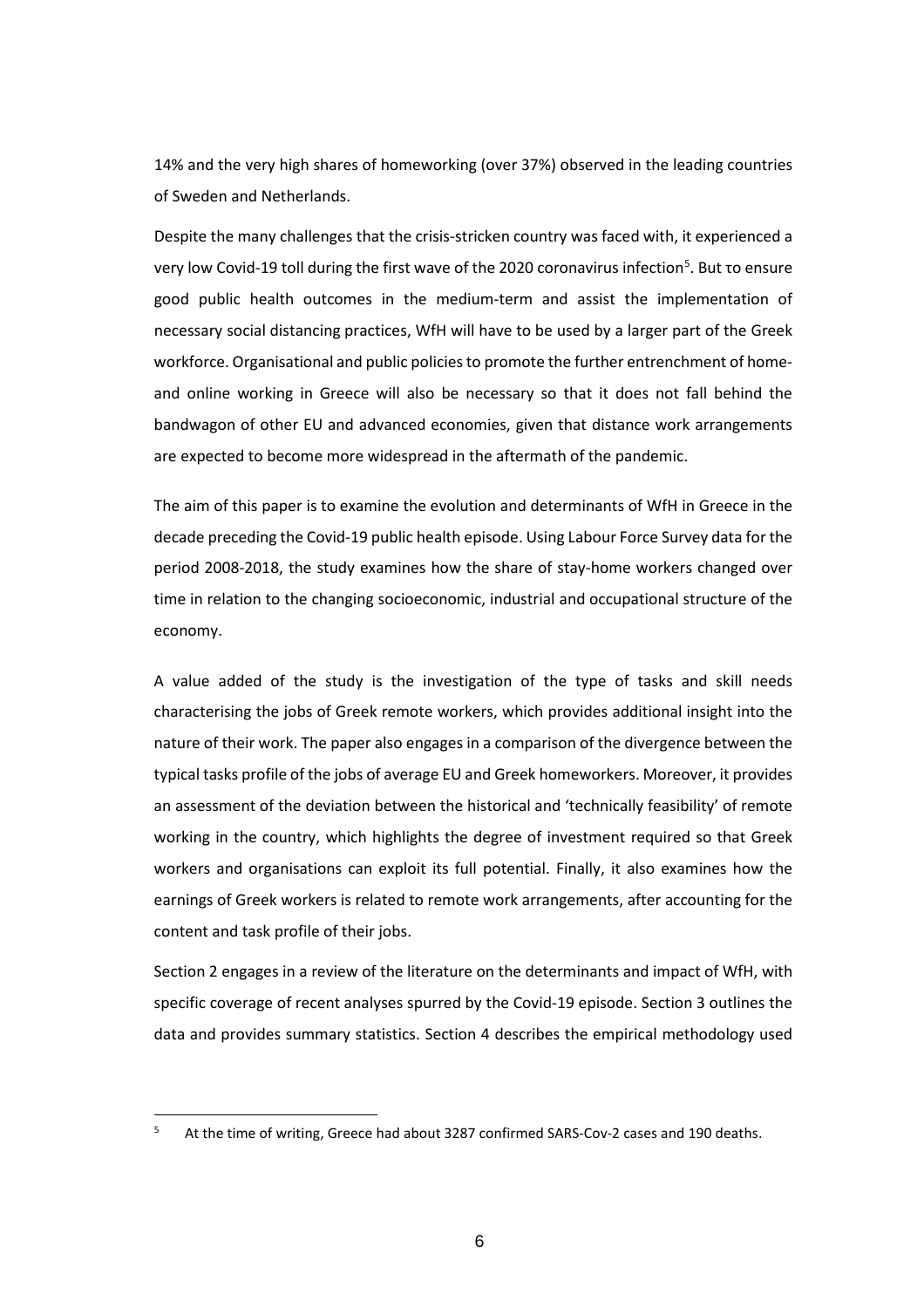to analyse the evolution, determinants and potential of homeworking in Greece. Section 5 describes main empirical findings. Section 6 concludes.

### **2. Literature review**

As a response to the Covid-19 crisis a significant volume of new research has taken place investigating the extent to which home-based work can be further deployed as a means of safeguarding jobs and ensuring continued business operations. This research supplements a first generation of studies that preceded the Covid-19 wave, which had produced relatively inconclusive evidence on the balance of the positive (work flexibility and autonomy, workfamily balance, reduced commuting time, job satisfaction) and negative (family confrontation, stress, longer work hours, social isolation, diminished teamwork, endangered career prospects) attributes of remote working (Eurofound-ILO, 2017).

Felstead and Henseke (2017), for instance, show that remote working is associated with higher organisational commitment, job satisfaction and job-related well-being, but these benefits also come at the cost of work intensification and a greater inability to switch off. They find that the detachment of work from workplaces is a growing trend that cannot only be explained by compositional factors and organisational responses. Song and Gao (2018) show that WfH is generally associated with a lower level of net affect and unpleasant feelings, compared to those working in a workplace. However, this may vary depending on the type of remote work, with teleworking specifically increasing individuals' stress.

In an experimental study controlling for learning and selection effects, Bloom et al. (2015) identified significant performance-enhancing effects of WfH. Little evidence was found of shirking by stay-home workers, instead they were observed to work more, have fewer breaks and sick days and work better (due to a quieter and more convenient work environment). They also reported improved job satisfaction, although one side effect was that promotion opportunities conditional on performance worsened.

Monteiro et al. (2019) argue however that whether remote work increases firm productivity is theoretically ambiguous. They show using a rich and representative sample of Portuguese firms over the period 2011-2016 that remote work had a negative average productivity effect within firms. Such negative outcomes are accentuated for smaller-sized and non-innovative firms, as well as those that employ a higher share of a low-skilled workforce.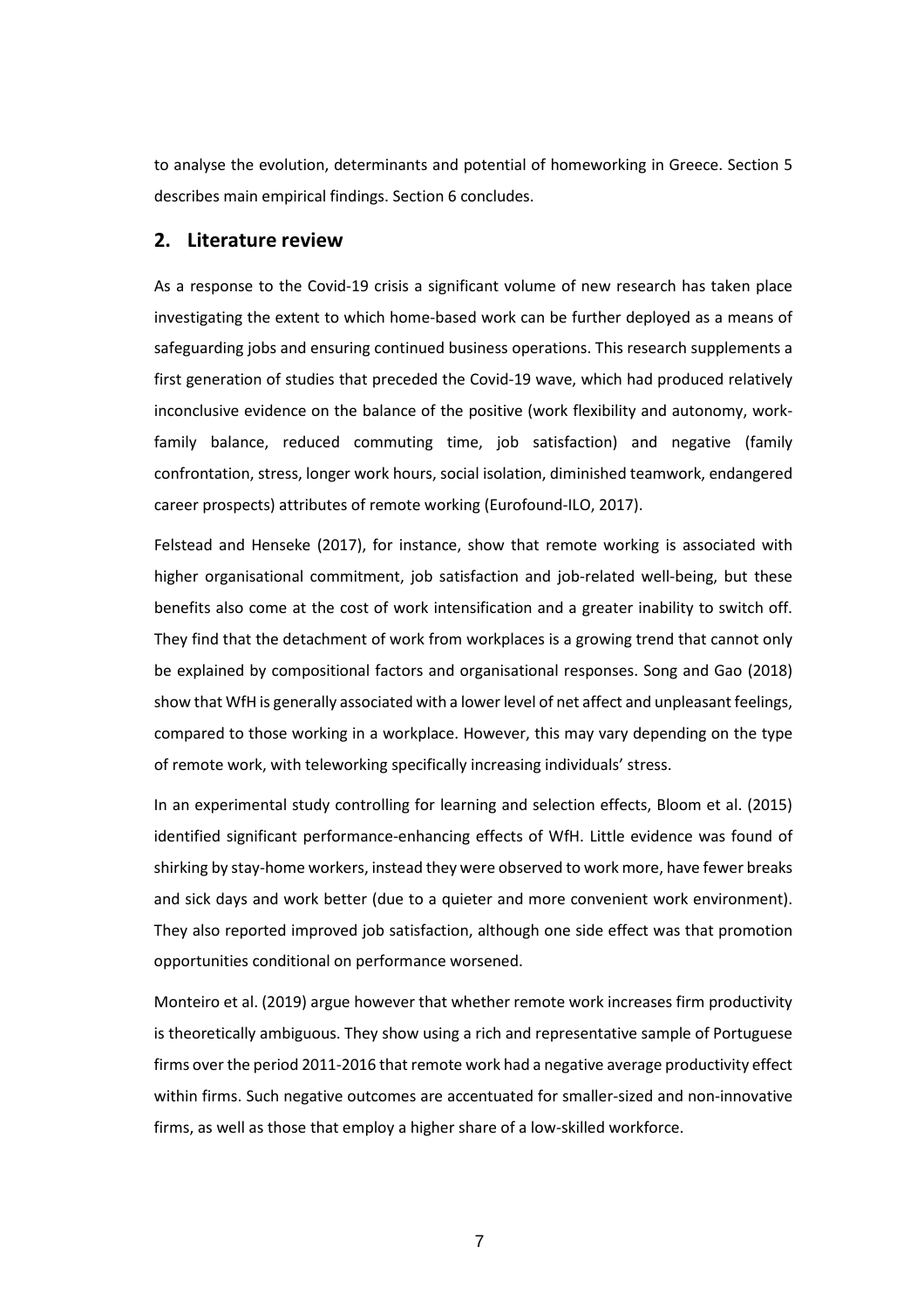Following the Covid-19 outbreak, a series of papers have recently tackled the issue of how many jobs can be feasibly done at home. Based on relevant job descriptors from the O\*NET surveys, such as if an occupation requires performing physical activities, Dingel and Neiman (2020) apply a classification method to determine the plausibility that some occupations can be performed remotely. They find that about 34% of US jobs, accounting for 44% of overall wages, can plausibly be performed at home, although this is an upper bound estimate and the share varies considerably across cities and industries. They also show that while most jobs in finance, corporate management and professional and scientific services could plausibly be performed at home, this is not the case in agriculture, hotels and restaurants or retail sectors.

Using a similar adapted methodology, Boeri, Caiumi, and Paccagnella (2020) estimate the home-based work potential as 24% for Italy, 28% for France, 29% for Germany, 25% for Spain, and 31% for Sweden and the United Kingdom. Analysing a range of task indicators of jobs, available from the Italian occupational survey ICP-O\*NET and the European Survey of Working Conditions, Sostero et al. (2020) also construct indices of the type and extent of physical teleworkability and social interaction at a detailed occupational level. The research highlights that about 40% of the EU workforce could feasibly work from home, with some variations across countries driven by the occupational composition of the workforce, work organisation and institutional arrangements. The authors note that occupations that have mostly benefitted from teleworking in the past are only a subset of the totality of occupations for which it is technically feasible to work remotely, most notably technicians and associated professionals and clerical work.

A range of other country-specific studies have also revealed similar figures regarding the teleworkability of occupations. Martins (2020) finds that about 30% of all jobs can be potentially performed at home in Portugal. Dingel and Neiman (2020), Saltiel (2020)<sup>[6](#page-8-0)</sup> and Gottlieb et al. (2020) all show that poor and lower-income countries generally have a lower share of jobs that can be performed at home, while Hatayama et al. (2020) find that jobs' amenability to homeworking increases with the level of economic development in countries.

<span id="page-8-0"></span><sup>6</sup> Saltiel (2020) constructs his measure of teleworkability by classifying workers as unable to work from home if they either do not use a computer at work, lift heavy objects, repair electronic equipment, operate heavy machinery or report that customer interaction is very important.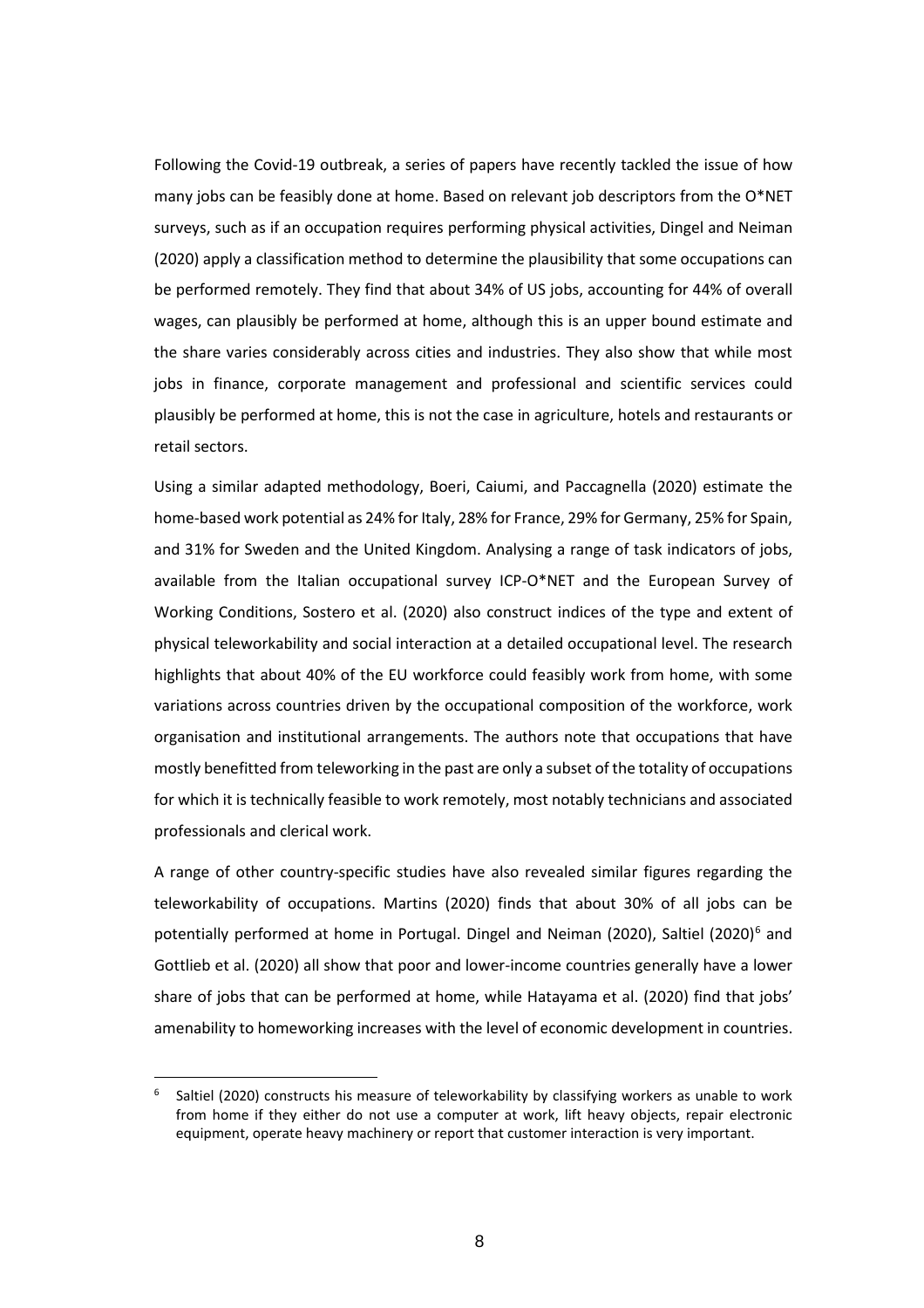This conclusion is echoed by ILO (2020b) analysis showing that close to 18% of workers work in occupations and live in countries with an infrastructure that allows them to effectively perform their work from home, although with significant differences between the regions of the world. Specifically, Northern American and Western European workers have the largest capability for carrying out remote work.

Delaporte and Rena (2020) similarly estimate the teleworkability of jobs in 23 Latin American and Caribbean countries and document considerable variation, in the range of 6-17%, across countries but also occupations, industries, regions and workers' socioeconomic characteristics. It is shown that the feasibility of homeworking is positively correlated with highly skilled and high-paying occupations, as well as with individuals' education level, urban status and level of job formality. Women are also found to be more likely than men to work from home in developing countries, reflecting pre-established gender roles.

Focusing on the historical incidence of WfH in Ireland, Redmond and McGuinness (2020) show that 14% of employees in Ireland usually or sometimes work from home, mostly in the education, ICT and finance sectors, while this figure falls to 6% for 'essential' employees and 2% for those in the accommodation and food service sectors. Results from their econometric model indicate that homeworking is less likely among women, essential employees, non-Irish nationals and young workers, and far more likely in higher-paid occupations compared to elementary occupations. Couples with children are more likely to work from home, compared to single parents.

Survey-based evidence has been collected to detect some early shifts in the economy, including in the share of people WfH. Brynjolfsson et al. (2020) report the results of a nationally-representative sample of the US population with focus on their adaptability to the Covid-19 pandemic. Based on Google Consumer Surveys carried out between 1-5 April, the authors show that 34.1% of those who were commuting four weeks earlier were WfH at the time of the survey. They also argue that there is significant scope for converting (mostly younger-aged) workers who are currently commuting to remote workers.

Baert et al. (2020) conducted a state-of-the-art web survey among Flemish employees to examine their perceptions of telework on various life and career aspects during such a time of sudden, obligatory and high-intensity telework. The survey data shows that most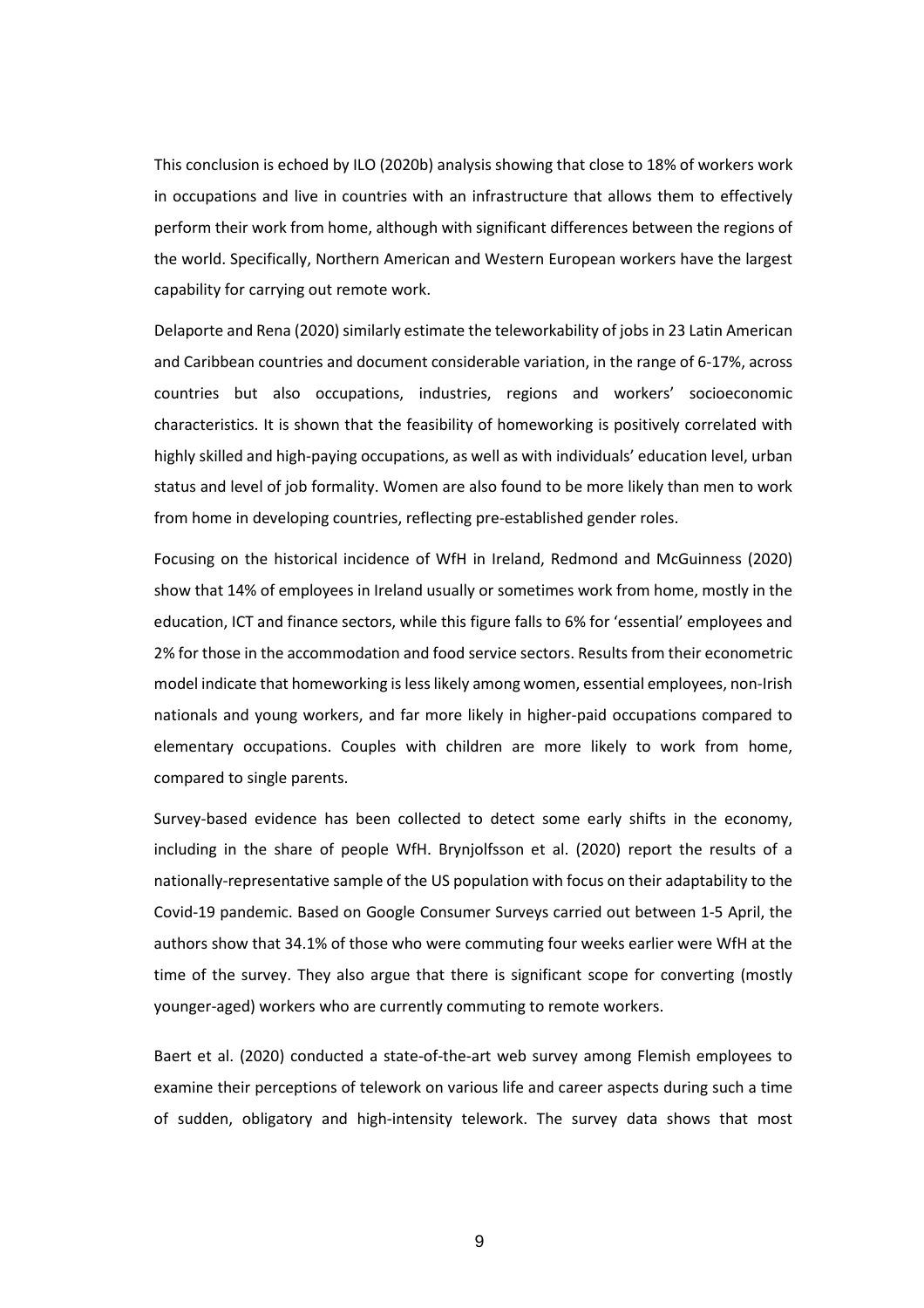respondents attribute positive characteristics to teleworking, such as increased efficiency and lower risk of burnout. However, some fear that it diminishes their promotion opportunities and weakens ties with colleagues and employer. Individuals with resident children also feel a greater strain due to the need to strike a balance between work and family obligations. It is noted that teleworking could constitute a means of overcoming ethnic labour market discrimination due to the lessened exposure of migrants with customers and co-workers.

Several papers have also focused on the impact that remote work has on economic outcomes. Adams Prassl et al. (2020) demonstrate that workers in alternative work arrangements and in occupations in which only a small share of tasks can be done from home are more likely to have reduced their hours, lost their jobs and suffered falls in earnings due to the coronavirus pandemic. Fadinger and Shymik (2020) detect a negative relationship between WfH and Covid-19 cases and infections in Germany, while they also show that under confinement the regions that experienced larger output loss were those where the share of homeworkers was lower. They also compute that a maximum of 42% of jobs in Germany could potentially be done from home, mainly in the finance, ICT and teaching industries. This is lower than the upper bound estimate of Alipur et al. (2020) also for Germany, who calculate that WfH is feasible for roughly 56% of the overall working population. The latter is based on survey data capturing workers for whom remote performance is not possible, even if granted the option by their employers. They show that less than half of this potential was exploited in the pre-pandemic German economy.

Despite some variation in estimates of the feasibility of homeworking across different countries, most studies agree that teleworking potential – "teleworkability" - is significantly underexploited. There is also broad consensus that the crisis may accentuate inequities in labour markets, given that those with lower levels of education and wages, younger adults, ethnic minorities and migrants and informal or precariously employed workers are typically less concentrated in occupations amendable to remote work (Yasenov, 2020).

Such relatively vulnerable population groups are also found to be overrepresented in jobs with higher social distancing risk, as shown by Pouliakas, and Branka (2020). Although the latter authors do not explicitly focus on measuring the incidence of remote work, their skills-

10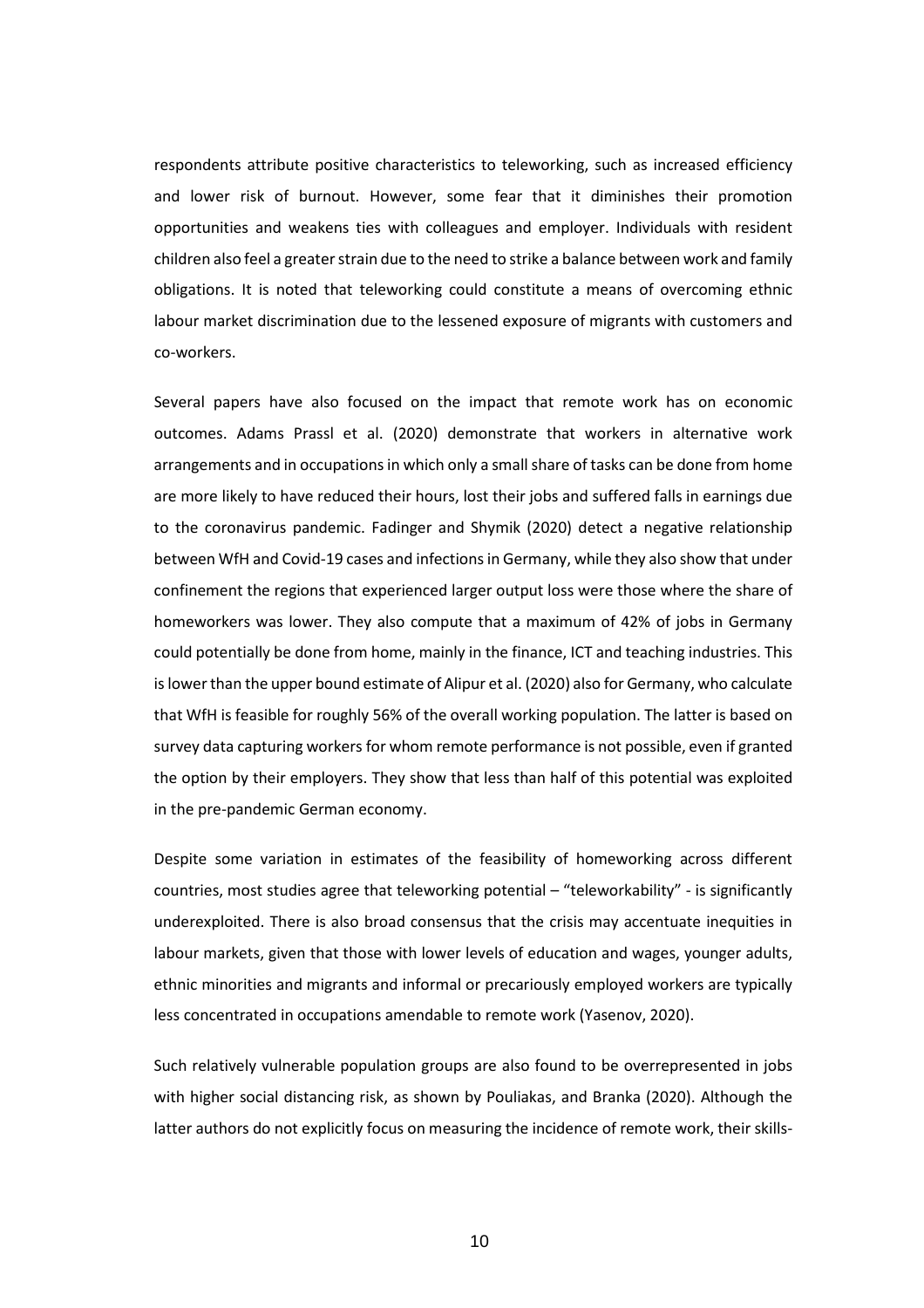based analysis identifies determinants of jobs with higher social distancing risk in Europe. These are defined as jobs demanding intense interpersonal skills (customer-service, teamworking and communication skills) and a low level of digital skills. Such skills attributes are also underlying traits of non-teleworkable jobs and hence there should be an inverse correlation among the two phenomena, as confirmed in section 5 below.

## **3. Data and descriptive statistics**

To analyse the prevalence, evolution and determinants of homeworking in Greece, the Greek sample of the European Labour Force Survey (EU-LFS) is drawn covering the period 2008- 2018<sup>[7](#page-11-0)</sup>. The EULFS is the largest European household survey classifying the population of working age (aged 15 and over) in each of 31 European countries (EU27 plus UK, Norway, Switzerland and Iceland) according to their main employment status. Participating countries are responsible for collecting data on over 100 variables collected quarterly and annually. The EU-LFS data collection is carried out mainly via computerised questionnaires collected though personal visits, telephone and web interviews as well as self-administered questionnaires. The survey is of very high quality and ensures comparability across countries, given that it is based on probability (random) sampling and it uses the same concepts and variable definitions. It follows International Labour Organisation (ILO) guidelines and classifications (main labour force status, occupation, economic activity, education attainment, region etc.), it is used to derive key EU labour market statistics and indicators and has withheld the test of time.

In carrying out the survey in Greece, the Hellenic Statistical Authority (ELSTAT), following the guidance of Eurostat, samples about 27,000 households and 43,600 persons aged 15-74 in an average quarter. The survey collects rich information about the demographic, geographical and educational characteristics of individuals, labour market status, employment characteristics of main and second jobs, characteristics of the unemployment experience for those actively searching for work as well as the job searching methods used by the inactive population.

<span id="page-11-0"></span>The year 2018 is the latest year made available by Eurostat at the time of writing this article.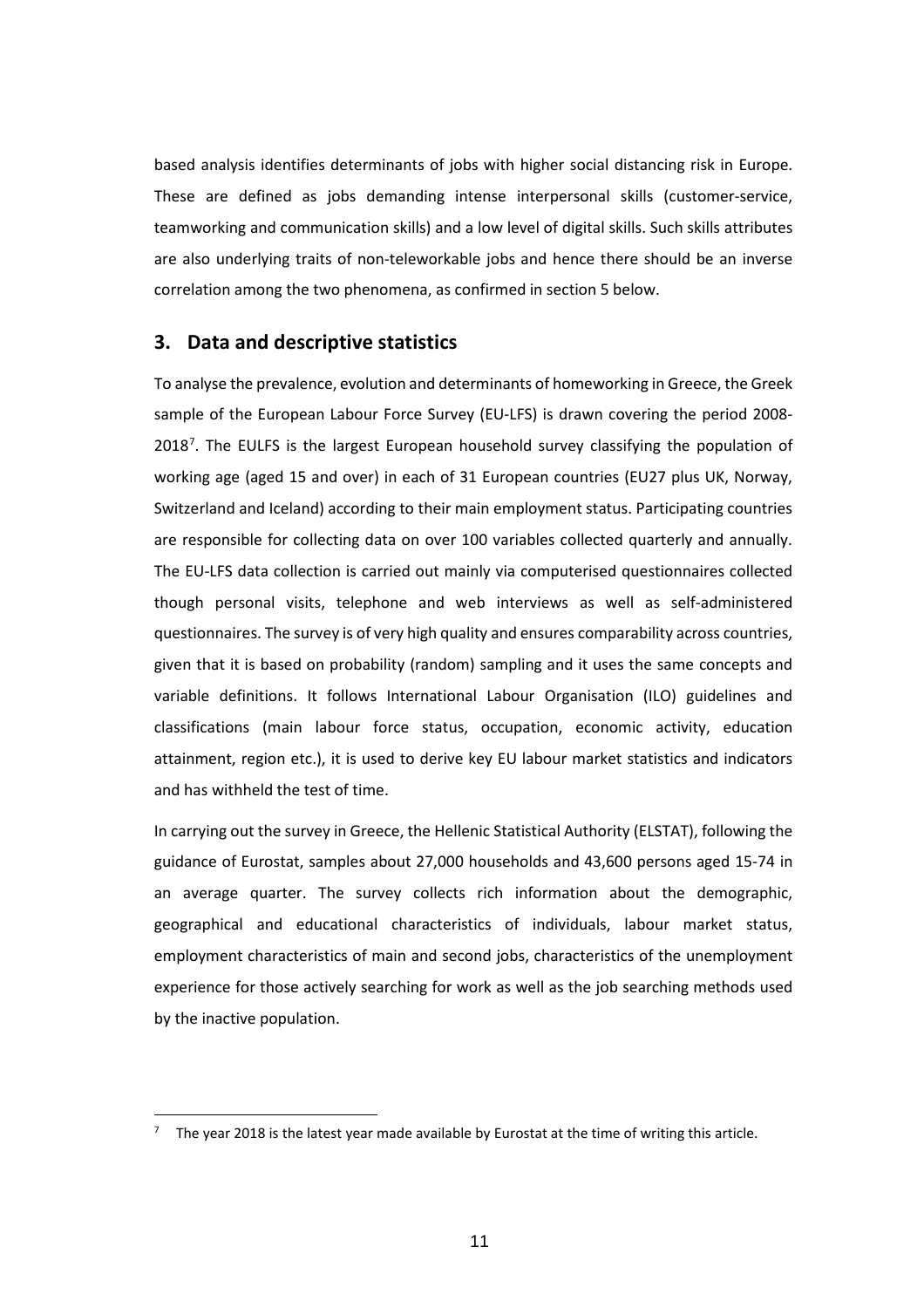For the purposes of measuring the percentage of employees that worked from home in Greece and their job determinants, a sample of paid employed individuals aged 15-64 has been retained<sup>[8](#page-12-0)</sup>. A specific variable included in the EU-LFS, *HOMEWK*, is used to quantify the incidence of Greek employees WfH. This variable, intended to assess the reconciliation of work with family life as well as flexible work arrangements, measures whether individuals 'usually', 'sometimes' or 'never' do any productive activities as part of their current job from home in the year of the survey. 'Usually' is defined as WfH at least half of the days worked in the four weeks preceding the end of the reference week, while 'sometimes' refers to cases where individuals work at home less than half of the days but at least one hour in the reference period. Those captured under 'never' have on no occasion worked at home in the four weeks preceding the end of the reference week of the survey.



Figure 2 **Share of Greek employees WfH (occasionally or usually), 2008-2018**

*Source*: Greek Labour Force Survey

The variable excludes cases where the place of work is offered via a separate entrance to one's home (e.g. a medical practice). It also necessitates that the specific working arrangement is part of a formal arrangement between the employee and his/her employer,

<span id="page-12-0"></span><sup>8</sup> While self-employed individuals have a higher incidence of homeworking (about 5%) relative to employees (about 4%), the former have been dropped from the sample because many of the factors examined in the empirical analysis are only valid for employees.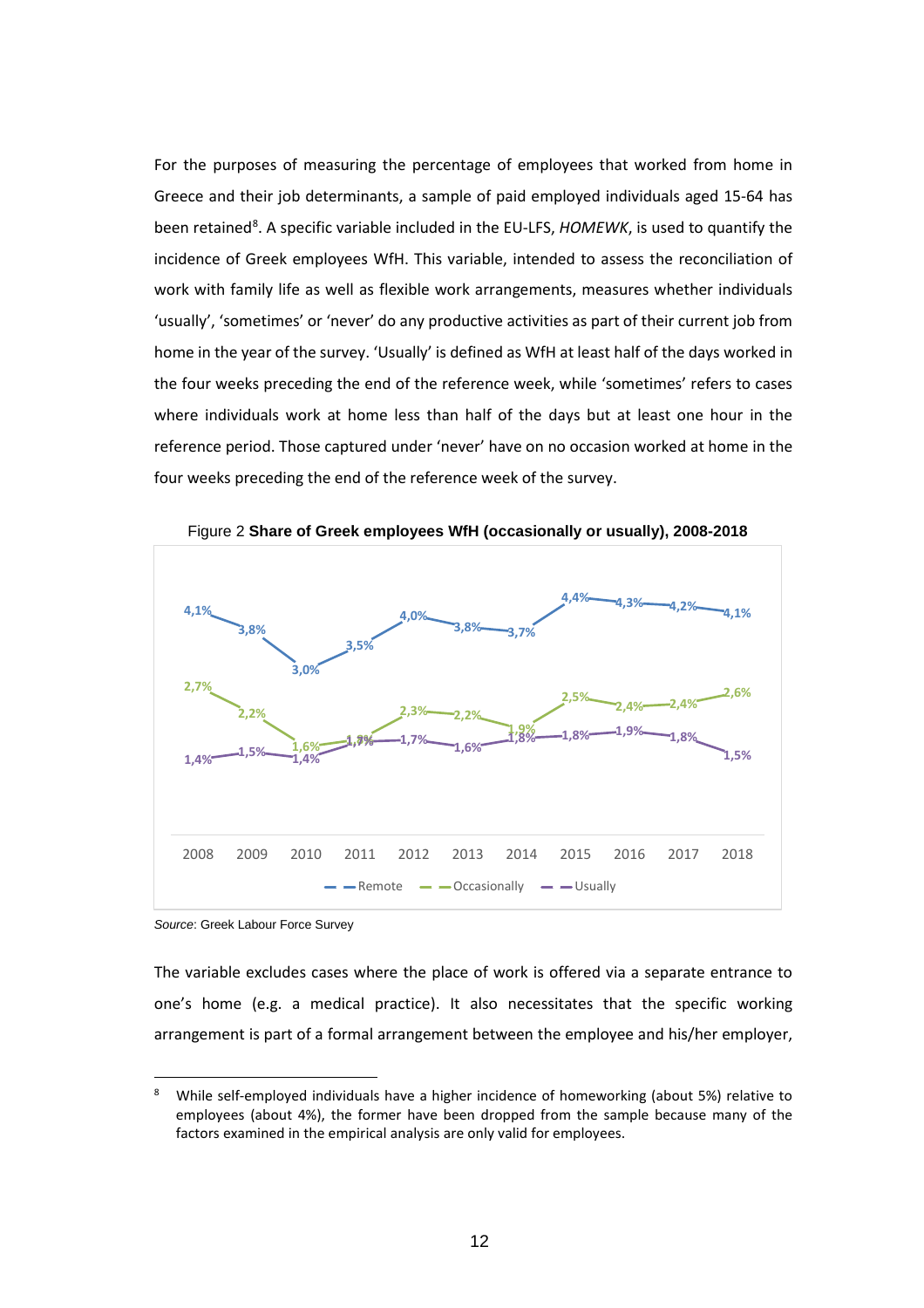either as part of the contractual agreement or involving other formal procedures of notice. The teleworking arrangement is also confirmed via the provision of a personal computer to the employee so that he/she can carry out the job tasks.

Table 1 shows that over the period 2008-2018 about 3.9% of Greek adult employees engaged in some work from home. In 2018, the closest date before the onset of the Covid-19 episode, this share was 4.4%, accounting for about 110k employees. WfH was therefore considerably lower in Greece relative to other EU countries. While the percentage of home workers declined between 2008-2010, there was an upward trend between 2010-2016, mostly driven by occasional stay-at-home employees, that subsequently levelled off (Figure 2).

|                                          | <b>Never</b> | <b>Occasionally</b> | <b>Usually</b> | <b>WfH</b> |
|------------------------------------------|--------------|---------------------|----------------|------------|
| <b>Total</b>                             | 96.14%       | 2.23%               | 1.63%          | 3.86%      |
| Gender                                   |              |                     |                |            |
| Male                                     | 97.01%       | 1.81%               | 1.18%          | 2.99%      |
| Female                                   | 95.04%       | 2.77%               | 2.19%          | 4.96%      |
| Age group                                |              |                     |                |            |
| $15 - 24$                                | 98.36%       | 0.98%               | 0.67%          | 1.64%      |
| 25-34                                    | 97.20%       | 1.77%               | 1.03%          | 2.80%      |
| $35 - 44$                                | 96.35%       | 2.25%               | 1.40%          | 3.65%      |
| 45-54                                    | 95.04%       | 2.69%               | 2.27%          | 4.96%      |
| 55-64                                    | 94.65%       | 2.77%               | 2.58%          | 5.35%      |
| <b>Highest education attainment</b>      |              |                     |                |            |
| Low                                      | 98.84%       | 0.53%               | 0.63%          | 1.16%      |
| Medium                                   | 98.54%       | 0.86%               | 0.60%          | 1.46%      |
| High                                     | 91.36%       | 5.08%               | 3.56%          | 8.64%      |
| <b>Household status</b>                  |              |                     |                |            |
| One adult without children               | 95.37%       | 2.69%               | 1.94%          | 4.63%      |
| One adult with children less than 15     | 94.84%       | 2.48%               | 2.67%          | 5.16%      |
| One adult with children 15-24            | 93.78%       | 3.60%               | 2.62%          | 6.22%      |
| Couple without children                  | 95.52%       | 2.87%               | 1.62%          | 4.48%      |
| Couple with children less than 15        | 95.71%       | 2.55%               | 1.74%          | 4.29%      |
| Couple with children 15-24               | 95.26%       | 2.69%               | 2.05%          | 4.74%      |
| Two adults (not couple) without children | 97.01%       | 1.55%               | 1.45%          | 2.99%      |
| Two adults (not couple) with children    |              |                     |                |            |
| less than 15                             | 98.04%       | 1.15%               | 0.81%          | 1.96%      |
| Two adults (not couple) with children    |              |                     |                |            |
| 15-24                                    | 97.35%       | 1.48%               | 1.17%          | 2.65%      |
| <b>Continuing learning activities</b>    |              |                     |                |            |
| Yes                                      | 92.50%       | 3.55%               | 3.94%          | 7.50%      |
| <b>No</b>                                | 96.30%       | 2.18%               | 1.53%          | 3.70%      |
| <b>Multiple jobs</b>                     |              |                     |                |            |
| Yes                                      | 92.95%       | 4.19%               | 2.86%          | 7.05%      |
| No                                       | 96.20%       | 2.20%               | 1.61%          | 3.80%      |
| Size of local unit                       |              |                     |                |            |
| $1 - 10$                                 | 97.29%       | 1.53%               | 1.19%          | 2.71%      |
| $11 - 19$                                | 94.47%       | 3.26%               | 2.28%          | 5.53%      |
| 20-49                                    | 93.47%       | 3.43%               | 3.10%          | 6.53%      |
| $50+$                                    | 96.04%       | 2.26%               | 1.69%          | 3.96%      |
| <b>Occupation</b>                        |              |                     |                |            |
| Managers                                 | 92.86%       | 3.97%               | 3.17%          | 7.14%      |
| Professionals                            | 86.08%       | 8.17%               | 5.75%          | 13.93%     |

Table 1 **Share of Greek employees WfH (occasionally or usually), 2008-2018**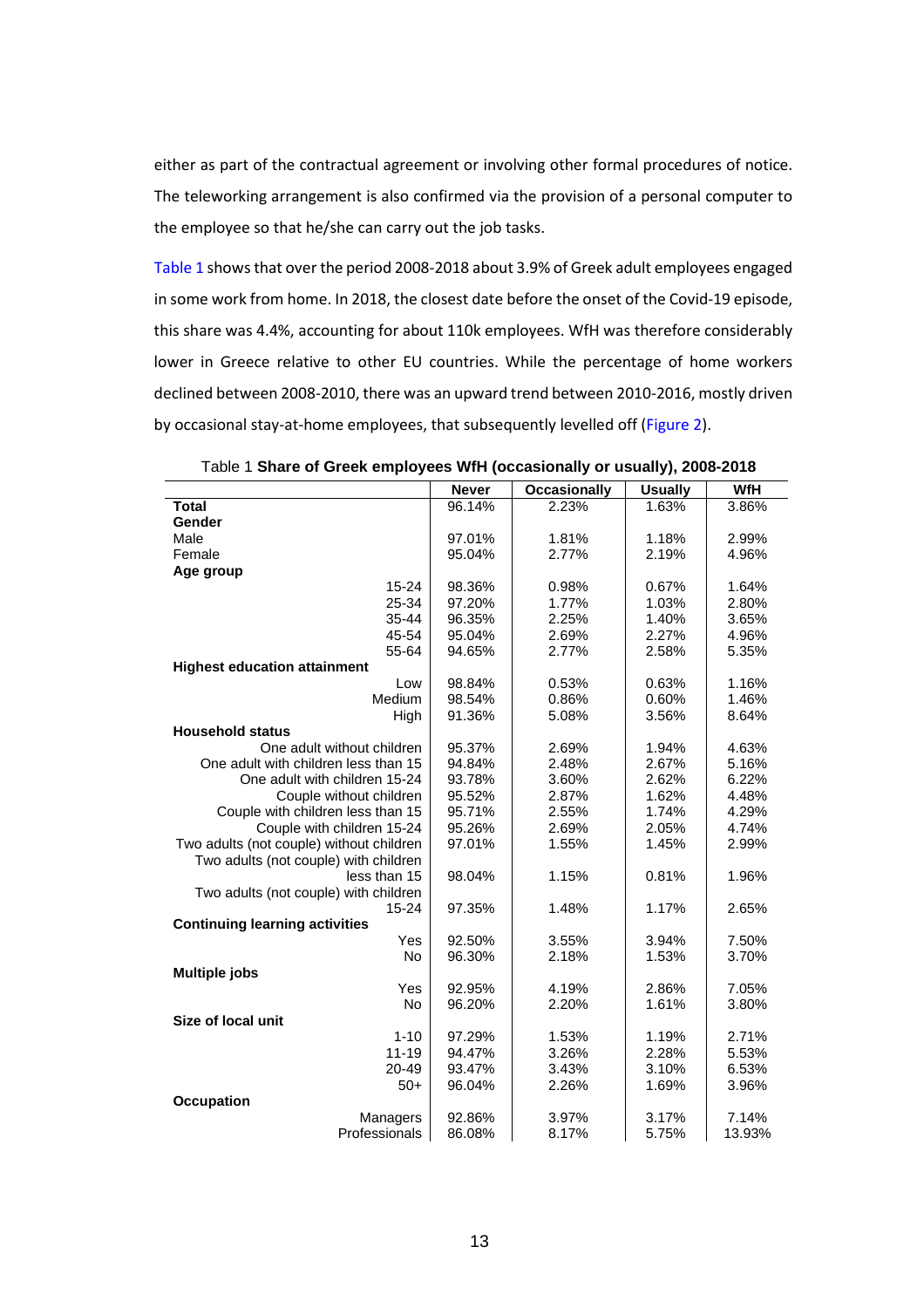| Technicians and associate                 |        |       |       |       |
|-------------------------------------------|--------|-------|-------|-------|
| professionals                             | 97.62% | 1.58% | 0.81% | 2.38% |
| Clerical support                          | 98.78% | 0.78% | 0.44% | 1.22% |
| Services and sales                        | 98.59% | 0.78% | 0.63% | 1.41% |
| Skilled agriculture, forestry and fishing | 99.26% | 0.55% | 0.19% | 0.74% |
| Craft and related trades                  | 99.18% | 0.48% | 0.33% | 0.82% |
| Plant and machine operators and           |        |       |       |       |
| assemblers                                | 98.98% | 0.64% | 0.38% | 1.02% |
| Elementary occupations                    | 98.49% | 0.36% | 1.15% | 1.51% |
| Region                                    |        |       |       |       |
| East Macedonia, Thrace                    | 96.20% | 2.42% | 1.37% | 3.80% |
| Central Macedonia                         | 95.21% | 2.60% | 2.19% | 4.79% |
| West Macedonia                            | 96.32% | 2.58% | 1.10% | 3.68% |
| Thessaly                                  | 98.25% | 1.00% | 0.74% | 1.75% |
| Epirus                                    | 95.97% | 3.02% | 1.00% | 4.03% |
| Ionian islands                            | 97.75% | 1.49% | 0.76% | 2.25% |
| Western Greece                            | 95.64% | 2.99% | 1.37% | 4.36% |
| Peloponnese                               | 96.47% | 1.76% | 1.77% | 3.53% |
| North Aegean                              | 96.98% | 2.00% | 1.02% | 3.02% |
| South Aegean                              | 96.25% | 2.50% | 1.25% | 3.75% |
| <b>Mainland Greece</b>                    | 96.88% | 1.85% | 1.27% | 3.12% |
| Attica                                    | 95.78% | 2.23% | 1.99% | 4.22% |
| Crete                                     | 96.93% | 1.78% | 1.29% | 3.07% |

*Source*: Greek Labour Force Survey.

Table  $1^9$  $1^9$  also reveals that the incidence of WfH is larger for females, older-aged workers and those with higher levels of education. It is prevalent among natives and single parent households with children. People who work at home are more likely to have been employed before joining their current employer, have a permanent or full-time contract or longer tenure and engage in multiple jobs. They are significantly more likely to undertake supervisory duties as part of their job in mostly medium-sized firms, work fewer average hours, engage in more continuing learning and are more highly paid than non-homeworkers.

In terms of sectoral distribution, it is notable that the share of Greek workers doing some work from their own premises is largely driven by those employed in the education sector (18%). However, it is also high in the ICT sector (6%) and in professional services (6%) and other service activities (5%). The highest percentages of employees WfH are also evident for professionals (14%; specifically, teaching professionals and legal, social and cultural professionals), managers (7%; notably, administrative and commercial managers), ICT technicians and sales workers. Finally, the incidence of remote work is highest for workers residing in Central Macedonia, Western Greece and Attika and lowest for those living in Thessaly and the Ionian islands.

<span id="page-14-0"></span><sup>&</sup>lt;sup>9</sup> Also see Annex 1 and 5 for full sample descriptive statistics and breakdowns.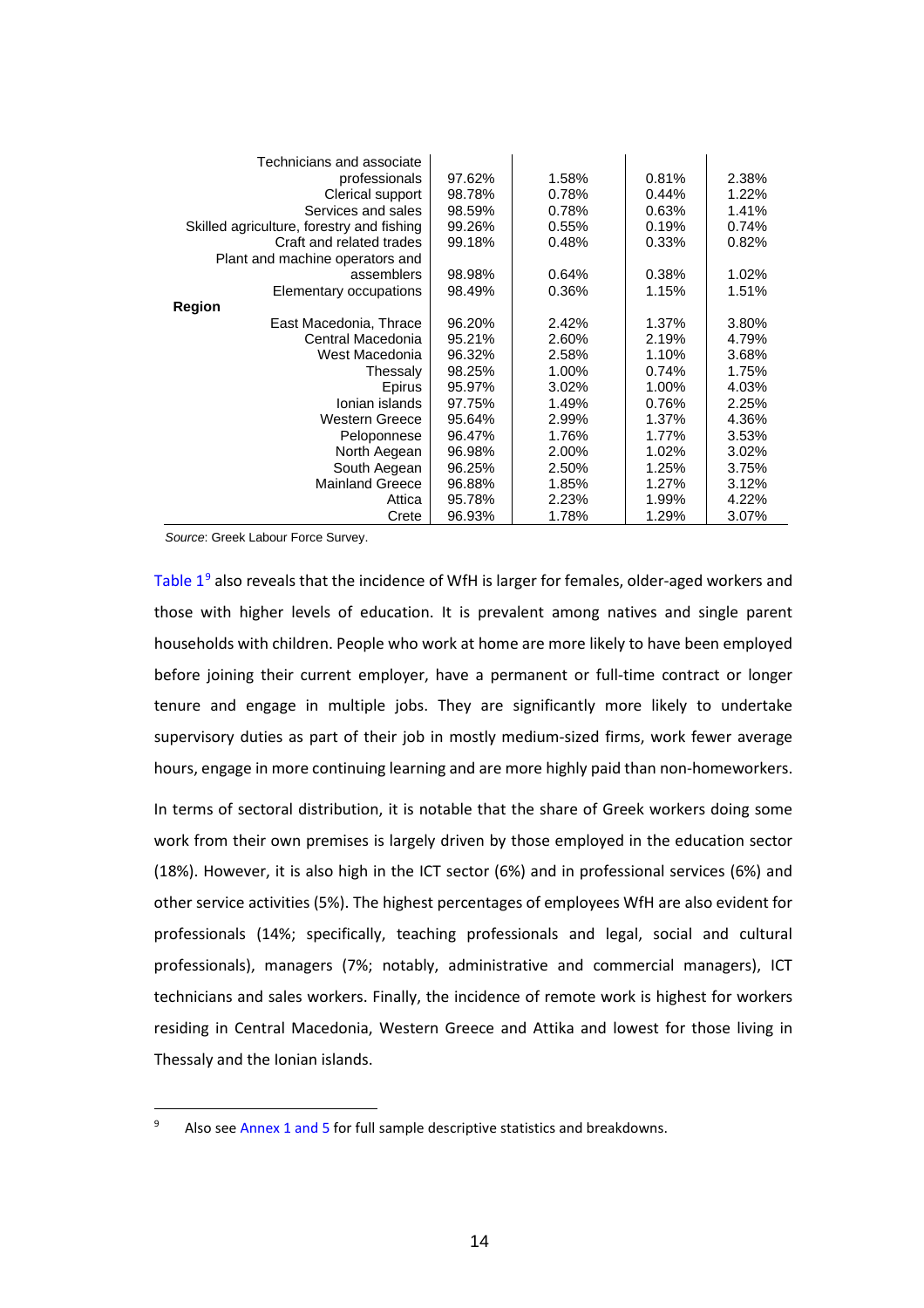## **4. Estimation methodology**

#### *4.1 Determinants of remote work*

To investigate the determinants of homeworking in Greece, the following probit multivariate regression equation is estimated on a dependent binary variable, *H*, that aggregates all Greek employees who have worked at least one hour from home in the reference period, namely those who usually or sometimes worked from home<sup>10</sup>:

$$
H_i = \beta_0 + \beta_1 d_i + \beta_2 j_i + \beta_3 r_i + \beta_4 T_f + u_i
$$
 [1]

where *di* captures a set of demographic factors (gender, age group, nationality, highest education attainment, marital status, number of children below 15 years old) of individual *i*, *ji* is a set of job-related characteristics (years of tenure, part time job, temporary contract, supervisory responsibilities, firm size, usual work hours, working atypical hours (such as shifts, nights, evenings or weekends), economic sector and occupational group) and *ri* captures the household region. Time dummies, *Tf*, are also included in the specification to capture any individual-invariant factors (e.g. macroeconomic conditions) that varied during the period under investigation and *ui* is the error term. Hubert-White robust standard errors are estimated throughout.

#### *4.2 Job tasks and skill needs of remote work*

A second step in the analysis aims to explore the profile of the tasks and skills needed by the jobs of Greek homeworkers, relative to those who work from a more typical office setting. For this purpose, the Greek LFS data are merged at the level of a "job"<sup>[11](#page-15-1)</sup> with the Eurofound European jobs monitor (EJM) task database as well as Cedefop's European skills and jobs survey (ESJS).

As explained in Eurofound (2016), a data set containing descriptions of the task intensity of jobs i.e. all two-digit occupation-by-sector combinations in Europe, has been constructed

<span id="page-15-0"></span> $10$  Table 2 also provides the empirical output of separate probit regressions for those who work occasionally and usually from home.

<span id="page-15-1"></span> $11$  Following Eurofound (2016), a 'job' is defined as the combination of an individual's industry (40 NACE Rev.2 activities) and detailed occupation group (2-digit ISCO08). The task dataset contains information on a total of 1520 sector-occupation combinations. After harmonising the dataset with the list of 19 broader groups of economic activities available in the LFS dataset, the merging of the two datasets is made for 741 'jobs'.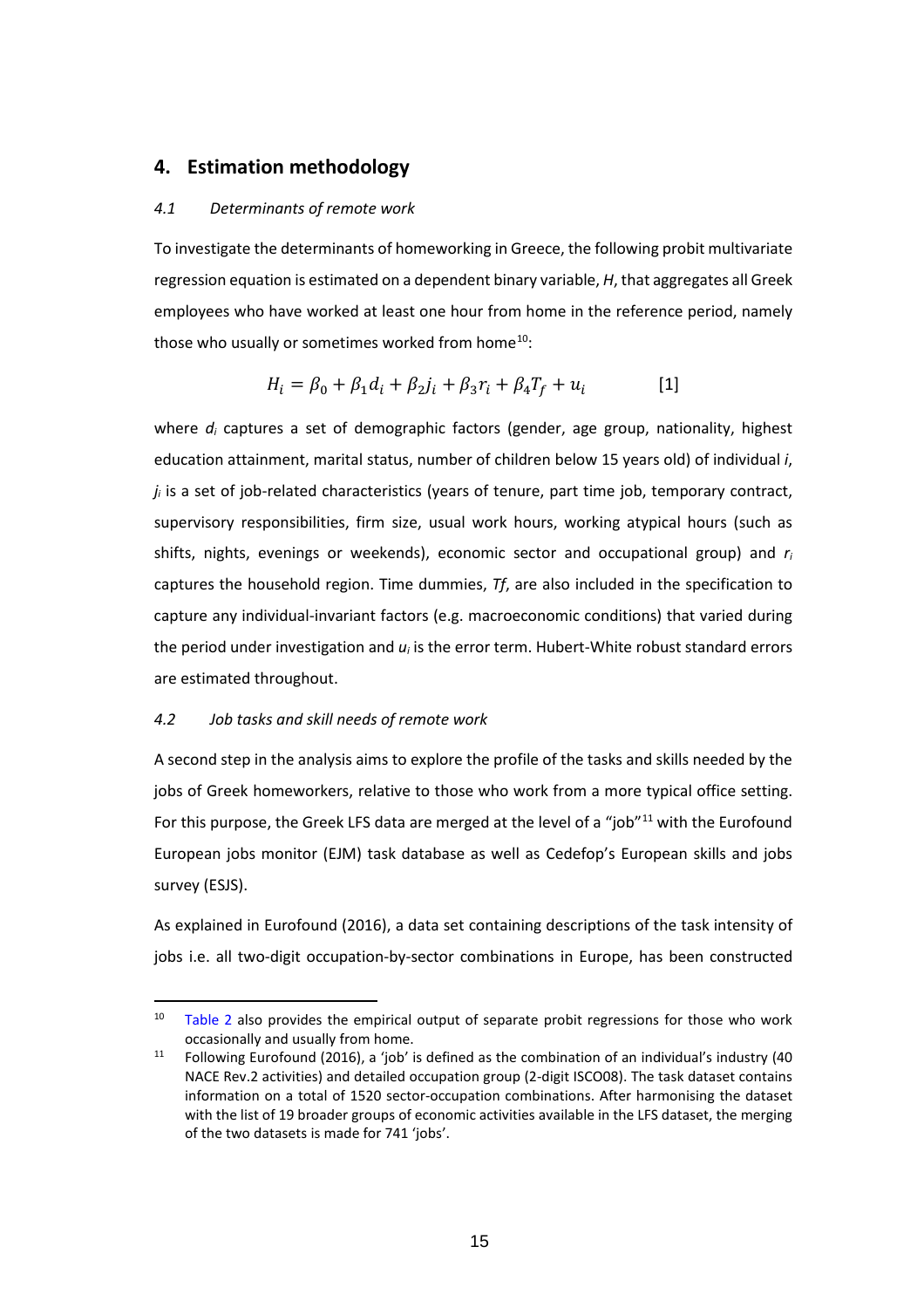from various international sources, including Eurofound's European working conditions survey (ESWC), OECD's Survey of adult skills (PIAAC), the American O\*NET database and the EU labour force survey (LFS)<sup>12</sup>. This is based on a task framework that classifies and measures tasks along two main dimensions, the content of the tasks themselves and the methods and tools used to perform them (Fernandez-Macias and Bisello, 2016; 2020). The content part of the task framework identifies three main classifications of task content: physical, intellectual and social, each with various sub-indicators. The methods and tools of work capture the extent to which workers use machine or ICT tools. For this paper, the 2015 task indices extracted for Greece are used.

Similarly, the analysis merges the Greek LFS data with unique information on the skill needs of jobs in Greece as collected by the European skills and jobs survey (ESJS)<sup>13</sup>, an EU-wide survey developed and financed by the European Centre for the Development of Vocational Training (Cedefop). The first ESJS, carried out in 2014, collected data on skill requirements and skill mismatch from a representative sample of about 49 000 adult workers (aged 24 to 65) from the (then) 28 Member States of the EU. For Greece, specifically, it surveyed about 2 000 adult employees.

In addition to standard demographic and job characteristics, the survey collected extensive information on the skill requirements of EU jobs. Respondents were asked to assess '*On a scale from 0 to 10, where 0 means not at all important, 5 means moderately important and 10 means essential, how important are the following skills for doing your job?*', where the skills set included literacy, numeracy, information and communication technology (ICT) skills, communication skills, teamworking skills, customer handling skills, foreign language skills, problem-solving skills, planning/organisation skills and technical/job-specific skills.

<span id="page-16-0"></span><sup>12</sup> The dataset is available from Eurofound (2016) *What do Europeans do at work: a task-based analysis* [https://www.eurofound.europa.eu/publications/report/2016/labour-market/what-do](https://www.eurofound.europa.eu/publications/report/2016/labour-market/what-do-europeans-do-at-work-a-task-based-analysis-european-jobs-monitor-2016)[europeans-do-at-work-a-task-based-analysis-european-jobs-monitor-2016](https://www.eurofound.europa.eu/publications/report/2016/labour-market/what-do-europeans-do-at-work-a-task-based-analysis-european-jobs-monitor-2016)

<span id="page-16-1"></span><sup>13</sup> For full details of the *European skills and jobs survey* see: [https://www.cedefop.europa.eu/en/events-and-projects/projects/european-skills-and-jo bs](https://www.cedefop.europa.eu/en/events-and-projects/projects/european-skills-and-jo%20bs-esj-survey)[esj-survey;](https://www.cedefop.europa.eu/en/events-and-projects/projects/european-skills-and-jo%20bs-esj-survey) an[d Cedefop \(2015\)](https://www.cedefop.europa.eu/en/publications-and-resources/publications/3072) and [Cedefop \(2018\).](https://www.cedefop.europa.eu/en/publications-and-resources/publications/3075) The full dataset is available for download at: [https://www.cedefop.europa.eu/en/events-and-projects/projects/european-skills-and-jobs-esj](https://www.cedefop.europa.eu/en/events-and-projects/projects/european-skills-and-jobs-esj-survey/access-to-data)[survey/access-to-data](https://www.cedefop.europa.eu/en/events-and-projects/projects/european-skills-and-jobs-esj-survey/access-to-data)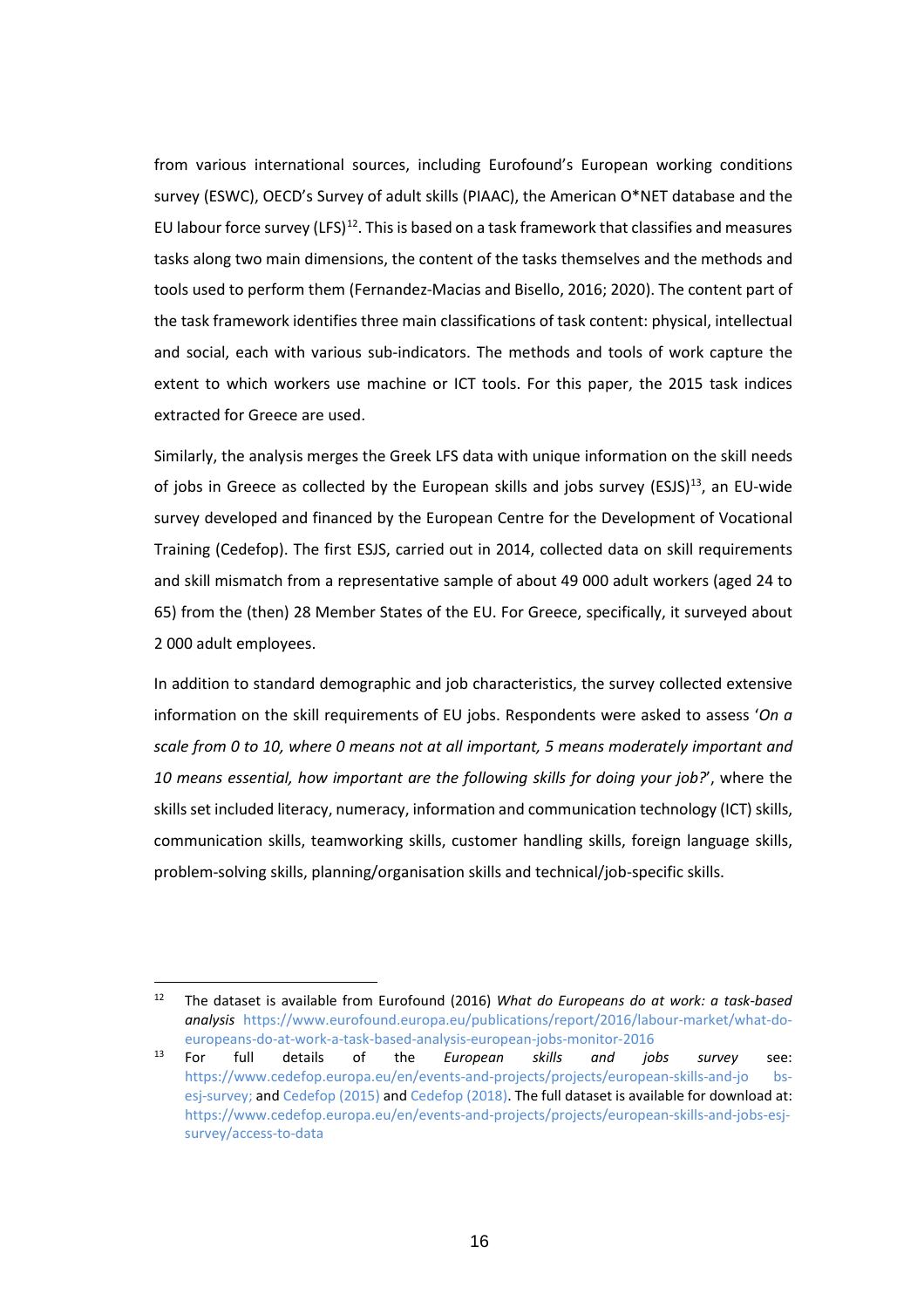Once the data are merged, the probit estimation in equation (1) is replicated with the inclusion of the tasks (*t*) or skill needs (*s*) variables in the specification:

$$
H_i = \beta_0 + \beta_1 d_i + \beta_2 t, s_i + \beta_3 j_i + \beta_4 r_i + u_i
$$
 [2]

To provide a benchmark to the Greek estimates, equations (1) and (2) are also estimated on the full sample of adult employees in other EU Member States available in the EULFS dataset.

#### *4.3 Assessing the feasibility of homework in Greece*

As discussed in section 2, a key question of policy importance following the Covid-19 crisis has been how many jobs can be "potentially" performed at home in terms of physical and technical feasibility i.e. their "teleworkability". For instance, using a classification scheme that distinguishes occupations according to whether they involve "working outdoors" or "operating vehicles, mechanised devices, or equipment", Dingel and Neiman (2020) estimate that slightly above one third of jobs in Greece can be potentially done remotely, while Hatayama et al. (2020), who construct a WfH amenability index for 53 countries, demonstrate that Greece is bundled with the group of labour markets that have very low amenability to remote work.

This study therefore also aims to measure the extent of deviation between the current incidence of homework in Greece and its potential feasibility threshold. In the absence of a specific Greek occupational survey with detailed information on job tasks, the methodology superimposes on the Greek LFS data (at 3-digit occupational level) the external classifications of the "teleworkability" of occupations as derived by Sostero et. al (2020). These authors build their classification based on analysis of a detailed set of job tasks of workers, as collected in a sample survey of occupations in Italy<sup>[14](#page-17-0)</sup> and the ESWC<sup>15</sup>. It focuses on those

<span id="page-17-0"></span><sup>&</sup>lt;sup>14</sup> The Italian ICP (Indagine Campionaria delle Professioni), conducted in 2007 and 2012 by the National Institute for Public Policy Analysis (INAPP) in collaboration with the Italian National Statistical Institute (ISTAT), is structured according to the information content of the US Occupational Information Network (O\*NET) survey. It describes how about 16,000 employed people carry out the 800 professional units that make up the elementary structure of the Italian Classification of Occupations (CP2011).

<span id="page-17-1"></span><sup>&</sup>lt;sup>15</sup> The European survey of working conditions is a survey carried out by the European Foundation for the Improvement of Living and Working Conditions (Eurofound) in 35 countries (including Greece) interviewing nearly 44,000 workers. It provides detailed information on a broad range of issues, including exposure to physical and psychosocial risks, work organisation, work–life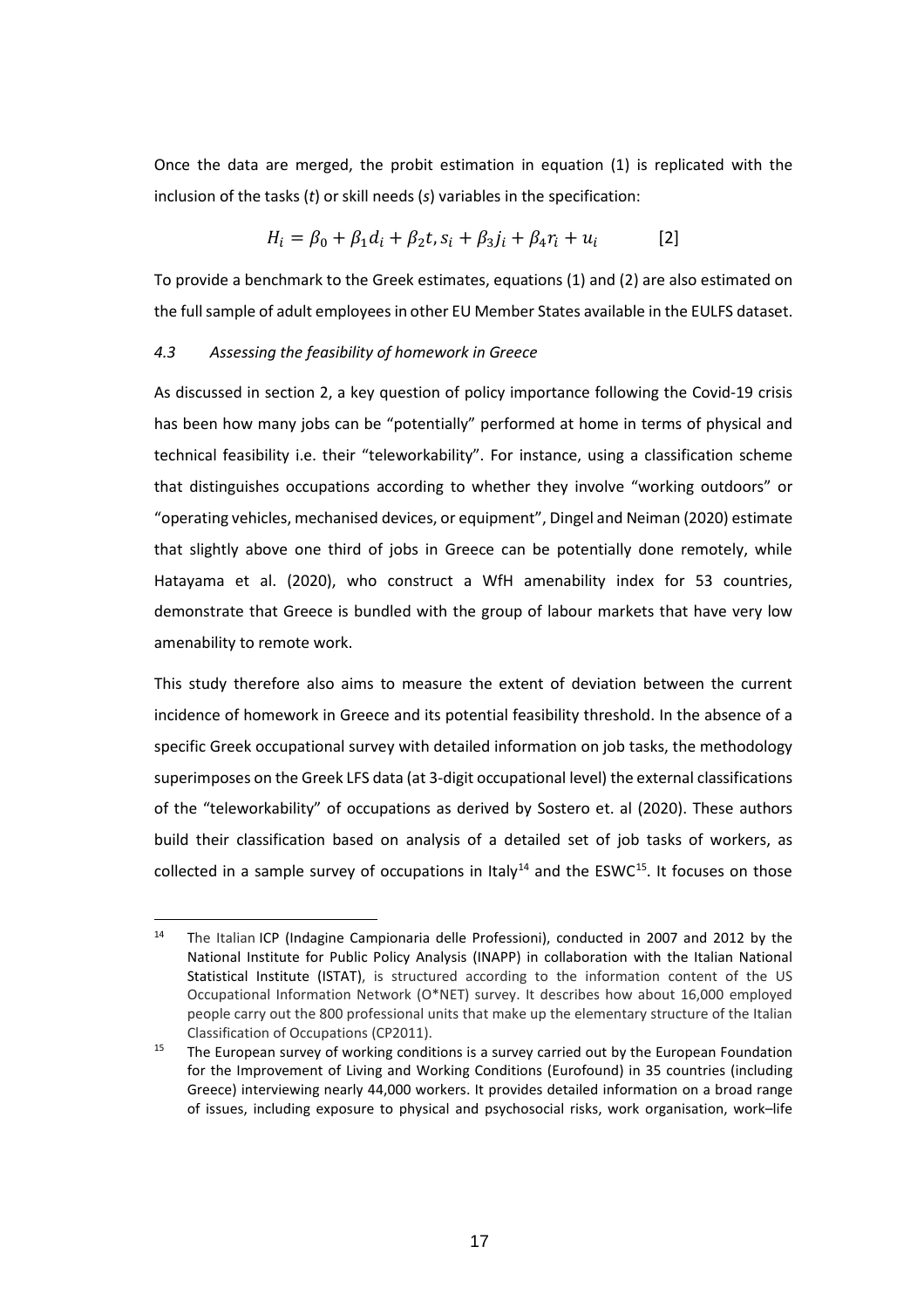tasks that are predictive of the extent to which different work activities can be carried out from a remote site.

Specifically, the classification of 5-digit occupations according to their physical teleworking feasibility is based on a series of relevant indicators that distinguish work that cannot be done remotely, including their manual or finger dexterity, performing of general physical activity, handling and moving objects, inspecting equipment, structures or materials, operating vehicles, devices or equipment. A 5-digit occupation is classified as not physically teleworkable if any of these activities is sufficiently important (namely, it has a score of over 40% on the importance scale). Using an official mapping, the 5-digit occupational classification is subsequently aggregated to the 3-digit ISCO08 taxonomy. This classification is further refined based on ESWC data that identifies jobs involving lifting or moving people.

The authors also construct a supplementary index of social interaction task content, using relevant indicators such as if a job involves selling or influencing others, training or teaching, assisting or caring, performing or working directly for the public and tasks involving the coordination of others. Any occupation that is totally or partially teleworkable from a technical perspective can be additionally assessed in terms of how efficient the provision of labour services will be if they were to be performed remotely, as a function of the degree of social interaction involved (see Sostero et al. 2020 for the full classification table and methodological details).

This classification of occupations is subsequently matched to the jobs of Greek workers at the 3-digit occupational level using the LFS dataset. It is acknowledged that the structure of the Greek labour market and the nature of jobs tasks of Greek employees may differ relative to Italian and other European counterparts, so further tests of the plausibility of this matching process have been undertaken. Specifically, the externally-derived classification of the teleworkability of occupations has been firstly validated using specific information on the

balance, and health and well-being. The analysis described in the text uses data from the 6<sup>th</sup> ESWC carried out in 2015.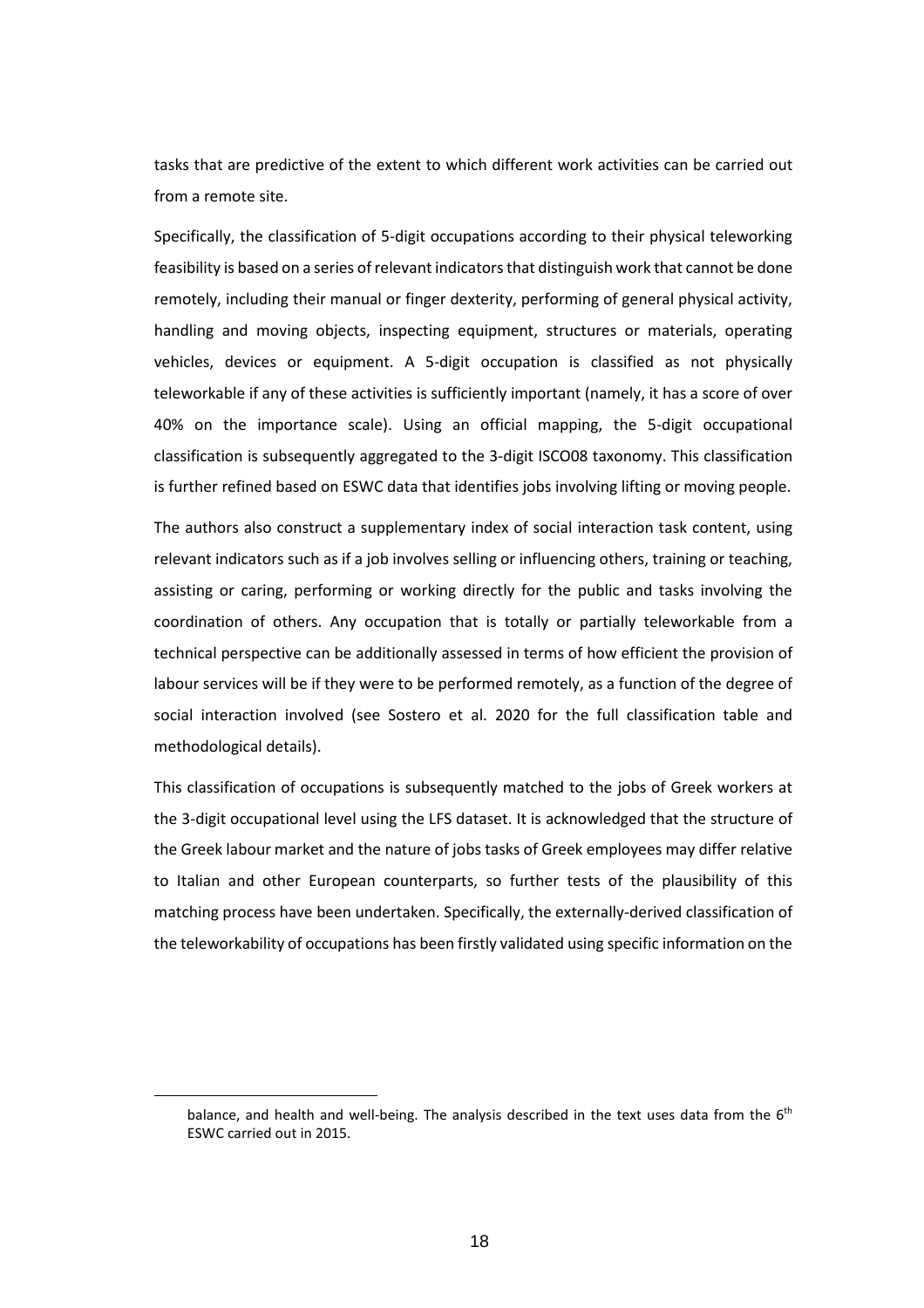job tasks of Greek employees and afterreplicating the methodology of Hatayama et al. (2020) on the Greek PIAAC sample<sup>[16](#page-19-0)</sup>.

Secondly, the extent to which the average characteristics of Greek homeworkers differ relative to those of other European counterparts has been examined. To do so, a standard decomposition analysis as outlined by Oaxaca (1973) and Blinder (1973) has been carried out using the EULFS data (see Annex 2 for a description of the approach). This deconstructs the gap in the incidence of remote working between Greek workers and others into a part that is attributable to differences in their mean productive characteristics (the explained part) and a part that is due to different returns to such characteristics (the unexplained part). In this manner it becomes possible to detect the extent to which observable characteristics contribute to differencesin remote working between Greek and non-Greek workers and how much of the wedge can be attributed to other unobserved influences.

#### *4.4 Estimating the wage return to remote work*

A final step of the study is to estimate the implications that WfH has on workers' wages. Using information on the deciles of monthly take-home pay<sup>[17](#page-19-1)</sup> available in the Greek LFS data, a Mincer-type earnings regression is performed, as follows:

$$
W_i = \vartheta_0 + \theta_1 W f H_i + \theta_2 a g e_{di} + \theta_3 t e n_i + \vartheta_4 t e n^2_i + \theta_5 s e x_i + \theta_6 E d_i +
$$
  

$$
\theta_7 L_i + \theta_8 T_f + \varepsilon_i \qquad [3]
$$

where the monthly net earnings, *W*, of individual *i* is regressed on the *WfH* indicator variable and on variables capturing gender, age band, years of tenure and its quadratic term (to capture the concavity of job-specific acquired human capital), as well as the highest level of education attainment level (*Ed*) and an indicator variable capturing a person's investment in

<span id="page-19-0"></span><sup>&</sup>lt;sup>16</sup> Due to limited sample sizes in the Greek PIAAC data at the 3-digit occupational level, and since the job task information available in PIAAC is more limited relative to the O\*NET approaches, it has been preferred to utilise the teleworkability classification of Sostero et al. (2020) for the main analysis of the paper. The Greek-specific PIAAC analysis is used for robustness purposes.

<span id="page-19-1"></span> $17$  This includes the last monthly pay after deduction of income tax and National Insurance Contributions. It includes regular overtime, extra compensation for shift work, seniority bonuses, regular travel allowances and per diem allowances, tips and commission, compensation for meals. It excludes income from investments – assets, savings, stocks and shares.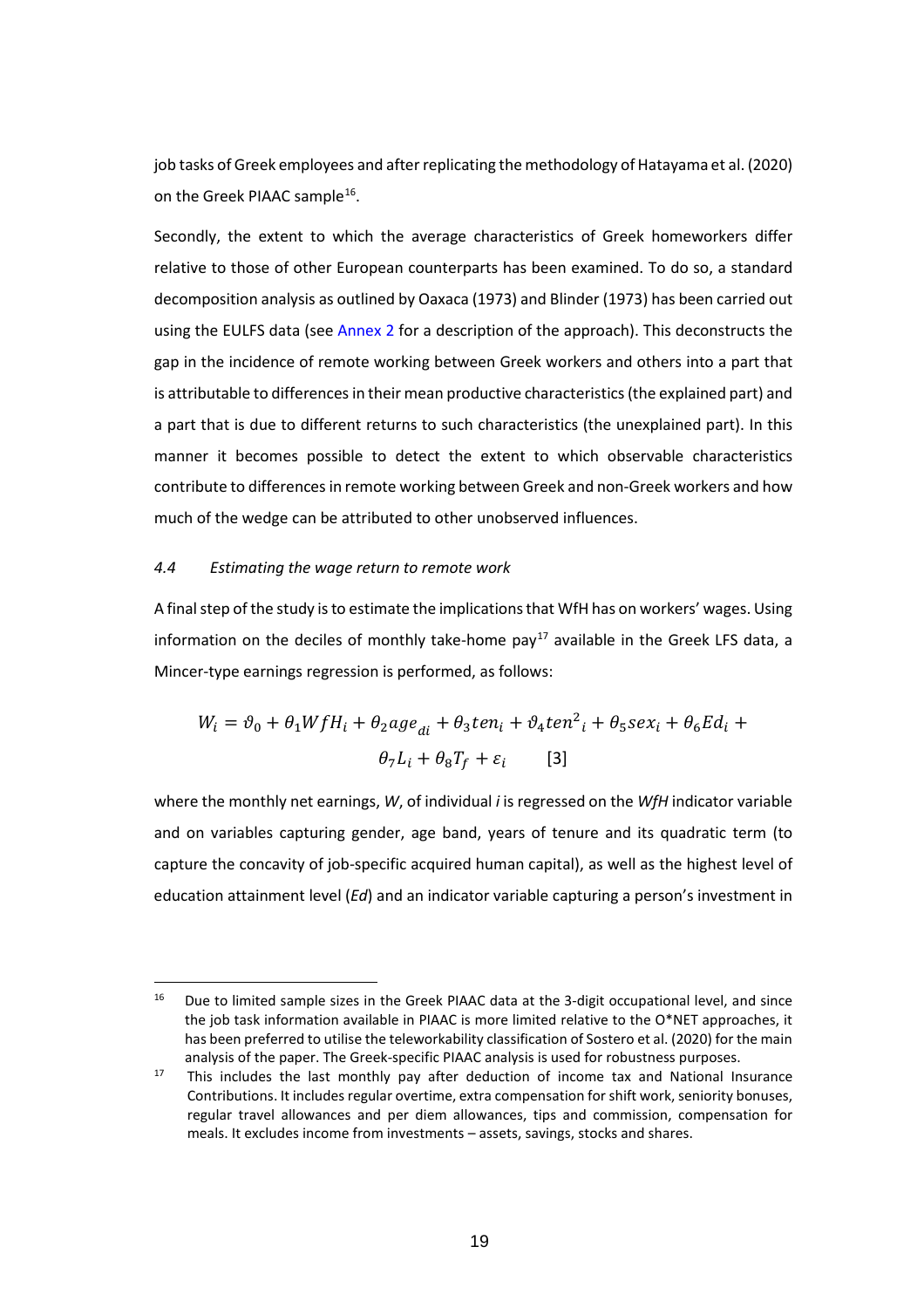continuing learning activities (*L*). Time dummies, *Tf*, are also included to control for timevarying effects that are fixed across individuals and  $\epsilon$  is the error term.

Given that the wage information in the LFS dataset is only available in the form of ten deciles, equation (3) is estimated using an ordered probit estimator and corresponding marginal effects are reported for each interval of the wage distribution (see Annex 5). Standard Mincer wage equations are also estimated on continuous (monthly/hourly) wage variables. The latter is derived by keeping the median values of each of the monthly income bands included as options in the Greek LFS survey. Information on employees' usual weekly hours in their main job is also used to derive a measure of (log) net hourly wages.

## **5. Empirical findings**

### *5.1 Determinants of homeworking in Greece*

Table 2 displays the association between a number of demographic, socioeconomic and job characteristics of adult employees in Greece and their incidence of WfH. In the decade preceding the 2020 coronavirus crisis, which is expected to have caused a structural change in the share and composition of remote working in most countries, it is interesting to observe that homeworking in Greece was characterised by several idiosyncratic features relative to other countries.

WfH, especially on a usual basis, is found to be more prevalent among females and nonnationals. Younger Greek workers up to middle age are less likely to engage in remote work, despite being more digitally literate compared to older cohorts (OECD, 2016). WfH is more widespread among tertiary educated individuals, while it is striking that there is little difference in the estimated probability of homeworking among those qualified at below upper secondary and medium-education level. Having a first child or more than 3 young children in the household is also positively associated with a propensity to regularly work at home.

Other things equal, adult employees who work from home are more likely to have been in inactivity before starting their current job, which hints to the fact that such workers, who may have already become accustomed to carrying out activities at home, are more inclined to retain this working mode in their new employment. By contrast, individuals making a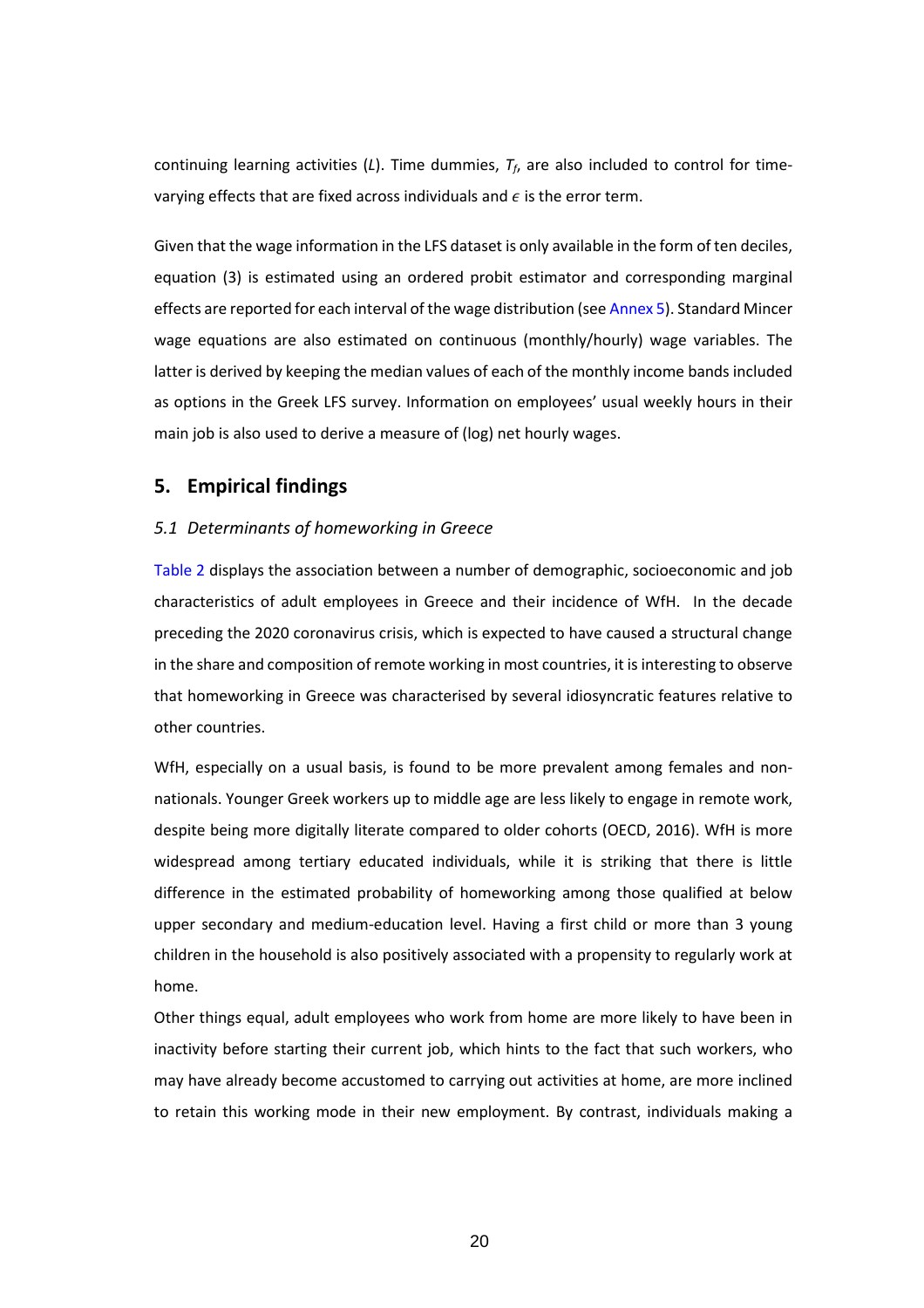school to work transition have lower chances of agreeing with their employer to work from their own premises. As mostly occasional homeworkers have greater chances of engaging in moonlighting, this alludes to the fact that the ability to work from home can be combined with engagement in additional work activities for some people (e.g. freelancing or working in the online platform economy).

| (3)<br>(4)<br>(5)<br>(1)<br>(2)<br>WfH<br>WfH males<br>WfH usually<br>WfH females<br>WfH occasionally<br>$-0.13***$<br>$-0.09***$<br>$-0.12***$<br>Male<br>$\ddotsc$<br>(0.008)<br>(0.010)<br>(0.011)<br>$0.20***$<br>$0.30***$<br>0.02<br>$0.23***$<br>Non-native<br>$-0.04$<br>(0.024)<br>(0.026)<br>(0.015)<br>(0.019)<br>(0.021)<br>$0.05***$<br>$-0.06***$<br>Married<br>$-0.01$<br>0.00<br>0.02<br>(0.010)<br>(0.012)<br>(0.013)<br>(0.016)<br>(0.013)<br>$-0.06**$<br>$-0.02$<br>Age: 25-34<br>$-0.02$<br>0.03<br>$-0.00$<br>(0.023)<br>(0.027)<br>(0.033)<br>(0.034)<br>(0.031)<br>$0.07***$<br>$0.11***$<br>$0.09***$<br>0.01<br>0.02<br>Age: 35-44<br>(0.023)<br>(0.027)<br>(0.034)<br>(0.035)<br>(0.032)<br>$0.17***$<br>$0.30***$<br>$0.22***$<br>0.02<br>$0.07*$<br>Age: 45-54<br>(0.024)<br>(0.029)<br>(0.034)<br>(0.036)<br>(0.033)<br>$0.29***$<br>$0.23***$<br>$0.35***$<br>$0.12***$<br>Age: 55-64<br>0.05<br>(0.026)<br>(0.037)<br>(ref: 15-24)<br>(0.032)<br>(0.039)<br>(0.036)<br>$-0.06***$<br><b>Education: Medium</b><br>$-0.00$<br>0.01<br>$-0.02$<br>$0.05**$<br>(0.014)<br>(0.018)<br>(0.019)<br>(0.020)<br>(0.021)<br>$0.18***$<br>$0.17***$<br>$0.13***$<br>$0.16***$<br>$0.15***$<br>Education: High<br>(0.021)<br>(0.021)<br>(0.023)<br>(0.024)<br>(ref: Low)<br>(0.016)<br>$0.03***$<br>$0.05***$<br>$0.08***$<br><b>Child15: 1</b><br>0.01<br>0.01<br>(0.010)<br>(0.012)<br>(0.014)<br>(0.016)<br>(0.014)<br>$0.05***$<br>$0.09***$<br>Child 15: 2<br>0.01<br>$-0.03*$<br>$-0.05***$<br>(0.012)<br>(0.015)<br>(0.016)<br>(0.017)<br>(0.018)<br>$0.05**$<br>$-0.01$<br>$0.11***$<br>$0.19***$<br>$-0.07**$<br>Child15: 3<br>(ref: 0)<br>(0.022)<br>(0.026)<br>(0.030)<br>(0.030)<br>(0.031)<br>$0.21***$<br>$0.29***$<br>$0.22***$<br>$0.14***$<br>$0.18***$<br>Moonlight<br>(0.023)<br>(0.026)<br>(0.030)<br>(0.029)<br>(0.038)<br>$0.22***$<br>$0.24***$<br>$0.07***$<br>$0.32***$<br>$0.19***$<br>Continuous learning<br>(0.015)<br>(0.018)<br>(0.018)<br>(0.022)<br>(0.020)<br>$-0.01$<br>$-0.01$<br>$-0.02$<br>$-0.00$<br>$-0.02$<br>Last stat: unemployed<br>(0.023)<br>(0.032)<br>(0.036)<br>(0.030)<br>(0.028)<br>$-0.09**$<br>-0.23***<br>0.09<br>$-0.24***$<br>$-0.01$<br>Last stat: student<br>(0.057)<br>(0.084)<br>(0.056)<br>(0.045)<br>(0.059)<br>$0.13**$<br>$0.23***$<br>Last stat: inactive<br>0.01<br>0.10<br>0.12<br>(ref: employed)<br>(0.084)<br>(0.055)<br>(0.074)<br>(0.067)<br>(0.073)<br>$-0.00***$<br>$-0.00***$<br>$-0.00***$<br>$-0.00***$<br>$-0.00***$<br>Years of tenure<br>(0.001)<br>(0.001)<br>(0.001)<br>(0.001)<br>(0.001)<br>$0.05***$<br>$-0.16***$<br>$0.25***$<br>$0.06**$<br>Part-time<br>0.04<br>(0.024)<br>(0.018)<br>(0.022)<br>(0.024)<br>(0.031)<br>$-0.04***$<br>$-0.04**$<br>$-0.02$<br>-0.06***<br>$-0.01$<br>Temporary<br>(0.013)<br>(0.016)<br>(0.018)<br>(0.022)<br>(0.018)<br>$0.23***$<br>$0.22***$<br>$0.26***$<br>$0.21***$<br>$0.18***$<br>Supervisor<br>(0.011)<br>(0.013)<br>(0.014)<br>(0.017)<br>(0.015)<br>Firm size: 11-49<br>$0.08***$<br>$0.04***$<br>$0.12***$<br>$0.06***$<br>$0.08***$<br>(0.011)<br>(0.013)<br>(0.015)<br>(0.017)<br>(0.015)<br>$0.19***$<br>$0.08***$<br>$0.27***$<br>$0.12***$<br>$0.24***$<br>Firm size: 20-49 | Table 2 Determinants of WfH, Probit estimates, Greece, 2008-2018 |  |  |  |  |  |
|-----------------------------------------------------------------------------------------------------------------------------------------------------------------------------------------------------------------------------------------------------------------------------------------------------------------------------------------------------------------------------------------------------------------------------------------------------------------------------------------------------------------------------------------------------------------------------------------------------------------------------------------------------------------------------------------------------------------------------------------------------------------------------------------------------------------------------------------------------------------------------------------------------------------------------------------------------------------------------------------------------------------------------------------------------------------------------------------------------------------------------------------------------------------------------------------------------------------------------------------------------------------------------------------------------------------------------------------------------------------------------------------------------------------------------------------------------------------------------------------------------------------------------------------------------------------------------------------------------------------------------------------------------------------------------------------------------------------------------------------------------------------------------------------------------------------------------------------------------------------------------------------------------------------------------------------------------------------------------------------------------------------------------------------------------------------------------------------------------------------------------------------------------------------------------------------------------------------------------------------------------------------------------------------------------------------------------------------------------------------------------------------------------------------------------------------------------------------------------------------------------------------------------------------------------------------------------------------------------------------------------------------------------------------------------------------------------------------------------------------------------------------------------------------------------------------------------------------------------------------------------------------------------------------------------------------------------------------------------------------------------------------------------------------------------------------------------------------------------------------------------------------------------------------------------------------------------------------------------------------|------------------------------------------------------------------|--|--|--|--|--|
|                                                                                                                                                                                                                                                                                                                                                                                                                                                                                                                                                                                                                                                                                                                                                                                                                                                                                                                                                                                                                                                                                                                                                                                                                                                                                                                                                                                                                                                                                                                                                                                                                                                                                                                                                                                                                                                                                                                                                                                                                                                                                                                                                                                                                                                                                                                                                                                                                                                                                                                                                                                                                                                                                                                                                                                                                                                                                                                                                                                                                                                                                                                                                                                                                                         |                                                                  |  |  |  |  |  |
|                                                                                                                                                                                                                                                                                                                                                                                                                                                                                                                                                                                                                                                                                                                                                                                                                                                                                                                                                                                                                                                                                                                                                                                                                                                                                                                                                                                                                                                                                                                                                                                                                                                                                                                                                                                                                                                                                                                                                                                                                                                                                                                                                                                                                                                                                                                                                                                                                                                                                                                                                                                                                                                                                                                                                                                                                                                                                                                                                                                                                                                                                                                                                                                                                                         |                                                                  |  |  |  |  |  |
|                                                                                                                                                                                                                                                                                                                                                                                                                                                                                                                                                                                                                                                                                                                                                                                                                                                                                                                                                                                                                                                                                                                                                                                                                                                                                                                                                                                                                                                                                                                                                                                                                                                                                                                                                                                                                                                                                                                                                                                                                                                                                                                                                                                                                                                                                                                                                                                                                                                                                                                                                                                                                                                                                                                                                                                                                                                                                                                                                                                                                                                                                                                                                                                                                                         |                                                                  |  |  |  |  |  |
|                                                                                                                                                                                                                                                                                                                                                                                                                                                                                                                                                                                                                                                                                                                                                                                                                                                                                                                                                                                                                                                                                                                                                                                                                                                                                                                                                                                                                                                                                                                                                                                                                                                                                                                                                                                                                                                                                                                                                                                                                                                                                                                                                                                                                                                                                                                                                                                                                                                                                                                                                                                                                                                                                                                                                                                                                                                                                                                                                                                                                                                                                                                                                                                                                                         |                                                                  |  |  |  |  |  |
|                                                                                                                                                                                                                                                                                                                                                                                                                                                                                                                                                                                                                                                                                                                                                                                                                                                                                                                                                                                                                                                                                                                                                                                                                                                                                                                                                                                                                                                                                                                                                                                                                                                                                                                                                                                                                                                                                                                                                                                                                                                                                                                                                                                                                                                                                                                                                                                                                                                                                                                                                                                                                                                                                                                                                                                                                                                                                                                                                                                                                                                                                                                                                                                                                                         |                                                                  |  |  |  |  |  |
|                                                                                                                                                                                                                                                                                                                                                                                                                                                                                                                                                                                                                                                                                                                                                                                                                                                                                                                                                                                                                                                                                                                                                                                                                                                                                                                                                                                                                                                                                                                                                                                                                                                                                                                                                                                                                                                                                                                                                                                                                                                                                                                                                                                                                                                                                                                                                                                                                                                                                                                                                                                                                                                                                                                                                                                                                                                                                                                                                                                                                                                                                                                                                                                                                                         |                                                                  |  |  |  |  |  |
|                                                                                                                                                                                                                                                                                                                                                                                                                                                                                                                                                                                                                                                                                                                                                                                                                                                                                                                                                                                                                                                                                                                                                                                                                                                                                                                                                                                                                                                                                                                                                                                                                                                                                                                                                                                                                                                                                                                                                                                                                                                                                                                                                                                                                                                                                                                                                                                                                                                                                                                                                                                                                                                                                                                                                                                                                                                                                                                                                                                                                                                                                                                                                                                                                                         |                                                                  |  |  |  |  |  |
|                                                                                                                                                                                                                                                                                                                                                                                                                                                                                                                                                                                                                                                                                                                                                                                                                                                                                                                                                                                                                                                                                                                                                                                                                                                                                                                                                                                                                                                                                                                                                                                                                                                                                                                                                                                                                                                                                                                                                                                                                                                                                                                                                                                                                                                                                                                                                                                                                                                                                                                                                                                                                                                                                                                                                                                                                                                                                                                                                                                                                                                                                                                                                                                                                                         |                                                                  |  |  |  |  |  |
|                                                                                                                                                                                                                                                                                                                                                                                                                                                                                                                                                                                                                                                                                                                                                                                                                                                                                                                                                                                                                                                                                                                                                                                                                                                                                                                                                                                                                                                                                                                                                                                                                                                                                                                                                                                                                                                                                                                                                                                                                                                                                                                                                                                                                                                                                                                                                                                                                                                                                                                                                                                                                                                                                                                                                                                                                                                                                                                                                                                                                                                                                                                                                                                                                                         |                                                                  |  |  |  |  |  |
|                                                                                                                                                                                                                                                                                                                                                                                                                                                                                                                                                                                                                                                                                                                                                                                                                                                                                                                                                                                                                                                                                                                                                                                                                                                                                                                                                                                                                                                                                                                                                                                                                                                                                                                                                                                                                                                                                                                                                                                                                                                                                                                                                                                                                                                                                                                                                                                                                                                                                                                                                                                                                                                                                                                                                                                                                                                                                                                                                                                                                                                                                                                                                                                                                                         |                                                                  |  |  |  |  |  |
|                                                                                                                                                                                                                                                                                                                                                                                                                                                                                                                                                                                                                                                                                                                                                                                                                                                                                                                                                                                                                                                                                                                                                                                                                                                                                                                                                                                                                                                                                                                                                                                                                                                                                                                                                                                                                                                                                                                                                                                                                                                                                                                                                                                                                                                                                                                                                                                                                                                                                                                                                                                                                                                                                                                                                                                                                                                                                                                                                                                                                                                                                                                                                                                                                                         |                                                                  |  |  |  |  |  |
|                                                                                                                                                                                                                                                                                                                                                                                                                                                                                                                                                                                                                                                                                                                                                                                                                                                                                                                                                                                                                                                                                                                                                                                                                                                                                                                                                                                                                                                                                                                                                                                                                                                                                                                                                                                                                                                                                                                                                                                                                                                                                                                                                                                                                                                                                                                                                                                                                                                                                                                                                                                                                                                                                                                                                                                                                                                                                                                                                                                                                                                                                                                                                                                                                                         |                                                                  |  |  |  |  |  |
|                                                                                                                                                                                                                                                                                                                                                                                                                                                                                                                                                                                                                                                                                                                                                                                                                                                                                                                                                                                                                                                                                                                                                                                                                                                                                                                                                                                                                                                                                                                                                                                                                                                                                                                                                                                                                                                                                                                                                                                                                                                                                                                                                                                                                                                                                                                                                                                                                                                                                                                                                                                                                                                                                                                                                                                                                                                                                                                                                                                                                                                                                                                                                                                                                                         |                                                                  |  |  |  |  |  |
|                                                                                                                                                                                                                                                                                                                                                                                                                                                                                                                                                                                                                                                                                                                                                                                                                                                                                                                                                                                                                                                                                                                                                                                                                                                                                                                                                                                                                                                                                                                                                                                                                                                                                                                                                                                                                                                                                                                                                                                                                                                                                                                                                                                                                                                                                                                                                                                                                                                                                                                                                                                                                                                                                                                                                                                                                                                                                                                                                                                                                                                                                                                                                                                                                                         |                                                                  |  |  |  |  |  |
|                                                                                                                                                                                                                                                                                                                                                                                                                                                                                                                                                                                                                                                                                                                                                                                                                                                                                                                                                                                                                                                                                                                                                                                                                                                                                                                                                                                                                                                                                                                                                                                                                                                                                                                                                                                                                                                                                                                                                                                                                                                                                                                                                                                                                                                                                                                                                                                                                                                                                                                                                                                                                                                                                                                                                                                                                                                                                                                                                                                                                                                                                                                                                                                                                                         |                                                                  |  |  |  |  |  |
|                                                                                                                                                                                                                                                                                                                                                                                                                                                                                                                                                                                                                                                                                                                                                                                                                                                                                                                                                                                                                                                                                                                                                                                                                                                                                                                                                                                                                                                                                                                                                                                                                                                                                                                                                                                                                                                                                                                                                                                                                                                                                                                                                                                                                                                                                                                                                                                                                                                                                                                                                                                                                                                                                                                                                                                                                                                                                                                                                                                                                                                                                                                                                                                                                                         |                                                                  |  |  |  |  |  |
|                                                                                                                                                                                                                                                                                                                                                                                                                                                                                                                                                                                                                                                                                                                                                                                                                                                                                                                                                                                                                                                                                                                                                                                                                                                                                                                                                                                                                                                                                                                                                                                                                                                                                                                                                                                                                                                                                                                                                                                                                                                                                                                                                                                                                                                                                                                                                                                                                                                                                                                                                                                                                                                                                                                                                                                                                                                                                                                                                                                                                                                                                                                                                                                                                                         |                                                                  |  |  |  |  |  |
|                                                                                                                                                                                                                                                                                                                                                                                                                                                                                                                                                                                                                                                                                                                                                                                                                                                                                                                                                                                                                                                                                                                                                                                                                                                                                                                                                                                                                                                                                                                                                                                                                                                                                                                                                                                                                                                                                                                                                                                                                                                                                                                                                                                                                                                                                                                                                                                                                                                                                                                                                                                                                                                                                                                                                                                                                                                                                                                                                                                                                                                                                                                                                                                                                                         |                                                                  |  |  |  |  |  |
|                                                                                                                                                                                                                                                                                                                                                                                                                                                                                                                                                                                                                                                                                                                                                                                                                                                                                                                                                                                                                                                                                                                                                                                                                                                                                                                                                                                                                                                                                                                                                                                                                                                                                                                                                                                                                                                                                                                                                                                                                                                                                                                                                                                                                                                                                                                                                                                                                                                                                                                                                                                                                                                                                                                                                                                                                                                                                                                                                                                                                                                                                                                                                                                                                                         |                                                                  |  |  |  |  |  |
|                                                                                                                                                                                                                                                                                                                                                                                                                                                                                                                                                                                                                                                                                                                                                                                                                                                                                                                                                                                                                                                                                                                                                                                                                                                                                                                                                                                                                                                                                                                                                                                                                                                                                                                                                                                                                                                                                                                                                                                                                                                                                                                                                                                                                                                                                                                                                                                                                                                                                                                                                                                                                                                                                                                                                                                                                                                                                                                                                                                                                                                                                                                                                                                                                                         |                                                                  |  |  |  |  |  |
|                                                                                                                                                                                                                                                                                                                                                                                                                                                                                                                                                                                                                                                                                                                                                                                                                                                                                                                                                                                                                                                                                                                                                                                                                                                                                                                                                                                                                                                                                                                                                                                                                                                                                                                                                                                                                                                                                                                                                                                                                                                                                                                                                                                                                                                                                                                                                                                                                                                                                                                                                                                                                                                                                                                                                                                                                                                                                                                                                                                                                                                                                                                                                                                                                                         |                                                                  |  |  |  |  |  |
|                                                                                                                                                                                                                                                                                                                                                                                                                                                                                                                                                                                                                                                                                                                                                                                                                                                                                                                                                                                                                                                                                                                                                                                                                                                                                                                                                                                                                                                                                                                                                                                                                                                                                                                                                                                                                                                                                                                                                                                                                                                                                                                                                                                                                                                                                                                                                                                                                                                                                                                                                                                                                                                                                                                                                                                                                                                                                                                                                                                                                                                                                                                                                                                                                                         |                                                                  |  |  |  |  |  |
|                                                                                                                                                                                                                                                                                                                                                                                                                                                                                                                                                                                                                                                                                                                                                                                                                                                                                                                                                                                                                                                                                                                                                                                                                                                                                                                                                                                                                                                                                                                                                                                                                                                                                                                                                                                                                                                                                                                                                                                                                                                                                                                                                                                                                                                                                                                                                                                                                                                                                                                                                                                                                                                                                                                                                                                                                                                                                                                                                                                                                                                                                                                                                                                                                                         |                                                                  |  |  |  |  |  |
|                                                                                                                                                                                                                                                                                                                                                                                                                                                                                                                                                                                                                                                                                                                                                                                                                                                                                                                                                                                                                                                                                                                                                                                                                                                                                                                                                                                                                                                                                                                                                                                                                                                                                                                                                                                                                                                                                                                                                                                                                                                                                                                                                                                                                                                                                                                                                                                                                                                                                                                                                                                                                                                                                                                                                                                                                                                                                                                                                                                                                                                                                                                                                                                                                                         |                                                                  |  |  |  |  |  |
|                                                                                                                                                                                                                                                                                                                                                                                                                                                                                                                                                                                                                                                                                                                                                                                                                                                                                                                                                                                                                                                                                                                                                                                                                                                                                                                                                                                                                                                                                                                                                                                                                                                                                                                                                                                                                                                                                                                                                                                                                                                                                                                                                                                                                                                                                                                                                                                                                                                                                                                                                                                                                                                                                                                                                                                                                                                                                                                                                                                                                                                                                                                                                                                                                                         |                                                                  |  |  |  |  |  |
|                                                                                                                                                                                                                                                                                                                                                                                                                                                                                                                                                                                                                                                                                                                                                                                                                                                                                                                                                                                                                                                                                                                                                                                                                                                                                                                                                                                                                                                                                                                                                                                                                                                                                                                                                                                                                                                                                                                                                                                                                                                                                                                                                                                                                                                                                                                                                                                                                                                                                                                                                                                                                                                                                                                                                                                                                                                                                                                                                                                                                                                                                                                                                                                                                                         |                                                                  |  |  |  |  |  |
|                                                                                                                                                                                                                                                                                                                                                                                                                                                                                                                                                                                                                                                                                                                                                                                                                                                                                                                                                                                                                                                                                                                                                                                                                                                                                                                                                                                                                                                                                                                                                                                                                                                                                                                                                                                                                                                                                                                                                                                                                                                                                                                                                                                                                                                                                                                                                                                                                                                                                                                                                                                                                                                                                                                                                                                                                                                                                                                                                                                                                                                                                                                                                                                                                                         |                                                                  |  |  |  |  |  |
|                                                                                                                                                                                                                                                                                                                                                                                                                                                                                                                                                                                                                                                                                                                                                                                                                                                                                                                                                                                                                                                                                                                                                                                                                                                                                                                                                                                                                                                                                                                                                                                                                                                                                                                                                                                                                                                                                                                                                                                                                                                                                                                                                                                                                                                                                                                                                                                                                                                                                                                                                                                                                                                                                                                                                                                                                                                                                                                                                                                                                                                                                                                                                                                                                                         |                                                                  |  |  |  |  |  |
|                                                                                                                                                                                                                                                                                                                                                                                                                                                                                                                                                                                                                                                                                                                                                                                                                                                                                                                                                                                                                                                                                                                                                                                                                                                                                                                                                                                                                                                                                                                                                                                                                                                                                                                                                                                                                                                                                                                                                                                                                                                                                                                                                                                                                                                                                                                                                                                                                                                                                                                                                                                                                                                                                                                                                                                                                                                                                                                                                                                                                                                                                                                                                                                                                                         |                                                                  |  |  |  |  |  |
|                                                                                                                                                                                                                                                                                                                                                                                                                                                                                                                                                                                                                                                                                                                                                                                                                                                                                                                                                                                                                                                                                                                                                                                                                                                                                                                                                                                                                                                                                                                                                                                                                                                                                                                                                                                                                                                                                                                                                                                                                                                                                                                                                                                                                                                                                                                                                                                                                                                                                                                                                                                                                                                                                                                                                                                                                                                                                                                                                                                                                                                                                                                                                                                                                                         |                                                                  |  |  |  |  |  |
|                                                                                                                                                                                                                                                                                                                                                                                                                                                                                                                                                                                                                                                                                                                                                                                                                                                                                                                                                                                                                                                                                                                                                                                                                                                                                                                                                                                                                                                                                                                                                                                                                                                                                                                                                                                                                                                                                                                                                                                                                                                                                                                                                                                                                                                                                                                                                                                                                                                                                                                                                                                                                                                                                                                                                                                                                                                                                                                                                                                                                                                                                                                                                                                                                                         |                                                                  |  |  |  |  |  |
|                                                                                                                                                                                                                                                                                                                                                                                                                                                                                                                                                                                                                                                                                                                                                                                                                                                                                                                                                                                                                                                                                                                                                                                                                                                                                                                                                                                                                                                                                                                                                                                                                                                                                                                                                                                                                                                                                                                                                                                                                                                                                                                                                                                                                                                                                                                                                                                                                                                                                                                                                                                                                                                                                                                                                                                                                                                                                                                                                                                                                                                                                                                                                                                                                                         |                                                                  |  |  |  |  |  |
|                                                                                                                                                                                                                                                                                                                                                                                                                                                                                                                                                                                                                                                                                                                                                                                                                                                                                                                                                                                                                                                                                                                                                                                                                                                                                                                                                                                                                                                                                                                                                                                                                                                                                                                                                                                                                                                                                                                                                                                                                                                                                                                                                                                                                                                                                                                                                                                                                                                                                                                                                                                                                                                                                                                                                                                                                                                                                                                                                                                                                                                                                                                                                                                                                                         |                                                                  |  |  |  |  |  |
|                                                                                                                                                                                                                                                                                                                                                                                                                                                                                                                                                                                                                                                                                                                                                                                                                                                                                                                                                                                                                                                                                                                                                                                                                                                                                                                                                                                                                                                                                                                                                                                                                                                                                                                                                                                                                                                                                                                                                                                                                                                                                                                                                                                                                                                                                                                                                                                                                                                                                                                                                                                                                                                                                                                                                                                                                                                                                                                                                                                                                                                                                                                                                                                                                                         |                                                                  |  |  |  |  |  |
|                                                                                                                                                                                                                                                                                                                                                                                                                                                                                                                                                                                                                                                                                                                                                                                                                                                                                                                                                                                                                                                                                                                                                                                                                                                                                                                                                                                                                                                                                                                                                                                                                                                                                                                                                                                                                                                                                                                                                                                                                                                                                                                                                                                                                                                                                                                                                                                                                                                                                                                                                                                                                                                                                                                                                                                                                                                                                                                                                                                                                                                                                                                                                                                                                                         |                                                                  |  |  |  |  |  |
|                                                                                                                                                                                                                                                                                                                                                                                                                                                                                                                                                                                                                                                                                                                                                                                                                                                                                                                                                                                                                                                                                                                                                                                                                                                                                                                                                                                                                                                                                                                                                                                                                                                                                                                                                                                                                                                                                                                                                                                                                                                                                                                                                                                                                                                                                                                                                                                                                                                                                                                                                                                                                                                                                                                                                                                                                                                                                                                                                                                                                                                                                                                                                                                                                                         |                                                                  |  |  |  |  |  |
|                                                                                                                                                                                                                                                                                                                                                                                                                                                                                                                                                                                                                                                                                                                                                                                                                                                                                                                                                                                                                                                                                                                                                                                                                                                                                                                                                                                                                                                                                                                                                                                                                                                                                                                                                                                                                                                                                                                                                                                                                                                                                                                                                                                                                                                                                                                                                                                                                                                                                                                                                                                                                                                                                                                                                                                                                                                                                                                                                                                                                                                                                                                                                                                                                                         |                                                                  |  |  |  |  |  |
|                                                                                                                                                                                                                                                                                                                                                                                                                                                                                                                                                                                                                                                                                                                                                                                                                                                                                                                                                                                                                                                                                                                                                                                                                                                                                                                                                                                                                                                                                                                                                                                                                                                                                                                                                                                                                                                                                                                                                                                                                                                                                                                                                                                                                                                                                                                                                                                                                                                                                                                                                                                                                                                                                                                                                                                                                                                                                                                                                                                                                                                                                                                                                                                                                                         |                                                                  |  |  |  |  |  |
|                                                                                                                                                                                                                                                                                                                                                                                                                                                                                                                                                                                                                                                                                                                                                                                                                                                                                                                                                                                                                                                                                                                                                                                                                                                                                                                                                                                                                                                                                                                                                                                                                                                                                                                                                                                                                                                                                                                                                                                                                                                                                                                                                                                                                                                                                                                                                                                                                                                                                                                                                                                                                                                                                                                                                                                                                                                                                                                                                                                                                                                                                                                                                                                                                                         |                                                                  |  |  |  |  |  |
|                                                                                                                                                                                                                                                                                                                                                                                                                                                                                                                                                                                                                                                                                                                                                                                                                                                                                                                                                                                                                                                                                                                                                                                                                                                                                                                                                                                                                                                                                                                                                                                                                                                                                                                                                                                                                                                                                                                                                                                                                                                                                                                                                                                                                                                                                                                                                                                                                                                                                                                                                                                                                                                                                                                                                                                                                                                                                                                                                                                                                                                                                                                                                                                                                                         |                                                                  |  |  |  |  |  |
|                                                                                                                                                                                                                                                                                                                                                                                                                                                                                                                                                                                                                                                                                                                                                                                                                                                                                                                                                                                                                                                                                                                                                                                                                                                                                                                                                                                                                                                                                                                                                                                                                                                                                                                                                                                                                                                                                                                                                                                                                                                                                                                                                                                                                                                                                                                                                                                                                                                                                                                                                                                                                                                                                                                                                                                                                                                                                                                                                                                                                                                                                                                                                                                                                                         |                                                                  |  |  |  |  |  |
|                                                                                                                                                                                                                                                                                                                                                                                                                                                                                                                                                                                                                                                                                                                                                                                                                                                                                                                                                                                                                                                                                                                                                                                                                                                                                                                                                                                                                                                                                                                                                                                                                                                                                                                                                                                                                                                                                                                                                                                                                                                                                                                                                                                                                                                                                                                                                                                                                                                                                                                                                                                                                                                                                                                                                                                                                                                                                                                                                                                                                                                                                                                                                                                                                                         |                                                                  |  |  |  |  |  |
|                                                                                                                                                                                                                                                                                                                                                                                                                                                                                                                                                                                                                                                                                                                                                                                                                                                                                                                                                                                                                                                                                                                                                                                                                                                                                                                                                                                                                                                                                                                                                                                                                                                                                                                                                                                                                                                                                                                                                                                                                                                                                                                                                                                                                                                                                                                                                                                                                                                                                                                                                                                                                                                                                                                                                                                                                                                                                                                                                                                                                                                                                                                                                                                                                                         |                                                                  |  |  |  |  |  |
|                                                                                                                                                                                                                                                                                                                                                                                                                                                                                                                                                                                                                                                                                                                                                                                                                                                                                                                                                                                                                                                                                                                                                                                                                                                                                                                                                                                                                                                                                                                                                                                                                                                                                                                                                                                                                                                                                                                                                                                                                                                                                                                                                                                                                                                                                                                                                                                                                                                                                                                                                                                                                                                                                                                                                                                                                                                                                                                                                                                                                                                                                                                                                                                                                                         |                                                                  |  |  |  |  |  |
|                                                                                                                                                                                                                                                                                                                                                                                                                                                                                                                                                                                                                                                                                                                                                                                                                                                                                                                                                                                                                                                                                                                                                                                                                                                                                                                                                                                                                                                                                                                                                                                                                                                                                                                                                                                                                                                                                                                                                                                                                                                                                                                                                                                                                                                                                                                                                                                                                                                                                                                                                                                                                                                                                                                                                                                                                                                                                                                                                                                                                                                                                                                                                                                                                                         |                                                                  |  |  |  |  |  |
|                                                                                                                                                                                                                                                                                                                                                                                                                                                                                                                                                                                                                                                                                                                                                                                                                                                                                                                                                                                                                                                                                                                                                                                                                                                                                                                                                                                                                                                                                                                                                                                                                                                                                                                                                                                                                                                                                                                                                                                                                                                                                                                                                                                                                                                                                                                                                                                                                                                                                                                                                                                                                                                                                                                                                                                                                                                                                                                                                                                                                                                                                                                                                                                                                                         |                                                                  |  |  |  |  |  |
|                                                                                                                                                                                                                                                                                                                                                                                                                                                                                                                                                                                                                                                                                                                                                                                                                                                                                                                                                                                                                                                                                                                                                                                                                                                                                                                                                                                                                                                                                                                                                                                                                                                                                                                                                                                                                                                                                                                                                                                                                                                                                                                                                                                                                                                                                                                                                                                                                                                                                                                                                                                                                                                                                                                                                                                                                                                                                                                                                                                                                                                                                                                                                                                                                                         |                                                                  |  |  |  |  |  |
|                                                                                                                                                                                                                                                                                                                                                                                                                                                                                                                                                                                                                                                                                                                                                                                                                                                                                                                                                                                                                                                                                                                                                                                                                                                                                                                                                                                                                                                                                                                                                                                                                                                                                                                                                                                                                                                                                                                                                                                                                                                                                                                                                                                                                                                                                                                                                                                                                                                                                                                                                                                                                                                                                                                                                                                                                                                                                                                                                                                                                                                                                                                                                                                                                                         |                                                                  |  |  |  |  |  |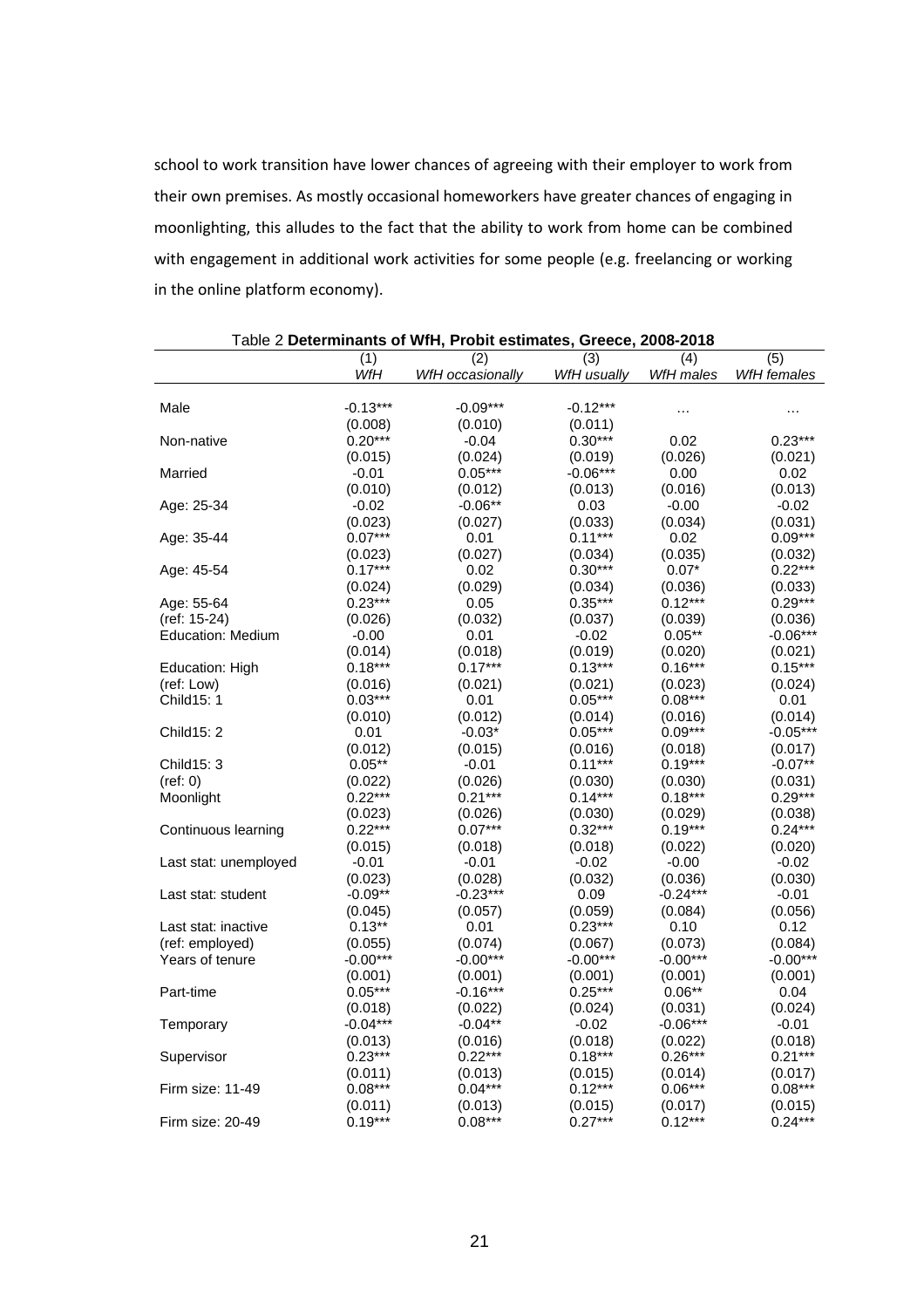|                      | (0.012)    | (0.014)    | (0.015)    | (0.018)    | (0.016)    |
|----------------------|------------|------------|------------|------------|------------|
| Firm size: 50+       | $0.14***$  | $0.09***$  | $0.19***$  | $0.16***$  | $0.10***$  |
|                      | (0.012)    | (0.015)    | (0.017)    | (0.017)    | (0.018)    |
| Firm size: DK<11     | 0.00       | $0.06***$  | $-0.08***$ | 0.01       | 0.01       |
|                      | (0.017)    | (0.019)    | (0.025)    | (0.025)    | (0.024)    |
| Firm size: DK>10     | $-0.02$    | 0.01       | $-0.04**$  | $-0.07***$ | 0.02       |
| $(ref: 1-10)$        | (0.013)    | (0.015)    | (0.019)    | (0.020)    | (0.018)    |
| Weekly hours         | $0.01***$  | $-0.00***$ | $0.02***$  | $0.00***$  | $0.01***$  |
|                      | (0.001)    | (0.001)    | (0.001)    | (0.001)    | (0.001)    |
| Atypical hours       | $0.31***$  | $0.32***$  | $0.20***$  | $0.29***$  | $0.37***$  |
|                      | (0.007)    | (0.008)    | (0.009)    | (0.009)    | (0.011)    |
| Urban: Towns/suburbs | $0.02*$    | $0.07***$  | $-0.05***$ | 0.02       | 0.02       |
|                      | (0.009)    | (0.011)    | (0.013)    | (0.014)    | (0.013)    |
| Urban: Rural area    | $0.03***$  | $0.07***$  | $-0.03**$  | $0.06***$  | $0.02*$    |
| (ref: Cities)        | (0.010)    | (0.012)    | (0.013)    | (0.014)    | (0.014)    |
| Industry dummies     | x          | x          | x          | x          | X          |
| Occupation dummies   | x          | X          | x          | x          | X          |
| Region dummies       | x          | X          | x          | x          | X          |
| Time dummies         | x          | X          | X          | x          | X          |
| Constant             | $-2.33***$ | $-1.79***$ | $-3.35***$ | $-2.06***$ | $-2.67***$ |
|                      | (0.063)    | (0.076)    | (0.093)    | (0.084)    | (0.124)    |
| <b>Observations</b>  | 565,898    | 565,898    | 565,898    | 312,094    | 253,804    |

*NB*: Robust standard errors in parentheses; \*\*\* p<0.01, \*\* p<0.05, \* p<0.1 *Source*: Greek Labour Force Survey.

In addition to doing more than one jobs, the empirical estimates also draw attention to the potential disruption in work-life balance that WfH may entail for some individuals. *Ceteris paribus*, homeworkers in Greece are found to work longer and atypical work hours. Households comprised of couples with children (especially those with separated parents) have a lower estimated probability of WfH, compared to childless households. This is concerning as it may pose a strain on parents trying to combine work with child-care responsibilities<sup>18</sup>.

Working remotely is found to be more prominent for individuals in part-time jobs and with a permanent contract, after controlling for work hours and other individual and job characteristics, as well as for those with supervisory responsibilities in their main job. Parttimers are more inclined to work on a frequent basis from home, while temporary workers are particularly less likely to do occasional remote work. Workers in micro-sized firms are the least likely to have the ability to do remote work, in contrast to those in medium-sized establishments.

<span id="page-22-0"></span> $18$  The results on household status are not reported in Table 2, as they are correlated with the number of children, but are available from the author upon request.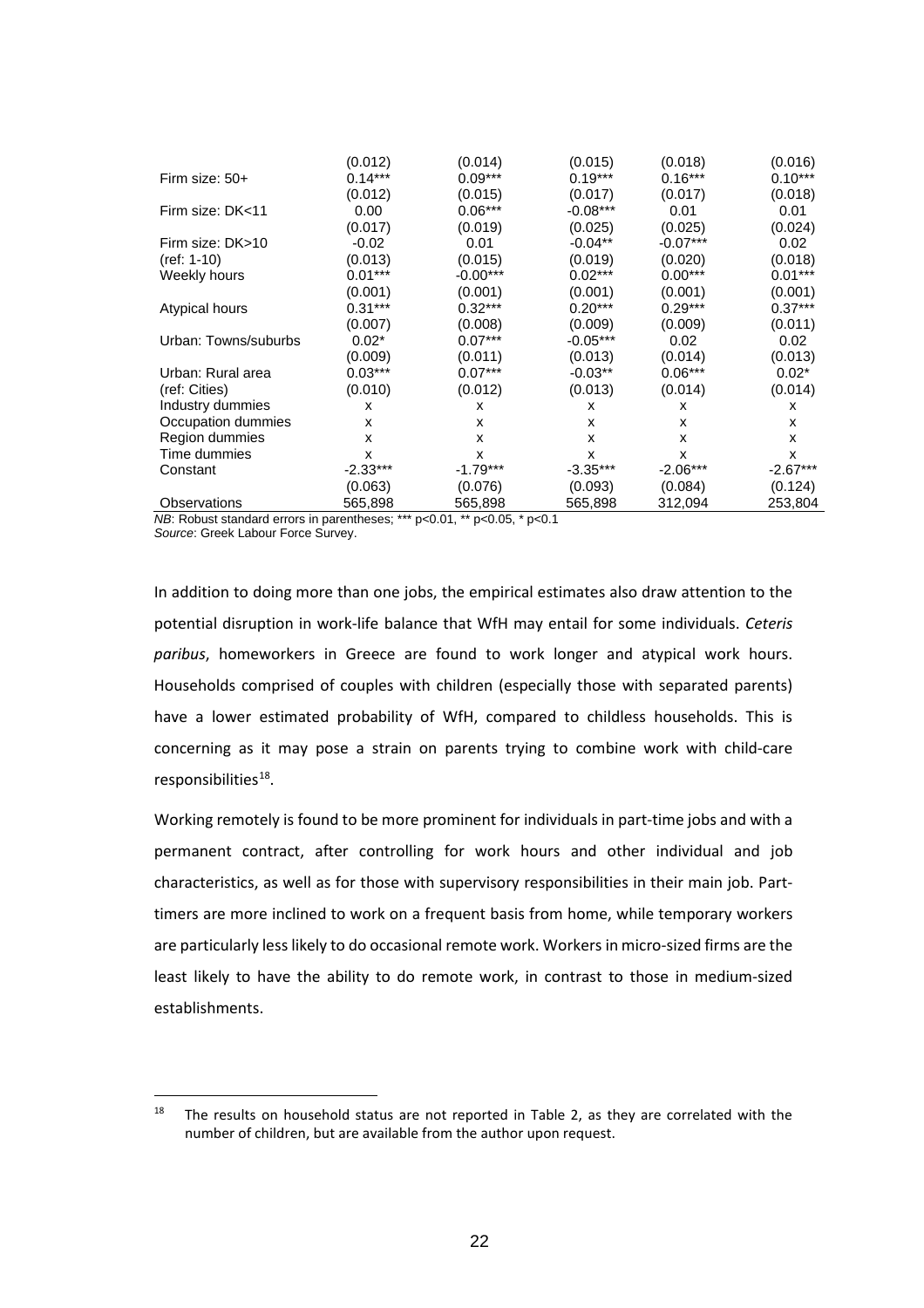A finding of interest is the positive partial correlation between (mostly usual) remote work and workers' further participation in formal or non-formal education and training activities. During the coronavirus confinement period, specific policy measures and programmes, in Greece and other European countries, have been implemented to promote the use of distance- and other forms of remote learning. The positive partial relationship between remote work and continuing education and training implies that there may be a reinforcing link between homeworking and continuing learning.

Examining this association in more depth reveals that it is underpinned by persons being in regular education (especially by people undertaking advanced research studies i.e. ISCED 7- 8) but more so by those following non-formal taught learning activities (courses, seminars, conferences, private lessons). It is observed that remote workers are more likely to engage in non-formal education and training that is job-related and takes place mostly or solely outside working hours. It is also confirmed that the relation is not distorted by the inclusion of employees aged below 24 years, or those still in regular education as main status and that it holds when dropping from the sample all individuals whose main subjective labour market status is not employment $19$ .

With respect to the sectoral and occupational distribution of homeworking, the empirical estimates confirm that employees in the education, ICT and professional services have higher probability of doing remote work. Similarly, professional occupations have the highest probability of WfH, whereas technicians and associate professionals and clerks, whose jobs in general share similar characteristics in terms of social interaction and use of digital technologies with professionals, have significantly lower chances for WfH (Redmond and McGuinness, 2020).

Finally, the estimates reveal a statistically significant geographical variation in terms of the incidence of remote work in Greece, with workers in Attika and South Aegean engaging more in home-based work, in contrast to similar employees in West Macedonia, Thessaly and North Aegean. Working in non-urban areas is also positively associated with the offer to work from home, especially on an occasional basis.

<span id="page-23-0"></span><sup>&</sup>lt;sup>19</sup> All results are available from the author upon request.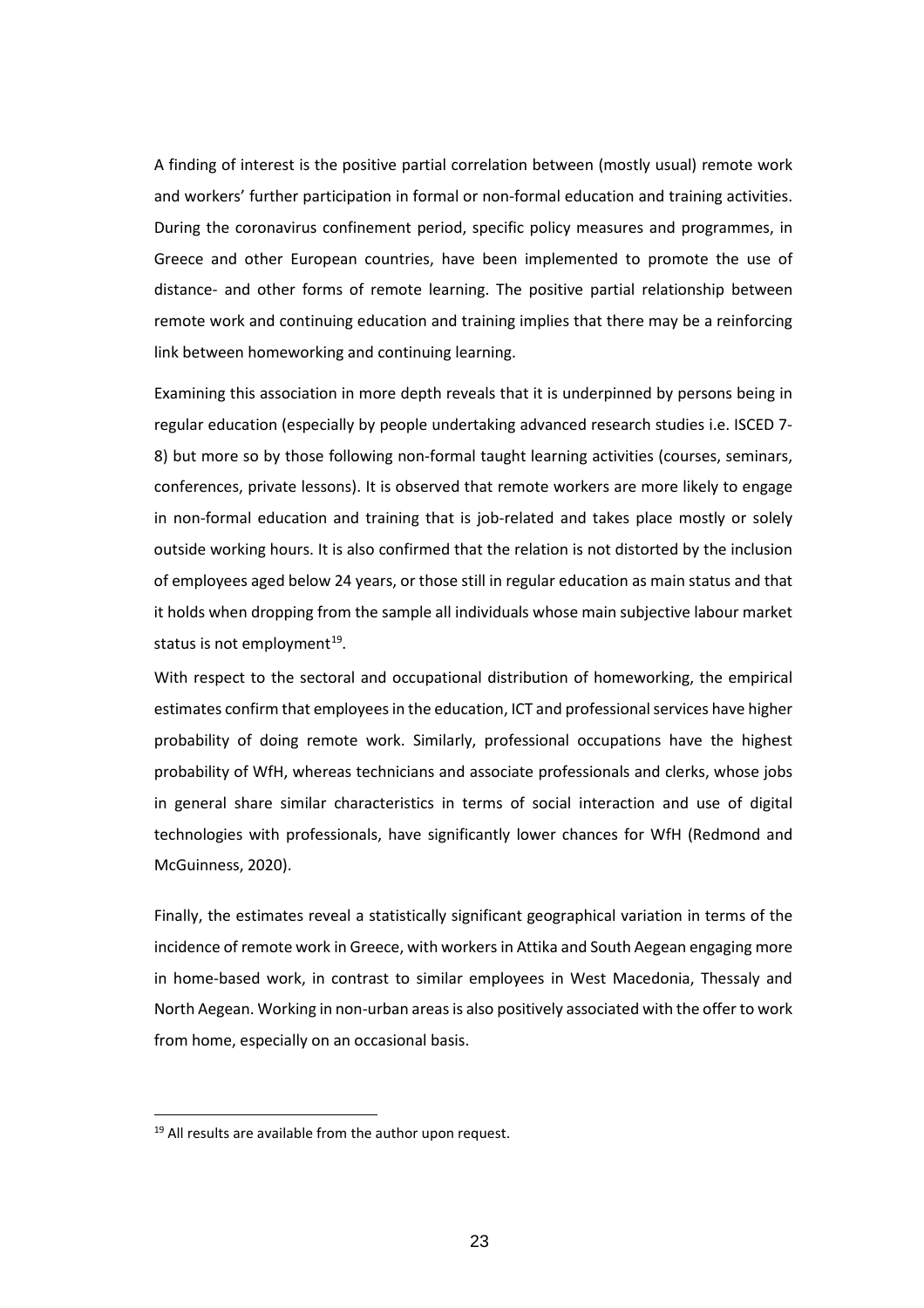#### *5.2 Gender differences in homeworking*

Given the importance of WfH for reconciliation of work-life balance and as a means of flexibility in work arrangements, Table 2 further examines any gender differences in its determinants in the Greek labour market. Some important differences include the fact that female homeworkers are more likely to be non-nationals, in contrast to males. With respect to age, men engage in remote forms of work only when they are of considerably older age, whereas women do so from their 30s (possibly reflecting strong gender roles in relation to the assumption of child care responsibilities). Medium-qualified female employees in Greece are particularly less inclined to work from home than the lower educated, as opposed to equivalently qualified men. It is also striking that females with younger children have a lower probability of WfH, compared to those with no offspring. Thus, the estimated positive total mean effect of child-bearing on homeworking is driven entirely by Greek men, especially those with more than 3 children.

Further interesting gender differences include the fact that female homeworkers in Greece are more likely to moonlight, signifying that they may be encountering hours or income constraints in their main job (Pouliakas, 2017) and use the opportunity of WfH to engage in other work activities. Women who work remotely also work longer and atypical work hours. However, they are more inclined to engage in further education and training than males, which may reflect that they try to utilise the added flexibility of WfH to further promote their skills and career opportunities. Male employees have greater chances of doing remote work than women in part-time and permanent jobs, larger-sized firms and in rural areas.

#### *5.3 "Essential" workers and WfH*

Redmond and McGuinness (2020) examine the specific relationship between WfH and jobs in which "essential" services were provided during the coronavirus lockdown. Such jobs include workers in the health care and public administration sectors (armed forces, police officers etc.) but also food and transportation services and some retail workers, necessary for meeting basic population needs. They show that just 6% of essential employees WfH in Ireland, compared to an average of 16% for non-essential employees.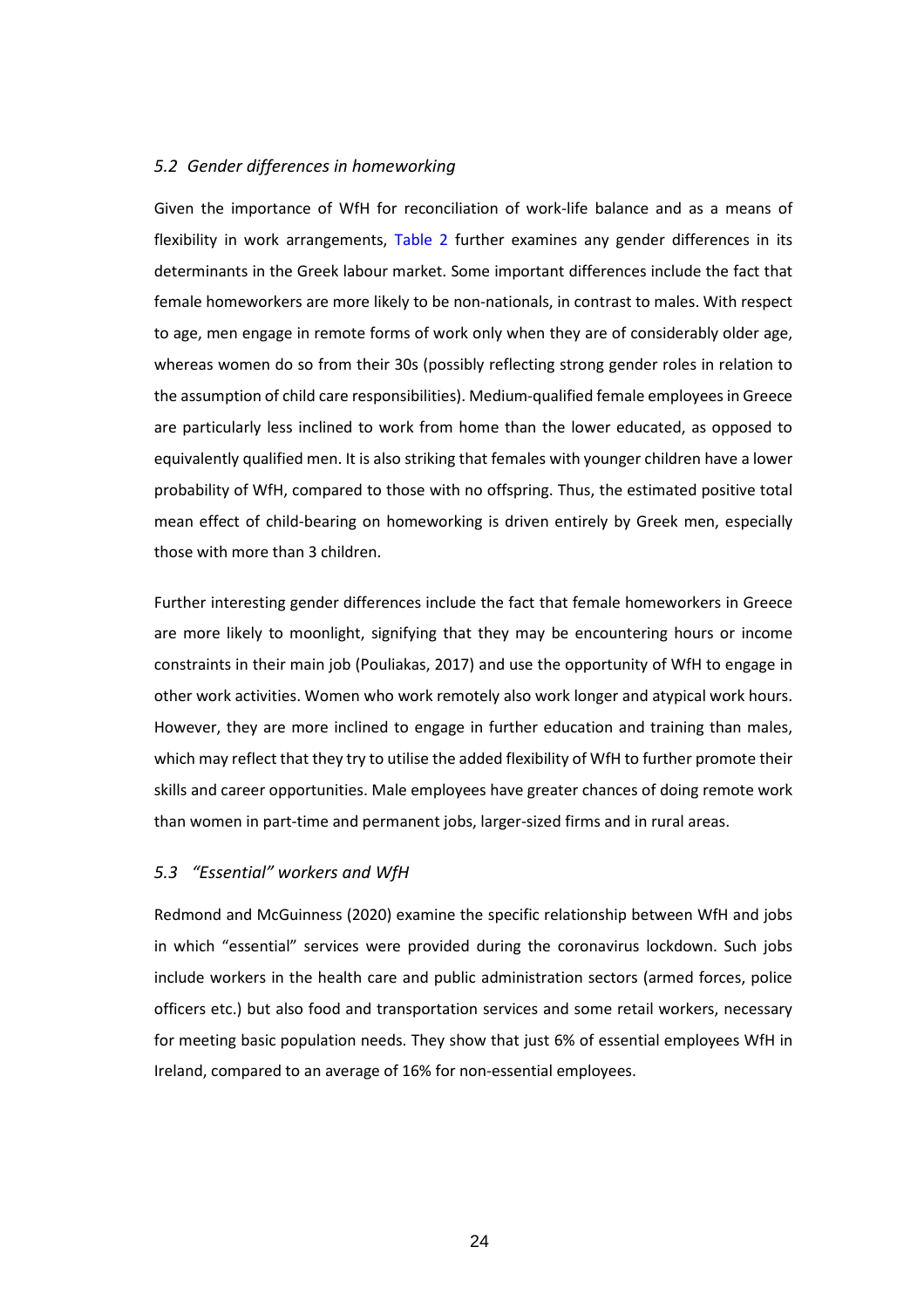Using the Greek LFS data, a dummy variable has been created identifying the share of Greek workers employed in such 'essential' job posts. The characterisation of essential services utilised by Redmond and McGuinness (2020), who combine specific industry and occupational codes, is mimicked. However, a more detailed and augmented approach is employed that identifies essential occupations based on 3-digit occupational codes, combined with the industrial taxonomy in some cases to narrow down the selection of workers (see Annex 3). About 33.5% of Greek employees are found to belong to this group of essential occupations. [20](#page-25-0)

|                                  | (1)<br>WfH            | (2)<br>WfH occasionally | (3)<br>WfH usually    | (4)<br>WfH males      | (5)<br>WfH females    |
|----------------------------------|-----------------------|-------------------------|-----------------------|-----------------------|-----------------------|
| <b>Essential</b>                 | $-0.21***$<br>(0.019) | $-0.20***$<br>(0.022)   | $-0.22***$<br>(0.028) | $-0.19***$<br>(0.027) | $-0.26***$<br>(0.029) |
| Full set of control<br>variables | x                     | x                       | x                     | x                     | х                     |
| Constant                         | $-2.46***$            | $-2.13***$              | $-3.23***$            | $-2.35***$            | $-2.79***$            |
|                                  | (0.081)               | (0.097)                 | (0.118)               | (0.106)               | (0.156)               |
| <b>Observations</b>              | 362,401               | 362,401                 | 362,401               | 196,433               | 165,968               |

Table 3: **WfH and essential jobs, Probit estimates, Greece, 2011-2018**

*NB*: Robust standard errors in parentheses; \*\*\* p<0.01, \*\* p<0.05, \* p<0.1; Probit estimates; all regressions include a full set of control variables as in Table 2. *Source*: Greek Labour Force Survey.

As noted by Redmond and McGuinness (2020) for Ireland, there is a higher concentration of females and part-time workers among essential occupations. Such jobs are also, on average, lower-paid and with a higher share of low-educated workers. However, in Greece, in contrast to Ireland, essential workers are more likely to be non-natives, middle-aged and live in households with children. They work more and atypical hours per week and participate less in continuing education and training activities.

Despite such differences in characteristics, just 1.5-2% of essential employees are found to WfH in 2018 compared to 5-6% of non-essential workers. Estimation of equation (1) with the inclusion of an 'essential services' dummy variable in the specification further confirms that

<span id="page-25-0"></span><sup>&</sup>lt;sup>20</sup> The share of essential jobs falls to 24% if the occupations related to sales categories are excluded from the indicator variable, as it is not entirely clear which sales jobs are essential given that some retail outlets were forcefully shut during the pandemic lockdown and others not. The analysis using this indicator variable can only be performed for the period 2011-2018 due to the ISCO classification revision in 2011.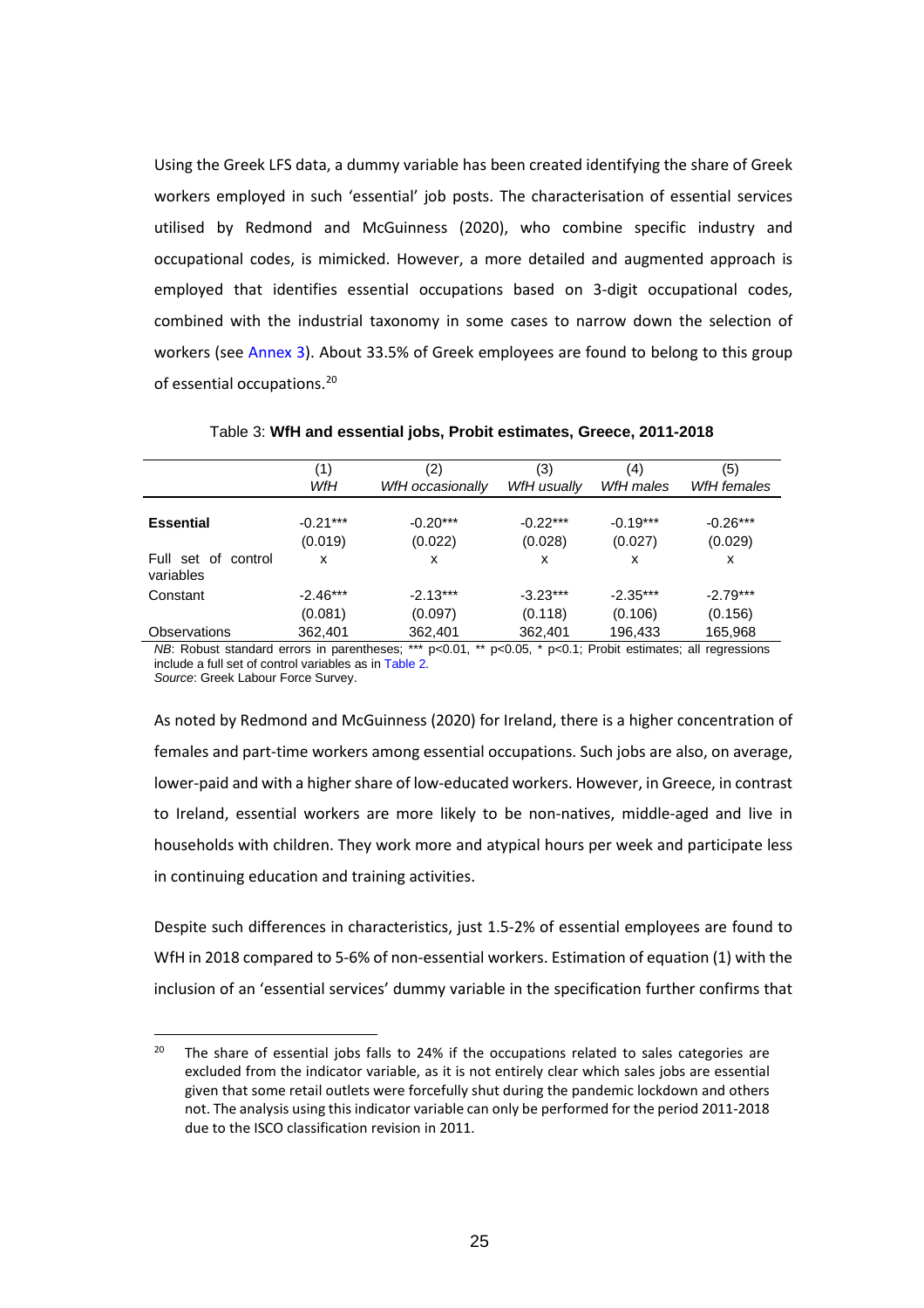the prevalence of WfH is statistically significantly lower for workers at the frontline of service delivery and care during a pandemic (see Table 3). Other things equal, essential workers have a 1% lower marginal probability of WfH. This negative relationship is pronounced for female essential employees, who have a 2% lower predicted probability of WfH relative to males.

#### *5.4 Trend of WfH in Greece*

As revealed in Figure 2, the incidence of WfH has stayed relatively constant at around 4% over the past decade, with a significant fall in occasional remote work between 2008-2010 that was subsequently reversed. Table 4 first reveals the impact of various unobserved timevarying factors (time dummies) on the incidence of home working, when the dependent variable is regressed only on them. The estimated intercepts reveal a statistically significant negative trend between 2008-2014 that was subsequently reversed but flattened until 2018. However, when taking into account the changing composition of the working population and jobs in the Greek labour market during these years, which was marked given the significant impact of economic restructuring policies (Christopoulou and Monastiriotis, 2018), it becomes evident that homeworking has been in steady decline during the previous decade and it has not managed to bounce back to its 2008 level.

|      |                   | $\tau$ Lyonalion of Will in Orcecc, 2000-2010 |                                              |                    |
|------|-------------------|-----------------------------------------------|----------------------------------------------|--------------------|
|      | (1)               | (2)                                           | (3)                                          | (4)                |
|      | time dummies only | & industrial<br>composition                   | & industrial &<br>demographic<br>composition | full specification |
| 2009 | $-0.04***$        | $-0.06***$                                    | $-0.06***$                                   | $-0.06***$         |
|      | (0.012)           | (0.014)                                       | (0.014)                                      | (0.015)            |
| 2010 | $-0.14***$        | $-0.17***$                                    | $-0.18***$                                   | $-0.19***$         |
|      | (0.013)           | (0.015)                                       | (0.015)                                      | (0.016)            |
| 2011 | $-0.08***$        | $-0.12***$                                    | $-0.13***$                                   | $-0.13***$         |
|      | (0.013)           | (0.015)                                       | (0.015)                                      | (0.016)            |
| 2012 | $-0.01$           | $-0.07***$                                    | $-0.08***$                                   | $-0.08***$         |
|      | (0.014)           | (0.016)                                       | (0.016)                                      | (0.016)            |
| 2013 | $-0.03**$         | $-0.11***$                                    | $-0.13***$                                   | $-0.14***$         |
|      | (0.014)           | (0.016)                                       | (0.016)                                      | (0.017)            |
| 2014 | $-0.05***$        | $-0.11***$                                    | $-0.13***$                                   | $-0.14***$         |
|      | (0.014)           | (0.016)                                       | (0.016)                                      | (0.017)            |
| 2015 | $0.03**$          | $-0.02$                                       | $-0.03**$                                    | $-0.06***$         |
|      | (0.014)           | (0.016)                                       | (0.016)                                      | (0.016)            |
| 2016 | 0.02              | $-0.04***$                                    | $-0.06***$                                   | $-0.10***$         |
|      | (0.013)           | (0.015)                                       | (0.015)                                      | (0.016)            |
| 2017 | 0.01              | $-0.05***$                                    | $-0.07***$                                   | $-0.10***$         |

#### Table 4 **Evolution of WfH in Greece, 2008-2018**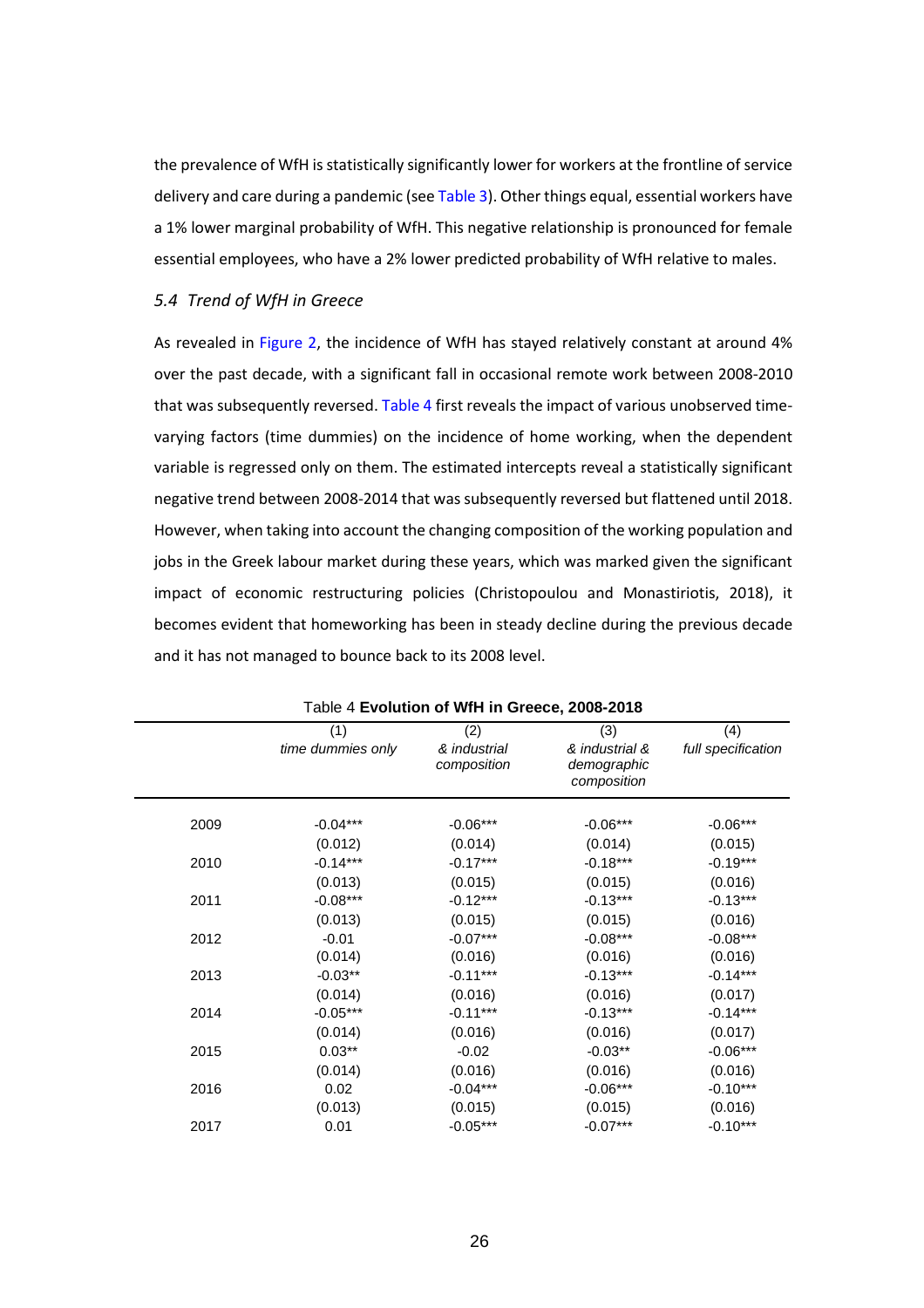|                     | (0.013)    | (0.015)    | (0.015)    | (0.016)    |
|---------------------|------------|------------|------------|------------|
| 2018                | $-0.00$    | $-0.06***$ | $-0.09***$ | $-0.12***$ |
|                     | (0.013)    | (0.015)    | (0.015)    | (0.016)    |
| (ref: 2008)         |            |            |            |            |
| Industry controls   |            | X          | x          | x          |
| Occupation controls |            | X          | x          | x          |
| Worker controls     |            |            | x          | x          |
| Job controls        |            |            |            | x          |
| Constant            | $-1.74***$ | $-1.70***$ | $-1.98***$ | $-2.33***$ |
|                     | (0.009)    | (0.046)    | (0.052)    | (0.063)    |
| Observations        | 582,591    | 568,947    | 568,947    | 565,898    |

*NB*: Robust standard errors in parentheses; \*\*\* p<0.01, \*\* p<0.05, \* p<0.1; Probit regressions; Col. 1 only controls for time dummies; Col. 2 controls for industry/occupation dummies; Col. 3 also controls for gender, age, education and native status; Col. 4 controls for full set of set of controls as in Table 2. *Source*: Greek Labour Force Survey.

While the incidence of WfH is anticipated to have risen in Greece following the coronavirus lock down period, it is hence clear that Greek businesses and workers were insufficiently gearing up to face the public health shock and ensuing spike in demand for remote working arrangements in preceding years.

#### *5.5 Tasks and skills of remote jobs*

While the above-mentioned findings paint a wide-ranging portrait of the type of jobs and workers engaged in remote working in Greece, it does not fully reveal the nature of tasks and skills demanded by homeworking jobs. Knowing the structure of the tasks and skill needs of jobs can yield additional insight for policymakers who wish to understand what exactly workers do as part of their jobs, in contrast to the broad characterisations provided by their sector of economic activity and occupation $21$ .

To detect the nature of the tasks and skills demanded by Greek homeworkers, the Greek LFS data have been merged at the level of 'jobs' to the Greek samples of the Eurofound European Job Monitor (EJM) task dataset and Cedefop's  $1<sup>st</sup>$  European skills and jobs survey (ESJS). This has been done for the 2015 and 2014 LFS waves, respectively, as described in section 4.

<span id="page-27-0"></span><sup>&</sup>lt;sup>21</sup> As noted by Fernandez-Macias and Bisello (2020), the amount of individual variance in task content that can be explained by the occupation/sector combination ranges between 30% and 40%. Hatayama et al. (2020) further estimate that occupations capture only half or less of the types of tasks that workers do on-the-job. Occupation-industry dummies are hence an imperfect proxy of what individuals do in their work, as noted by the now significant literature on the 'task approach to labour economics' (Russo, 2017; Bisello and Fernandez-Macias, 2016, 2020; Eurofound, 2016; Handel, 2016; Pouliakas and Russo, 2015; Autor and Handel, 2013; Autor, 2013).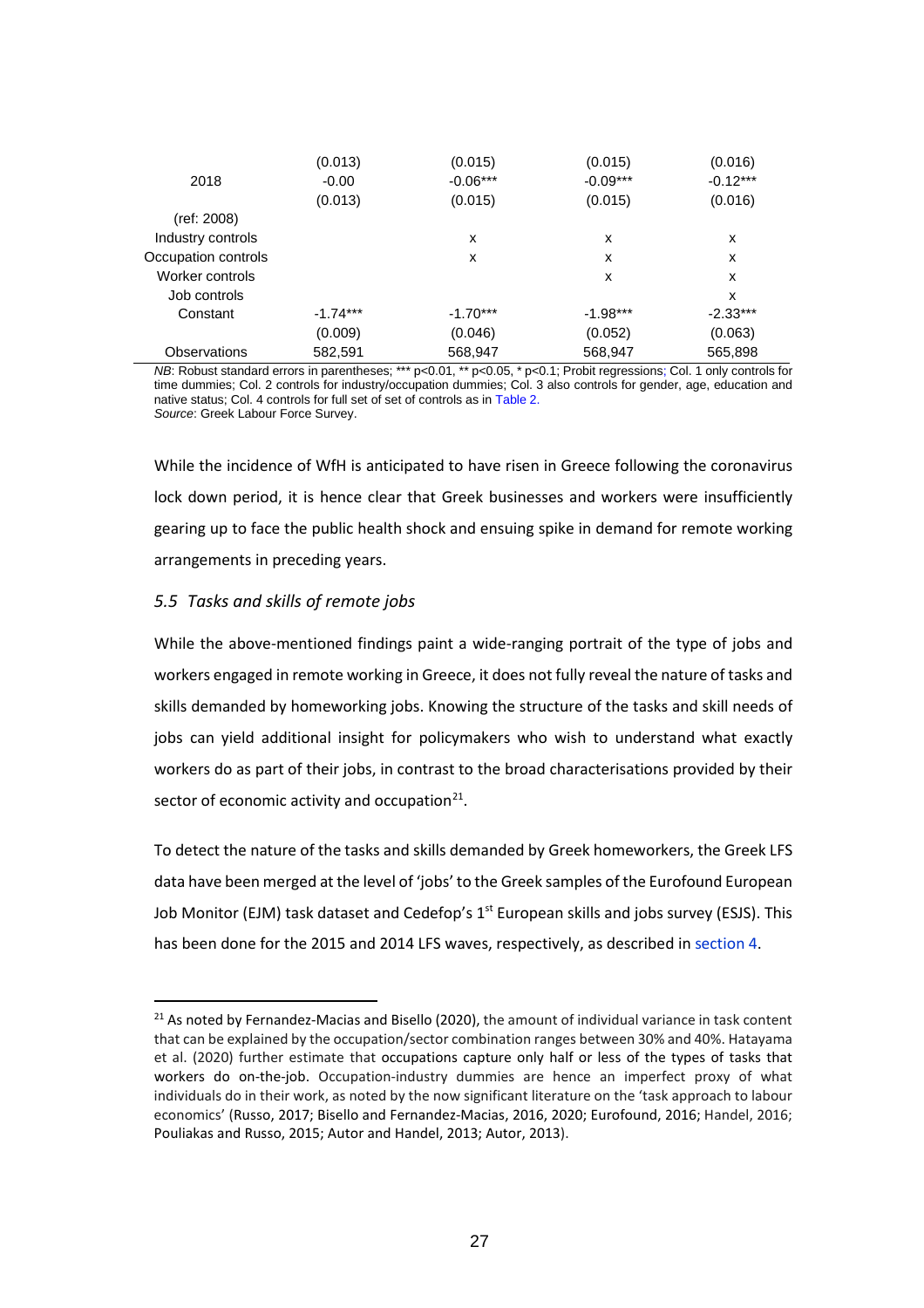| Table 5 Job tasks, skill needs and WfH, Probit estimates, Greece and other Europe |                                 |                                 |                                        |
|-----------------------------------------------------------------------------------|---------------------------------|---------------------------------|----------------------------------------|
|                                                                                   | (1)<br>Job tasks EL<br>(EJM)    | (2)<br>Skill needs EL<br>(ESJS) | (3)<br>Job tasks other<br>Europe (EJM) |
| <b>CONTENT OF WORK</b><br><b>Physical tasks</b>                                   |                                 |                                 |                                        |
| Strength                                                                          | $-2.57***$<br>(0.633)           |                                 | $0.65***$<br>(0.061)                   |
| Dexterity                                                                         | $-0.32$<br>(0.451)              |                                 | $-2.02***$<br>(0.061)                  |
| <b>Intellectual tasks</b>                                                         |                                 |                                 |                                        |
| Literacy: Business                                                                | $-0.41$<br>(0.355)              |                                 | $-0.25***$<br>(0.041)                  |
| Literacy: Technical                                                               | $-1.37***$<br>(0.320)           |                                 | $-0.06$<br>(0.037)                     |
| Literacy: Humanities                                                              | $1.49***$<br>(0.337)            |                                 | $0.69***$<br>(0.038)                   |
| Numeracy: Accounting                                                              | $-0.08$<br>(0.216)              |                                 | $0.18***$<br>(0.025)                   |
| Numeracy: Analytic                                                                | 0.14                            |                                 | 0.01                                   |
| Problem-solving: information retrieval                                            | (0.336)<br>$-0.39$              |                                 | (0.030)<br>0.01                        |
| Problem-solving: creativity                                                       | (0.405)<br>$1.13***$<br>(0.373) |                                 | (0.049)<br>$0.65***$<br>(0.057)        |
| <b>Social tasks</b>                                                               |                                 |                                 |                                        |
| Serving/attending                                                                 | $1.27***$                       |                                 | $-0.97***$                             |
| Selling/influencing                                                               | (0.391)<br>$-0.13$              |                                 | (0.044)<br>$-0.13***$                  |
| Teaching/training/coaching                                                        | (0.333)<br>$2.16***$            |                                 | (0.045)<br>$0.94***$                   |
| Managing/coordinating                                                             | (0.371)<br>$-2.23***$           |                                 | (0.043)<br>$-1.12***$                  |
|                                                                                   | (0.513)                         |                                 | (0.053)                                |
| <b>METHODS &amp; TOOLS OF WORK</b>                                                |                                 |                                 |                                        |
| <b>Methods</b>                                                                    | $-0.33$                         |                                 | $-0.11**$                              |
| Autonomy                                                                          | (0.366)                         |                                 | (0.047)                                |
| Teamwork                                                                          | $-0.37***$                      |                                 | $-0.10***$                             |
|                                                                                   | (0.138)                         |                                 | (0.013)                                |
| Routine: repetitiveness                                                           | 0.12                            |                                 | $-0.06***$                             |
|                                                                                   | (0.181)                         |                                 | (0.019)                                |
| Routine: standardisation                                                          | $0.48***$                       |                                 | $0.05***$                              |
|                                                                                   | (0.169)                         |                                 | (0.016)                                |
| <b>Tools</b>                                                                      |                                 |                                 |                                        |
| Using machinery                                                                   | $-0.11$                         |                                 | $-0.53***$                             |
|                                                                                   | (0.407)                         |                                 | (0.047)                                |
| <b>Basic ICT</b>                                                                  | $-0.28$                         |                                 | $0.36***$                              |
|                                                                                   |                                 |                                 |                                        |
|                                                                                   | (0.234)                         |                                 | (0.030)<br>$0.10***$                   |
| Advanced ICT                                                                      | 0.30                            |                                 |                                        |
| <b>SKILL NEEDS</b>                                                                | 0.11                            |                                 | (0.034)                                |
|                                                                                   |                                 | $-0.11$                         |                                        |
| <b>Basic literacy</b>                                                             |                                 |                                 |                                        |
|                                                                                   |                                 | (0.074)<br>$-0.19**$            |                                        |
| Advanced literacy                                                                 |                                 |                                 |                                        |
| (ref: No literacy skills needed)                                                  |                                 | (0.084)                         |                                        |
| Basic numeracy                                                                    |                                 | $-0.09$                         |                                        |
|                                                                                   |                                 | (0.089)                         |                                        |
| Advanced numeracy                                                                 |                                 | $-0.22**$                       |                                        |
| (ref: no numeracy skills needed)                                                  |                                 | (0.092)                         |                                        |

## Table 5 **Job tasks, skill needs and WfH, Probit estimates, Greece and other Europe**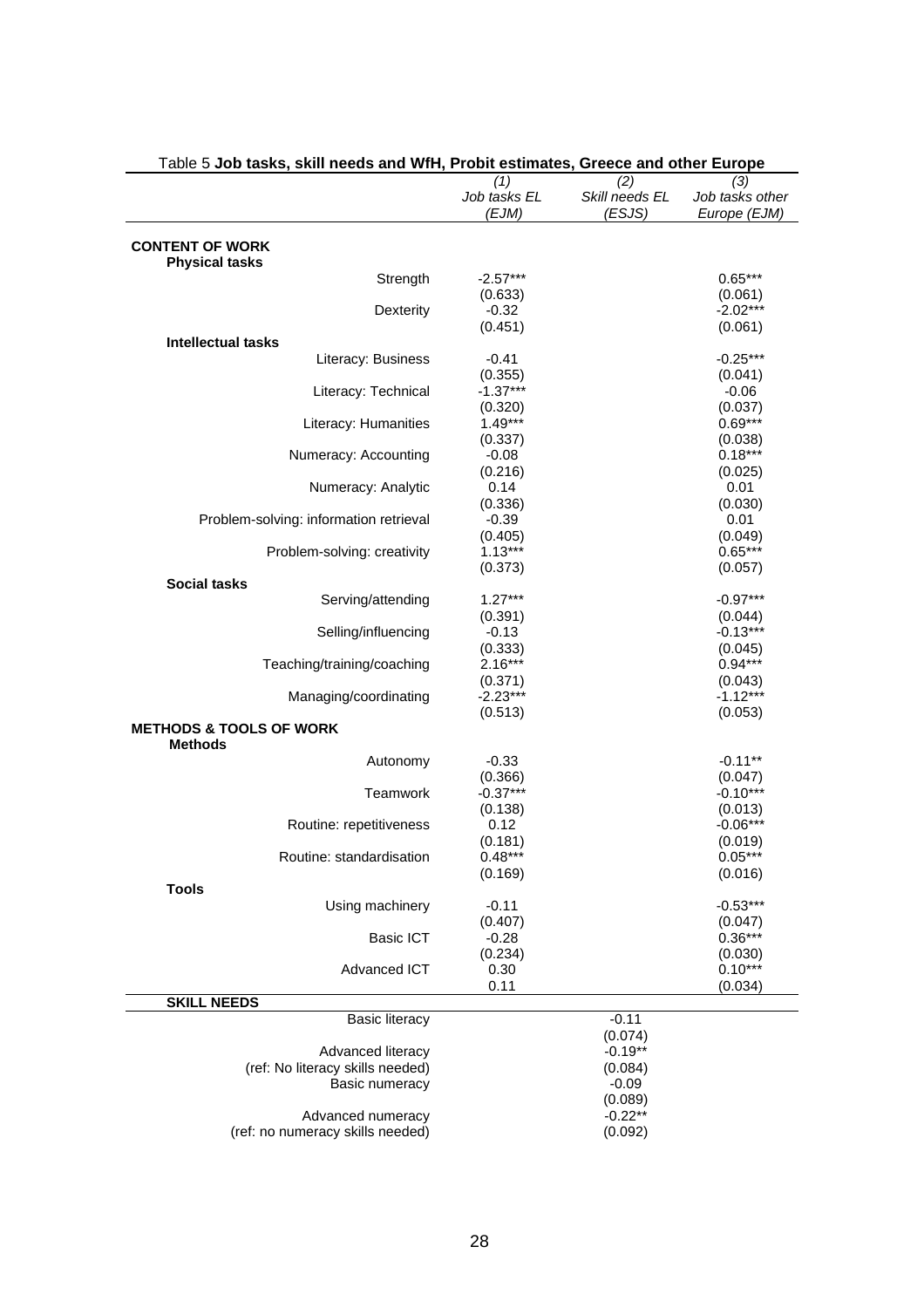| Moderate ICT                            |            | $0.29***$       |            |
|-----------------------------------------|------------|-----------------|------------|
| Advanced ICT                            |            | (0.060)<br>0.05 |            |
| (ref: Elementary ICT skills needed)     |            | (0.070)         |            |
| Job-specific                            |            | 0.01            |            |
|                                         |            | (0.009)         |            |
| Communication                           |            | $0.056**$       |            |
|                                         |            | (0.012)         |            |
| Teamworking                             |            | $-0.10***$      |            |
|                                         |            | (0.009)         |            |
| Foreign language                        |            | $-0.03***$      |            |
|                                         |            | (0.009)         |            |
| Customer service                        |            | 0.00            |            |
|                                         |            | (0.008)         |            |
| Problem-solving                         |            | $-0.02$         |            |
|                                         |            | (0.014)         |            |
| Learning                                |            | $0.090***$      |            |
|                                         |            | (0.012)         |            |
| Planning                                |            | 0.01            |            |
|                                         |            | (0.011)         |            |
| <b>COVID-19 SOCIAL DISTANCING RISK</b>  |            | $-0.33***$      |            |
| (high social & low digital skill needs) |            | (0.060)         |            |
| Constant                                | $-2.94***$ | $-2.46***$      | $-0.90***$ |
|                                         | (0.585)    | (0.350)         | (0.083)    |
| Observations                            | 40,279     | 36,544          | 737,566    |

*NB*: Robust standard errors in parentheses; \*\*\* p<0.01, \*\* p<0.05, \* p<0.1; Probit regression includes full set of controls as in Table 2. Col. 1&3 matches the respective samples of the European Jobs Monitor task dataset with the Greek LFS (2015) and EU LFS data at the "jobs (sector-2-digit occupation)" level. Col. 2 matches the Greek sample of the European skills and jobs survey data with the Greek LFS (2014) data at "jobs (sector-2-digit occupation)" level. The Covid-19 social distancing risk index is derived as in Pouliakas and Branka (2020).

*Source*: Greek Labour Force Survey; European Jobs Monitor task dataset; European skills and jobs survey.

Table 5 displays the estimated coefficients of the specific tasks and skill needs variables obtained from the estimation of equation (2) on the respective samples. The estimates reveal interesting insights about the nature of the work done and skills required by Greek employees who WfH. Specifically, they are found to be less likely to engage in physical activities requiring strength, highlighting that most manual work cannot be moved to remote work spaces. Those carrying out relatively basic information processing tasks of a codifiable nature, such as technical-related intellectual tasks (writing letters, memos, invoices, manuals, instructions, reports etc.), are also found to have lower chances of WfH.

What is clear is that working away from office premises tends to be more prevalent among Greek workers who engage in social serving tasks (responding directly to demands from the public or customers) and teaching tasks (imparting knowledge or instructing others). The same holds for employees carrying out more advanced intellectual tasks (reading or writing articles or books, creativity and planning). By contrast, the need to coordinate or supervise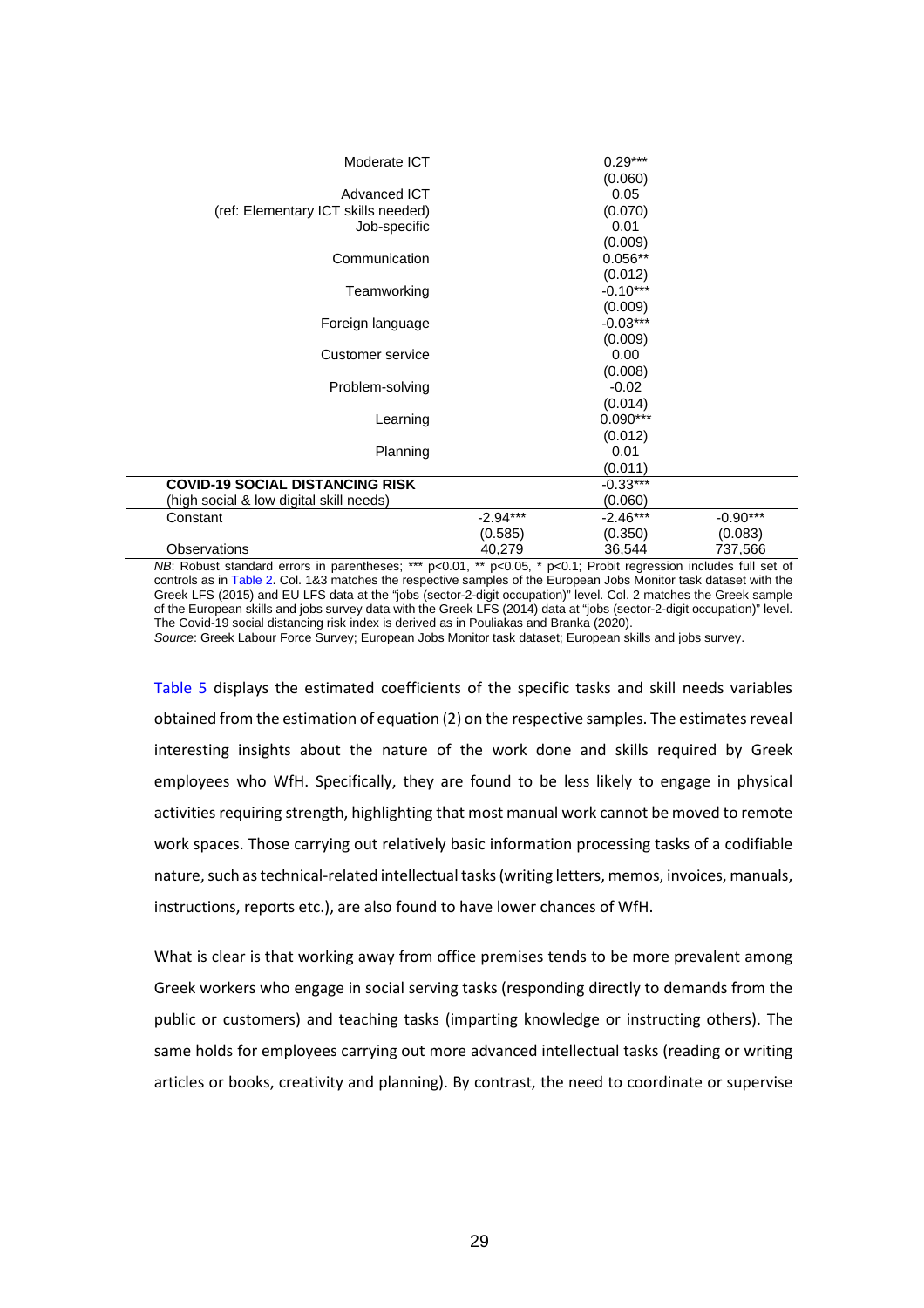the behaviour of colleagues or sell/influence others constitute an impediment to homeworking.

An interesting observation is that the jobs of Greek homeworkers tend to be characterised by work methods that involve a marked degree of standardisation. This implies that mostly jobs in which work procedures and outputs are predefined and encoded in a formalised system lend themselves to remote work.

Similar conclusions are drawn when examining the importance of different skills needed by the jobs of Greek homeworkers. The analysis reveals that distance work is relatively less likely to require advanced literacy and numerical skills. By contrast, the nature of the work carried out by Greek stay-home employees is mostly characterised by a higher importance of communication skills (which includes teaching and instruction) and basic digital skills. Such findings concur with the description of the task content of their jobs, as described before, specifically the high reliance on routine standardised tasks.

Because of the greater need to engage in social interaction and physical proximity with people, there is also a negative correlation between the importance of teamworking and foreign language skills with homeworking. Moreover, the evidence further supports the positive association between remote working and continuous learning for one's job, such as learning and applying new methods and techniques, adapting to new technology or equipment or materials and engaging in own learning.

#### *5.6 Remote work as safeguard to social distancing?*

With the onset of the Covid-19 confinement and associated social distancing measures, a large part of the labour force was either made redundant, put on furlough or some form of short-time working arrangement or forced to work remotely from home. Greece, a country that acted relatively swiftly in the implementation of preventive measures to counteract the exponential spread of the virus, experienced a spike in joblessness at first instance, which was slowed down by the implementation of government policies to encourage employee retention (e.g. short-time work arrangements) by firms (SEV, 2020b). The pressure for ensuring work continuity from a distance was therefore accentuated during the lock-down. As the country moves steadily towards the gradual lifting of strict confinement measures and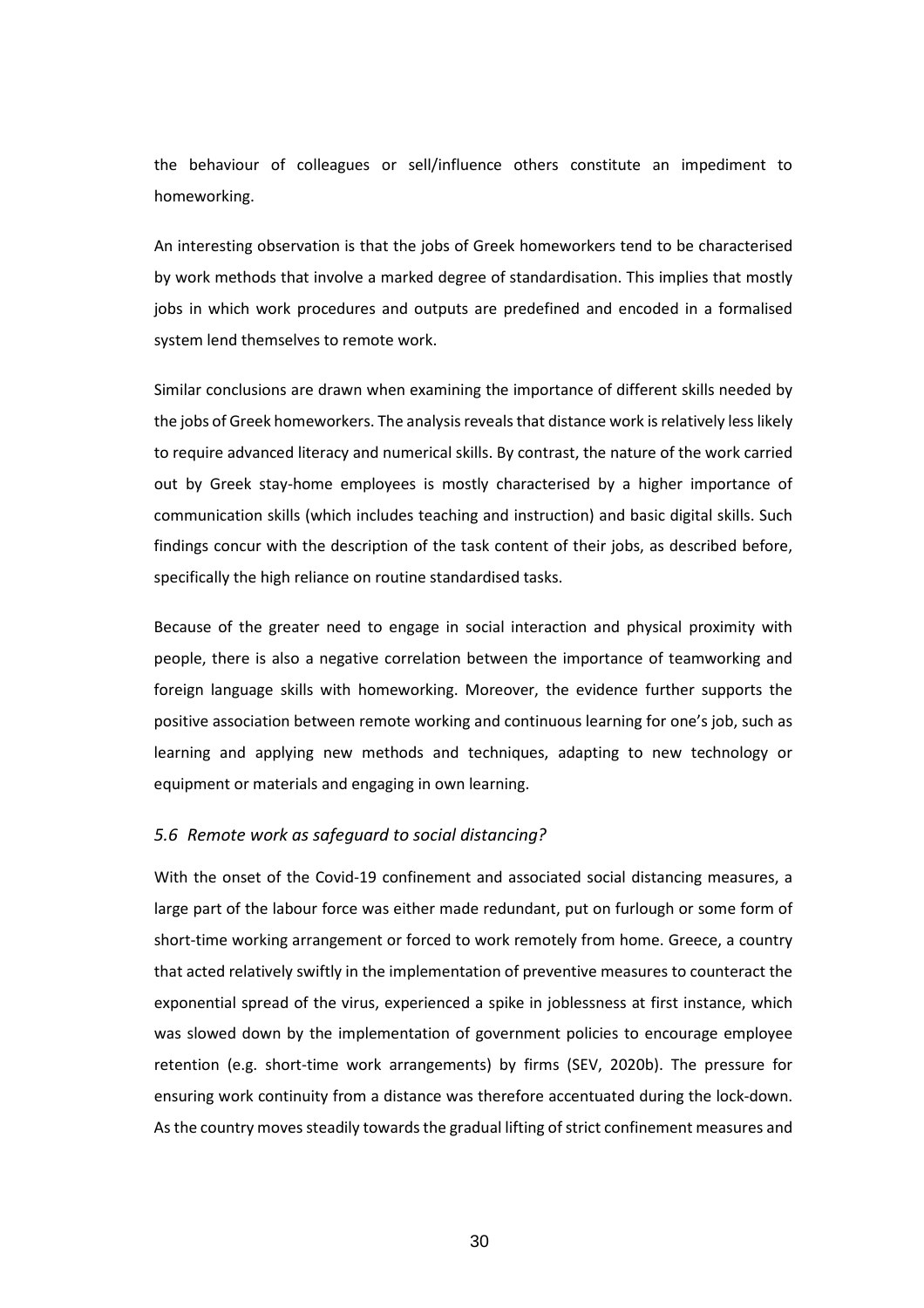towards a new norm of social distancing in workplaces, it is interesting to examine if the jobs of workers most exposed to social distancing risk are conducive to the take up of remote working, which would lower adjustment costs.

To investigate this issue, the Covid-19 social distancing risk index (COV19R) has been derived as described in Pouliakas and Branka (2020). COV19R is a weighted index combining information on the importance of skills involving physical proximity or contact with other people (communication, team-working and customer handling skills) as well as jobs' digital skill intensity. Larger values of COV19R indicate a larger potential loss in employee productivity and possible job destruction due to social distancing measures.

As shown in Table 5, there is a statistically significant negative correlation between higher COV19R values and the probability of remote working in Greece. This draws attention to the fact that workers who may be most affected by social distancing measures in the post-peakcoronavirus period are the ones least likely to be using the WfH option.

#### *5.7 Comparison with other European employees*

In order to explore whether the determinants of homeworking deviate between Greek and other EU employees, Table 6 provides as a comparison the estimated coefficients for a sample of other European employees (excluding Greeks). The results are extracted by running separate probit regressions of equation (1) for 2018, the last year publicly available in the EULFS.

To compare any deviation in the patterns of WfH between Greek and other European homeworkers, considering that the residual variance of the two subgroups may differ in binary dependent variable models (Allison, 1999), a seemingly unrelated estimation is performed using both sample estimates. The hypothesis of equality of coefficients between the estimated Greek and other European WfH models is subsequently tested and rejected  $(\chi^2(44) = 3569.75$ \*\*\*).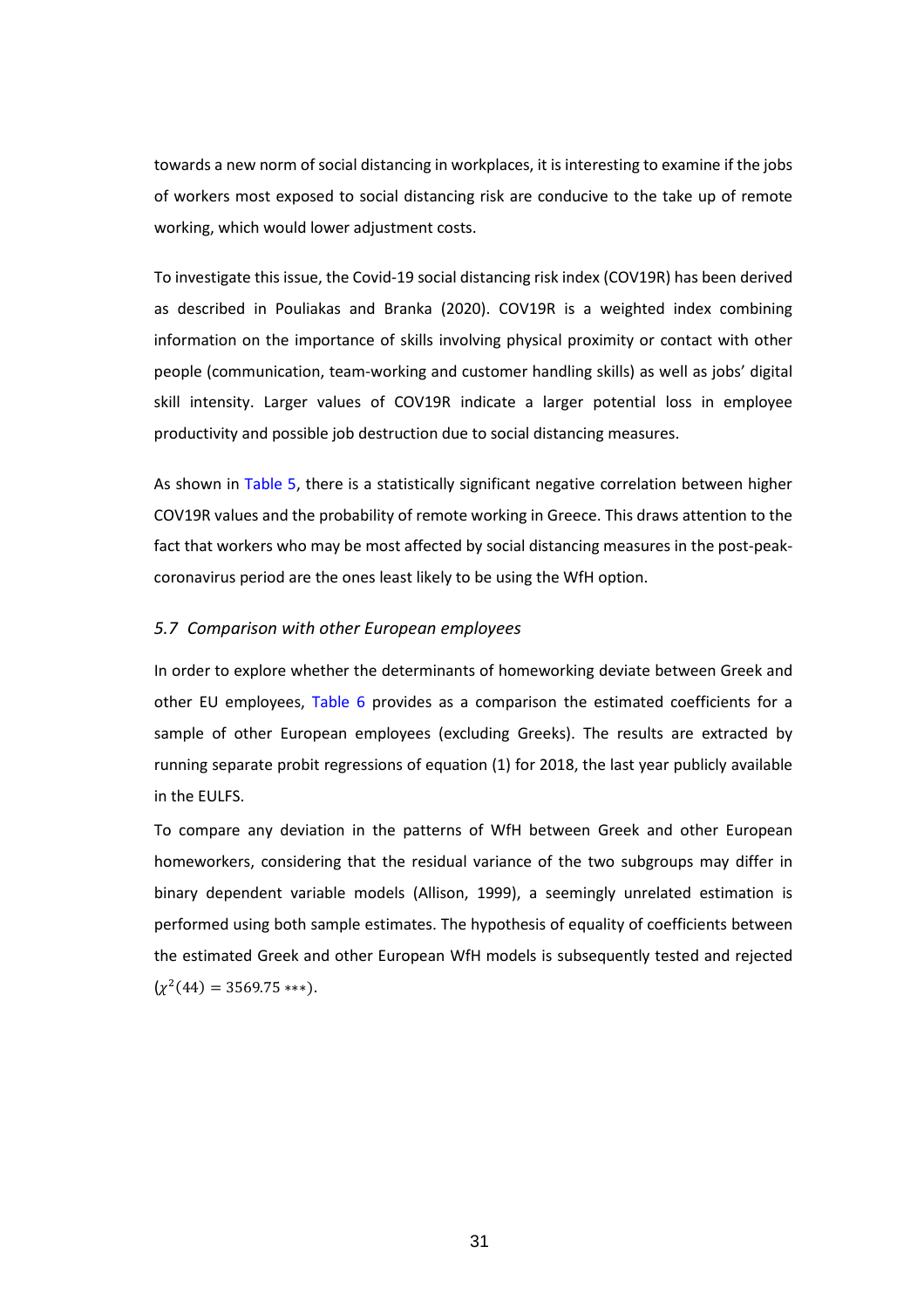|                          | (1)           | (2)        | (3)        | (4)                    |
|--------------------------|---------------|------------|------------|------------------------|
|                          | All employees | Males      | Females    | Wald test of           |
|                          |               |            |            | coefficient equality   |
|                          |               |            |            | <b>EL-other Europe</b> |
| Male                     | $0.01***$     | $\cdots$   | $\cdots$   | 13.59***               |
|                          | (0.004)       |            |            |                        |
| Non-native               | $-0.14***$    | $-0.15***$ | $-0.12***$ | 30.71***               |
|                          | (0.008)       | (0.011)    | (0.011)    |                        |
| Married                  | $0.09***$     | $0.10***$  | $0.09***$  | $6.41**$               |
|                          |               |            |            |                        |
|                          | (0.004)       | (0.006)    | (0.005)    |                        |
| Age: 25-34               | $0.28***$     | $0.24***$  | $0.32***$  | 26.26***               |
|                          | (0.010)       | (0.014)    | (0.013)    |                        |
| Age: 35-44               | $0.46***$     | $0.42***$  | $0.51***$  | 38.07***               |
|                          | (0.010)       | (0.014)    | (0.014)    |                        |
| Age: 45-54               | $0.48***$     | $0.43***$  | $0.53***$  | $14.11***$             |
|                          | (0.010)       | (0.014)    | (0.014)    |                        |
| Age: 55-64               | $0.44***$     | $0.39***$  | $0.49***$  | 13.51***               |
| (ref: 15-24)             | (0.010)       | (0.015)    | (0.015)    |                        |
| <b>Education: Medium</b> | $0.12***$     | $0.17***$  | $0.07***$  | 16.65***               |
|                          |               |            |            |                        |
|                          | (0.008)       | (0.011)    | (0.011)    |                        |
| Education: High          | $0.38***$     | $0.42***$  | $0.36***$  | 49.37***               |
| (ref: Low)               | (0.008)       | (0.011)    | (0.012)    |                        |
| Moonlight                | $0.25***$     | $0.22***$  | $0.27***$  | 0.42                   |
|                          | (0.007)       | (0.011)    | (0.010)    |                        |
| Continuing learning      | $0.22***$     | $0.22***$  | $0.24***$  | 12.23***               |
|                          | (0.004)       | (0.007)    | (0.006)    |                        |
| Years of tenure          | $-0.00***$    | $-0.00***$ | $-0.00***$ | $6.47**$               |
|                          | (0.000)       | (0.000)    | (0.000)    |                        |
| Part-time                | $0.10***$     | $0.21***$  | $0.03***$  | 38.11***               |
|                          | (0.007)       | (0.012)    | (0.009)    |                        |
|                          | $-0.10***$    | $-0.14***$ | $-0.07***$ |                        |
| Temporary                |               |            |            | 2.34                   |
|                          | (0.007)       | (0.010)    | (0.009)    |                        |
| Supervisor               | $0.18***$     | $0.19***$  | $0.17***$  | $7.35***$              |
|                          | (0.004)       | (0.006)    | (0.006)    |                        |
| Firm size: 11-49         | $-0.26***$    | $-0.20***$ | $-0.30***$ | 96.57***               |
|                          | (0.006)       | (0.009)    | (0.008)    |                        |
| Firm size: 50+           | $-0.18***$    | $-0.13***$ | $-0.23***$ | 56.50***               |
|                          | (0.006)       | (0.008)    | (0.008)    |                        |
| Firm size: DK<11         | $-0.28***$    | $-0.22***$ | $-0.33***$ | 35.24***               |
|                          | (0.014)       | (0.021)    | (0.019)    |                        |
| Firm size: DK>10         | $-0.28***$    | $-0.22***$ | $-0.32***$ | 152.16***              |
|                          |               |            |            |                        |
| (ref: 1-10)              | (0.011)       | (0.016)    | (0.015)    |                        |
| Usual weekly hours       | $0.01***$     | $0.01***$  | $0.01***$  | 47.47***               |
|                          | (0.000)       | (0.000)    | (0.000)    |                        |
| Atypical hours           | $0.25***$     | $0.25***$  | $0.26***$  | $7.64***$              |
|                          | (0.003)       | (0.004)    | (0.004)    |                        |
| Urban: towns/suburbs     | $-0.06***$    | $-0.06***$ | $-0.05***$ | 17.47***               |
|                          | (0.004)       | (0.006)    | (0.006)    |                        |
| Urban: rural areas       | $-0.07***$    | $-0.06***$ | $-0.06***$ | $7.08***$              |
|                          | (0.005)       | (0.007)    | (0.006)    |                        |
| Industry dummies         | х             | х          | x          |                        |
| Occupation dummies       |               |            |            |                        |
|                          | x             | x          | x          |                        |
| Country dummies          | x             | x          | х          |                        |
| Constant                 | $-1.21***$    | $-1.46***$ | $-0.98***$ |                        |
|                          | (0.028)       | (0.038)    | (0.042)    |                        |
| Observations             | 1,331,893     | 676,837    | 655,056    |                        |

## Table 6 **Determinants of WfH, Probit estimates, other Europe, 2018**

*NB*: Robust standard errors in parentheses; \*\*\* p<0.01, \*\* p<0.05, \* p<0.1; other European countries include all EU27 countries (excluding Greece) plus NO, IS, CH, UK; Col. (4) shows the output of Wald tests following a SURE estimation of WfH for both the Greek and other Europe samples. *Source*: EU Labour Force Survey.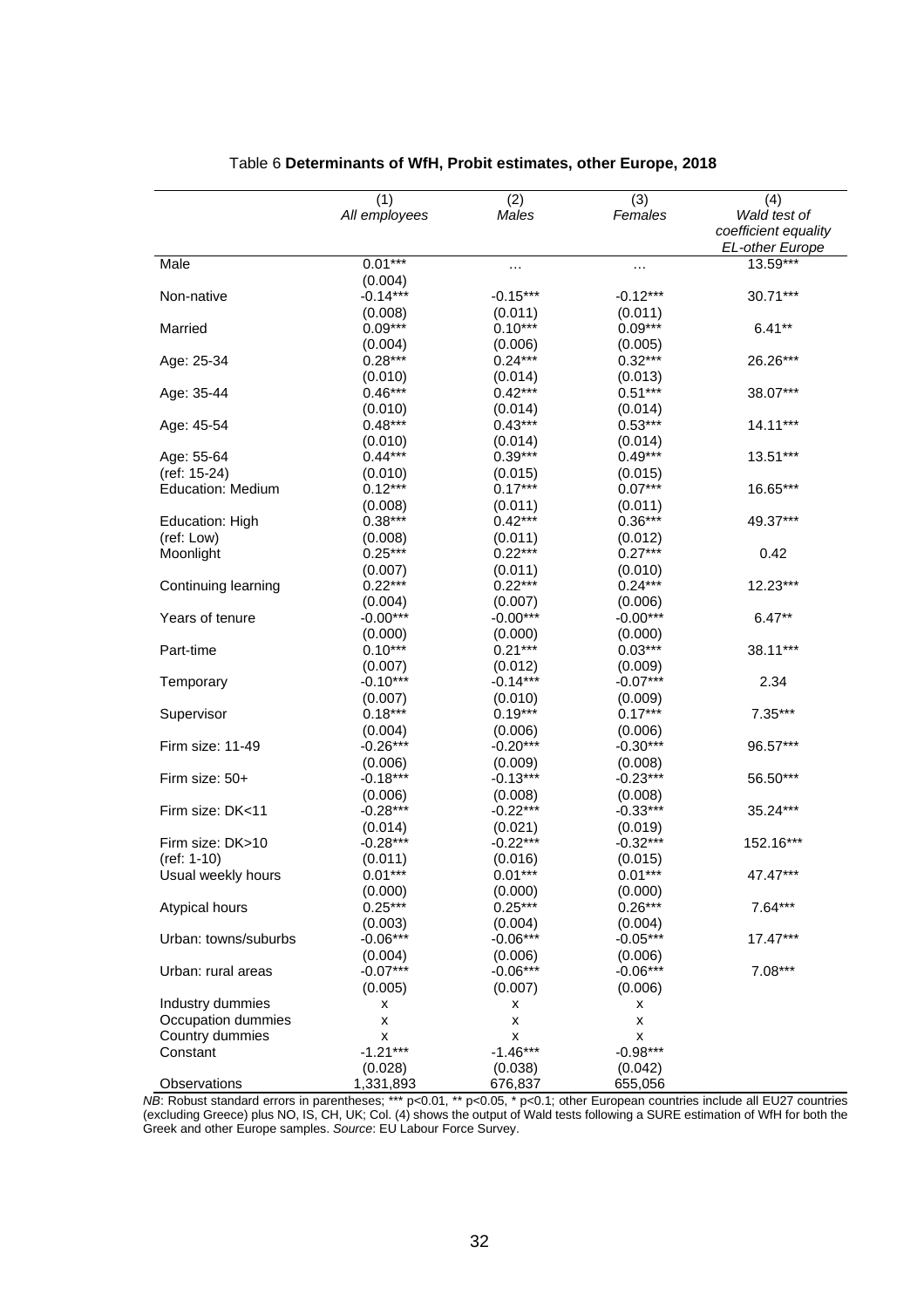The extent of the difference in the marginal effects between the two samples is also assessed by comparing relatively homogenous samples of Greek and other European workers, in terms of the composition of their measurable characteristics. In particular, marginal effects of the explanatory factors have been estimated for the other European sample after constraining their values to the respective mean values of the Greek sample. Comparing the marginal effects of the two samples based on a fixed profile of observable characteristics does not affect the main conclusions.<sup>[22](#page-33-0)</sup>

Specifically, the comparison highlights that, in contrast to the Greek job market<sup>[23](#page-33-1)</sup>, there are higher chances of males, natives and those in non-supervisory posts working remotely in other European countries. While younger Greek workers at early stages of their career, as well as those with medium-level qualifications and children, also have a lower likelihood of home-based work. This stands in contrast to the flexibility enjoyed by their European counterparts. Greek remote workers also work significantly more atypical hours than other Europeans.

WfH is a flexible work arrangement used more frequently by Europeans in micro-sized firms and mostly applies to managerial occupations, whereas in Greece it affects mostly professional occupational groups and those in medium-sized firms. WfH also applies to Greeks living in towns and rural areas, as opposed to other Europeans for whom remote work is predominantly a phenomenon in densely populated areas.

#### *5.8 How many jobs can be done remotely in Greece?*

As discussed in section 4.3, a key question of policy importance following the Covid-19 crisis is how many jobs can be potentially performed at home. Following the methodology described above that classifies occupations according to their teleworkability, we measure

<span id="page-33-0"></span><sup>&</sup>lt;sup>22</sup> For instance, the estimated marginal probability of WfH at the means of the sample characteristics for the other European sample is 0.44. It is equal to 0.5 when constrained at the average value of the factors of the Greek sample.

<span id="page-33-1"></span><sup>&</sup>lt;sup>23</sup> These comparisons have been corroborated by estimating equation (1) on the 2018 wave of the Greek LFS data. The effect of the variables indicating the number of children and last employment status (not shown in the table) have also been estimated in a separate regression that contains a subset of EULFS countries, for which these optional variables were collected.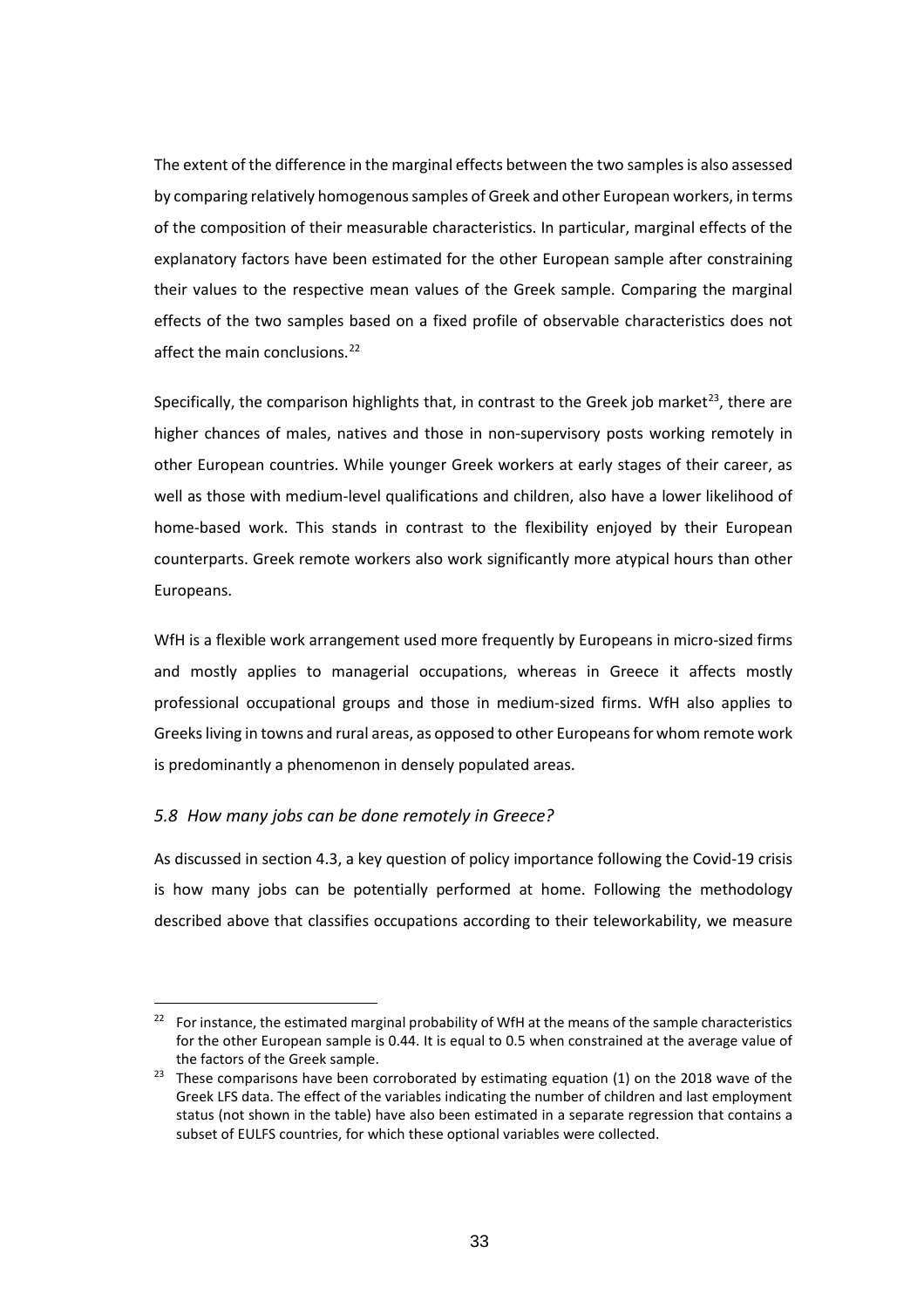the extent of deviation between the current incidence of homeworking in Greece and its technical feasibility threshold.

Specifically, the teleworkability classification of 3-digit occupations as obtained from external sources is matched to the respective jobs of Greek workers using the LFS sample. As mentioned in section 4 and described in Annex 2, the differences in remote working between Greek and other European workers is not driven by discrepancies in the nature of their job tasks and other labour market endowments. Furthermore, the teleworkability classification derived using non-Greek sources has been corroborated using Greek-specific PIAAC data, after applying the methodology of Hatayama et al. (2020) (Fig A4.1, Annex 4). Both robustness tests provide support to the approach of using the teleworkability indices derived from non-Greek samples for the purposes of making inferences about the WfH amenability of jobs in Greece.

This analysis hence reveals that between 35-37% of all Greek employee jobs (affecting about 869-922k workers) can potentially be performed away from traditional office premises. Specifically, about 25.4% of Greek jobs are found to be fully teleworkable, 12% highly teleworkable, 25% little teleworkable and 37.6% fully not teleworkable. This indicates that the Greek labour market has marked scope in terms of expanding the use of remote working, considering that only 4.4% (about 110k) of employees worked from home in 2018.

For instance, the data reveal that only about 8-9% of Greek employees in potentially teleworkable jobs were exploiting this capability in the years preceding the Covid-19 crisis<sup>[24](#page-34-0)</sup>, implying that there is considerable space to further mobilise about 800-837k employees towards WfH arrangements. Annex 4 highlights that the type of occupations with greatest loss in terms of their teleworkability potential include general office clerks, teaching- and finance-related professions and other secretarial posts.

<span id="page-34-0"></span> $24$  Similarly, for about 2.5% of the jobs classified as non-teleworkable, individuals are found to actually WfH.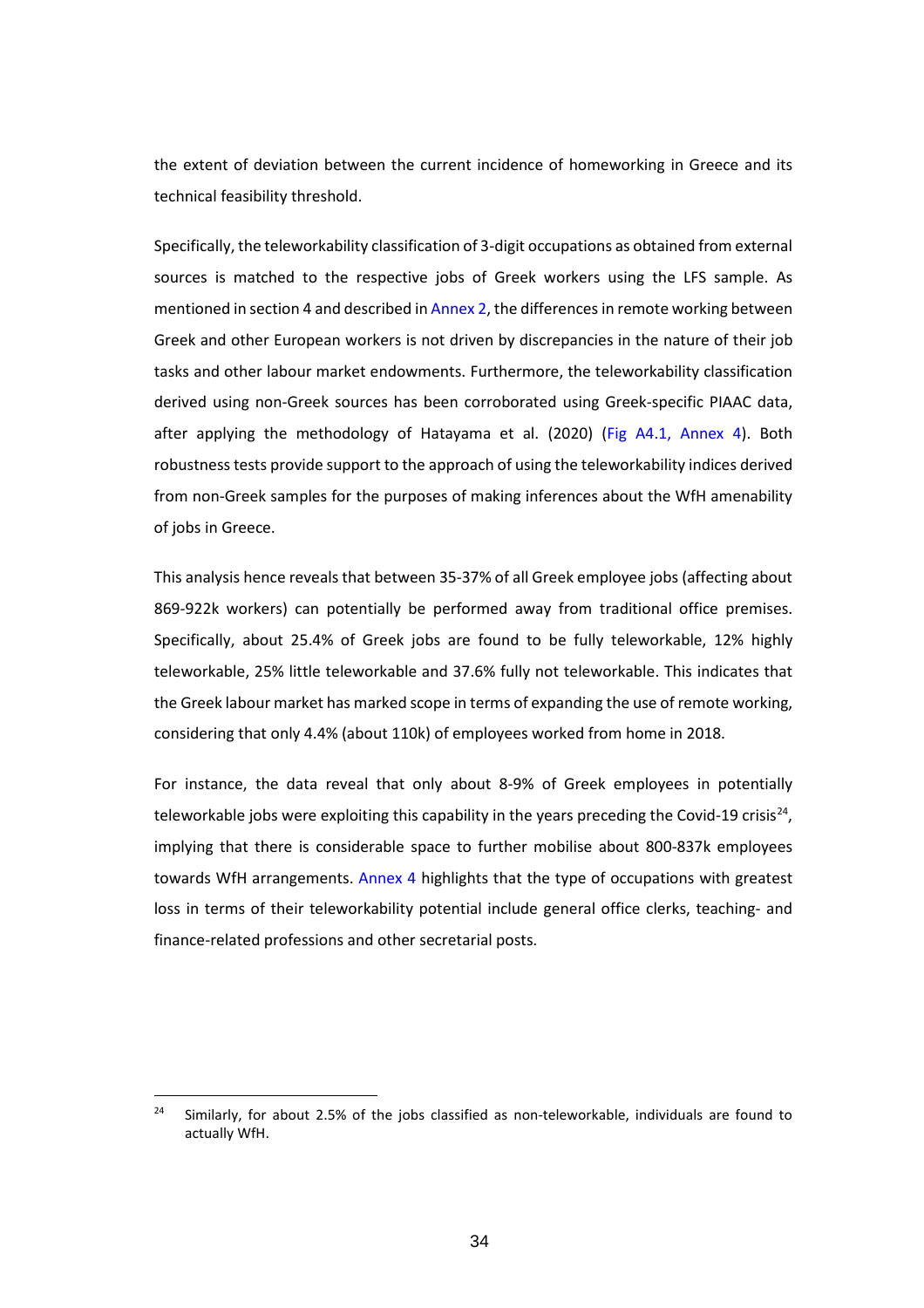#### *5.9 Wage effects of remote work*

A final step in the analysis of this paper includes investigation of whether workers who perform their tasks at home receive a wage premium or penalty, compared to other equivalent employees who work at employers' premises $25$ .

| Table 7 Wages and WfH, ordered probit estimates, Greece, 2009-2018 |               |           |           |            |           |  |  |  |
|--------------------------------------------------------------------|---------------|-----------|-----------|------------|-----------|--|--|--|
|                                                                    | (1)           | (2)       | (3)       | (4)        | (5)       |  |  |  |
|                                                                    | <b>Mincer</b> | full spec | WfH       | detailed   | job tasks |  |  |  |
|                                                                    |               |           | frequency | occupation |           |  |  |  |
| WfH                                                                | $0.19***$     | $0.10***$ |           | $0.17***$  | $0.19***$ |  |  |  |
|                                                                    | (0.009)       | (0.009)   |           | (0.011)    | (0.029)   |  |  |  |
| WfH occasionally                                                   |               |           | $0.21***$ |            |           |  |  |  |
|                                                                    |               |           | (0.011)   |            |           |  |  |  |
| WfH usually                                                        |               |           | $0.16***$ |            |           |  |  |  |
|                                                                    |               |           | (0.014)   |            |           |  |  |  |
| Mincer worker<br>controls                                          | X             | X         | X         | X          | x         |  |  |  |
| Job controls                                                       |               | X         |           |            |           |  |  |  |
| Job tasks                                                          |               |           |           |            | X         |  |  |  |
| Industry controls                                                  |               | X         |           |            |           |  |  |  |
| Occupation<br>controls                                             |               |           |           |            |           |  |  |  |
| -1-digit-                                                          |               | X         |           |            |           |  |  |  |
| -3-digit-                                                          |               |           |           | X          |           |  |  |  |
| Region controls                                                    |               | X         |           |            |           |  |  |  |
| Time dummies                                                       | X             | X         | X         | X          |           |  |  |  |
| Observations                                                       | 429,656       | 417,043   | 429,656   | 309,776    | 37,527    |  |  |  |

*NB*: Robust standard errors in parentheses; \*\*\* p<0.01, \*\* p<0.05, \* p<0.1; Col. 1-3 includes data for 2009-2018; Col. 4 for 2011-2018; Col. 5 includes data only for 2015. Col. 1 controls for gender, age bands, tenure, tenure squared, highest education, continuous learning and time dummies. Col. 2 includes full set of controls as in Table 2. Col. 4 includes 3-digit occupations. Col. 5 includes job tasks after merging the LFS data with the European Jobs Monitor task dataset at "jobs (sector-occupation)" level.

*Source*: Greek Labour Force Survey.

Column 1 in Table 7 shows the estimated coefficient on WfH when only the basic set of controls corresponding to a Mincer earnings specification is included. Column 2 also includes controls for job characteristics, industry and occupational dummies, as well as regional fixed effects. Column 3 also reports the coefficients when the WfH indicator is broken down into its frequency. Finally, given that the feasibility of WfH depends on the nature of the job and the work context, the wage impact of remote work is also estimated albeit with the inclusion

<span id="page-35-0"></span> $25$  As the income variable is not available for 2008 in the LFS dataset, the analysis in this section is performed on the 2009-2018 period.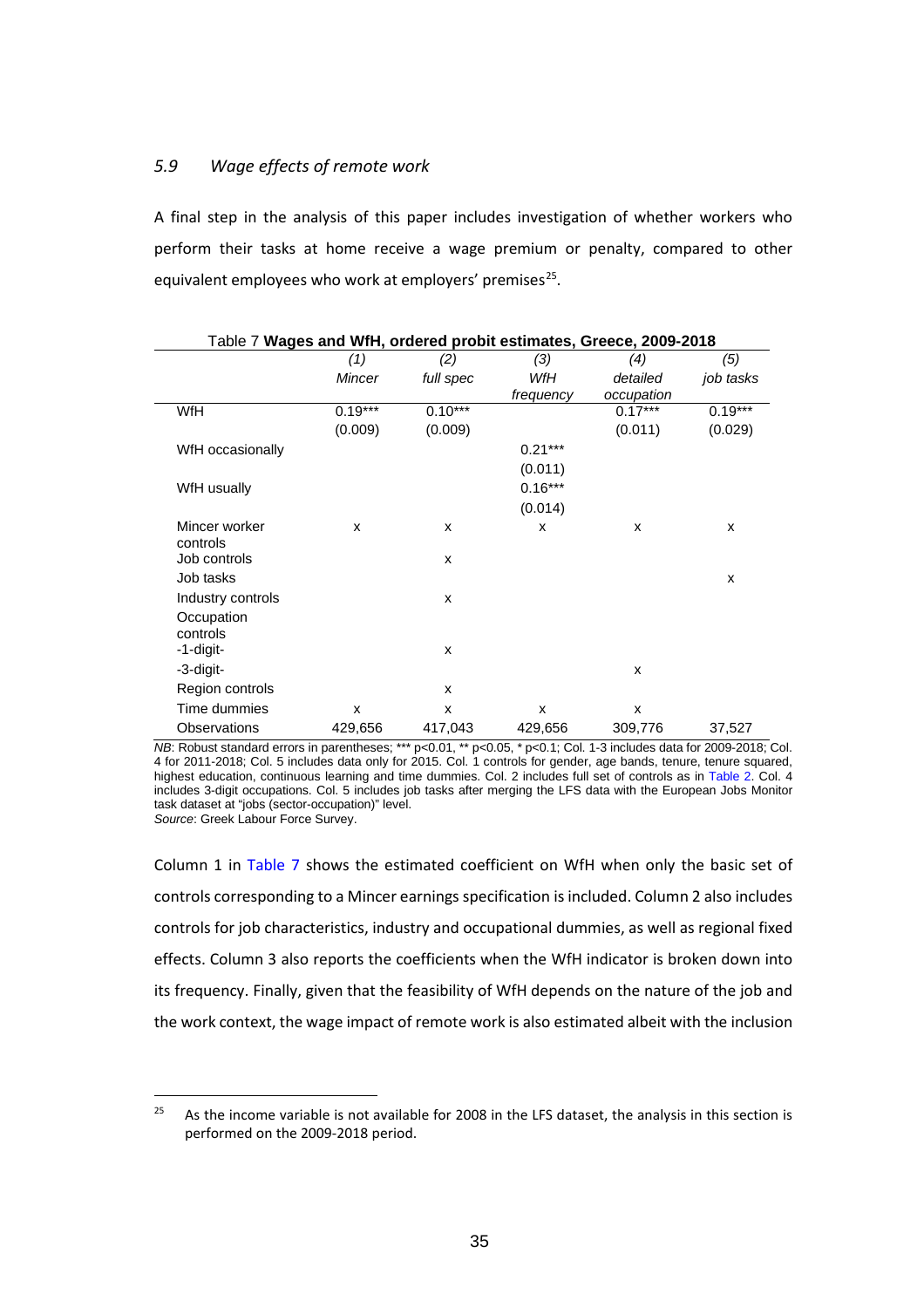of detailed 3-digit occupational codes as well as after controlling for the nature of a job's tasks, as described in section 5.5.

The estimations illustrate that remote work in Greece is associated with a significant monthly net earnings premium and that the effect is robust to the inclusion of a detailed set of control variables that provide a fuller description of the nature of a job's activities<sup>26</sup>. Other things equal, it is calculated that the marginal probability of reporting the top income decile [*Pr(income = 10)*] is about 2% higher for remote workers in Greece. Reversely, the probability of reporting the lowest 3 deciles is about 1-2% lower for stay-home workers. This positive relationship between remote work and earnings is slightly greater for those who only occasionally perform work at home.

When the Mincer earnings specification is applied to a continuous (log) net monthly earnings dependent variable (see Annex 5), the latter constructed by considering the median values of each of the take-home salary bands, it is found that Greek remote workers earn about 7% higher net monthly wages, compared to equivalent workers who work at office premises<sup>[27](#page-36-1)</sup>. At an average net monthly salary of about EUR 1114, this implies that remote workers in Greece earn about EUR 80 more per month than equivalent office-based employees<sup>28</sup>.

<span id="page-36-0"></span> $26$  The estimated coefficients on the remaining variables reveal statistically significant effects as anticipated from the literature, namely a concave age and tenure effect, highest returns to more education and a gender wage gap. Given the stark economic crisis that affected the country, the time dummies indicate a consistently declining trend of monthly earnings that was accentuated between 2012-14. Moreover, the analysis reveals a statistically negative relationship between wages and physical tasks and autonomous and routine tasks, while intellectual and team-working tasks are associated with wage premiums. A greater intensity of working with machinery and ICT tools is also associated with higher wages. See Annex 5 for more details.

<span id="page-36-1"></span><sup>&</sup>lt;sup>27</sup> This wage premium is reduced to 6% when 3-digit occupational codes are included in the regression and to 3% when a full set of job, socioeconomic and regional factors are considered. Occasional (regular) remote workers earn about 8% (5%) more monthly earnings compared to those who do not WfH.

<span id="page-36-2"></span><sup>&</sup>lt;sup>28</sup> Running a Mincer earnings regression using (log) net hourly pay as dependent variable, derived by dividing individuals' monthly net earnings with their usual weekly work hours, reveals that Greek remote workers earn about 17% higher net hourly wages than equivalent office-based employees. This higher estimate reflects the lower mean hours of WfH employees. Such findings are in accordance with similar analyses in the literature, such as Irlacher and Koch (2020), who report an hourly wage premium to WfH of about 12% for German workers after accounting for narrowly defined jobs and detailed work activities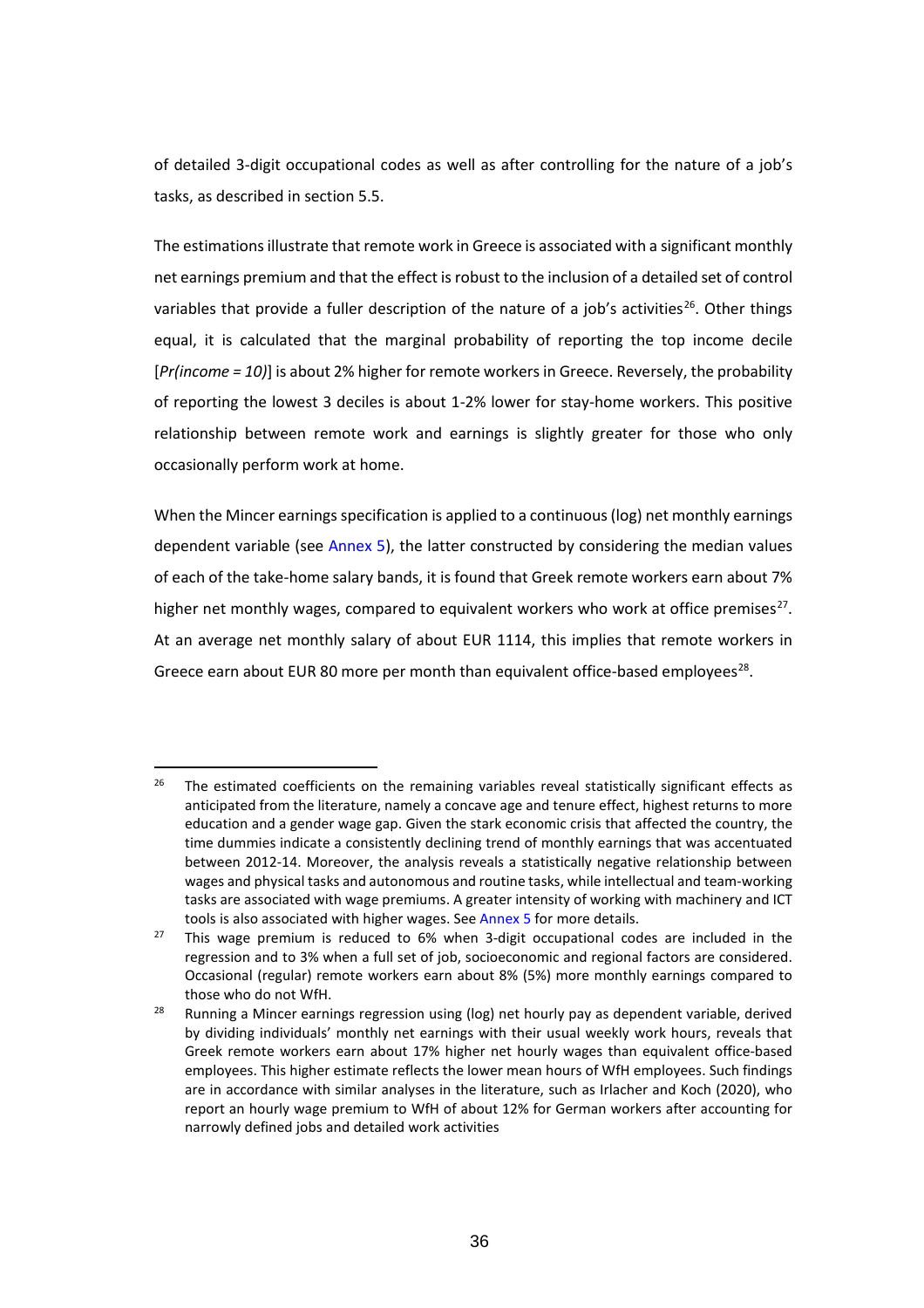Investigating the reasons behind the higher wage premium of remote workers in Greece is outside the scope of this paper and constitutes an interesting avenue for future research. However, considering the relatively standardised and interactive task content of the jobs of remote Greek employees, as described in section 5.5. above, a possible explanation for the higher wages of remote workers over their counterparts in traditional workplaces may be unobserved productivity differences, as opposed to job competition. These may include, inter alia, a premium attached to the higher aptitude of individuals working from a distance and their ability to deploy ICT-based technologies for their work, when necessary.

## **6. Conclusions**

The onset of the Covid-19 crisis has been accompanied by significant changes and challenges to labour markets, most notably an increasing reliance on online forms of working, taking place from a distance. While WfH was a rather limited form of work arrangement in the pre-Covid-19 era, recent estimates highlight that over a third of all jobs in advanced economies could be amenable to remote working. Such figures are likely to be an upper bound, as they capture the technical feasibility of remote work, while many organisations and individuals may decide to strike some balance between home- and office-working, or not use the WfH option even if available. Stories of several organisations shutting down their office spaces for the sake of remote work arrangements abound and several authors have argued that remote work is here to stay, due to advancements in technology and social developments, efficiency of online/social media communities and the low benefits of knowledge spillovers among knowledge workers who work in close proximity to others (Clancy, 2020).

On the other hand, others note that there have been several efforts to 'telecommute' work in the past, starting from the 1970s, that did not materialise into widespread adoption (Cappelli, 2020). As also supported by the evidence in this paper, most remote work is feasible for self-contained tasks, while due to difficulties in performance management it is dependent on high trust relations between managers and workers. Despite social distancing practices, concerns also exist about the negative impact remote work may have on teamworking and workplace innovation. Essential services and much low-wage work is also not amenable to remote work.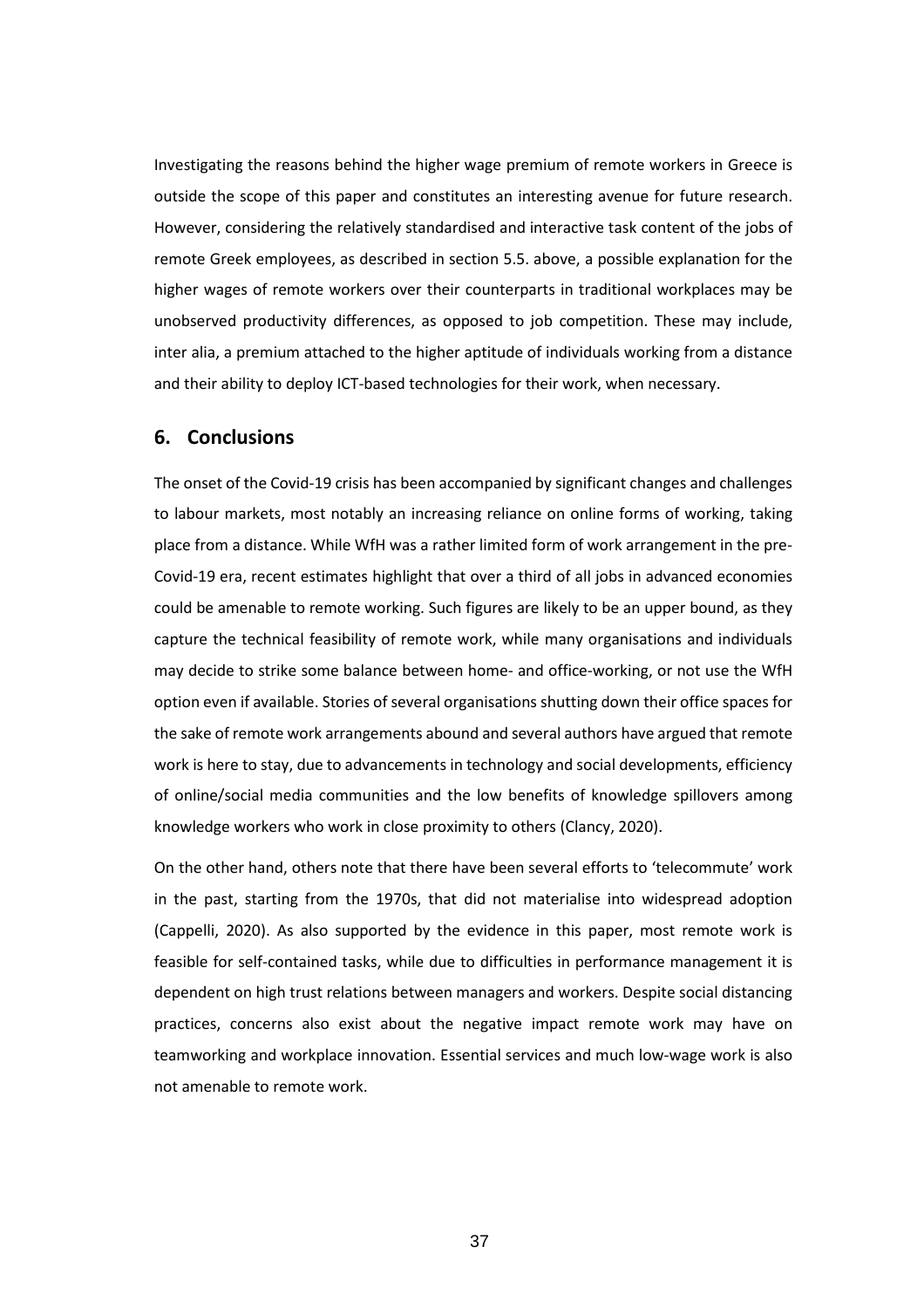Greece, a country that was still bearing the brunt of its previous economic and debt crisis, entered into these challenging times with an ailing public health system, systemic and high unemployment and a labour market that was still mostly analogue as opposed to digital. While the country used the opportunity of the crisis to forcefully expand the adoption of digital technologies across many parts of its economy and society, it will require huge investment and commitment by government, organisations and individuals so that it is no longer a digitalisation laggard. The analysis in this paper has showed that up to 35-37% of all jobs in the Greek job market have high teleworkability potential.

Greek businesses, in particular smaller-sized ones, will have to embrace the WfH option as a viable and flexible option for its workforce, should they wish to remain competitive and to facilitate social distancing norms. And yet it is for such firms that the benefits of remote work may not materialise. In order to manifest into higher productivity gains, WfH requires significant investment into a higher-skilled workforce and substantial efforts to stimulate an innovation culture that supersedes the confines of physical workspaces.

Moreover, the paper draws attention to the fact that a supportive policy and regulatory environment is needed to facilitate the take-up of WfH in Greece. Such policy actions must provide stronger child care facilities and financial support to households with children, especially females employees with young children, and to those providing essential services in times of a pandemic. Striking a better work-life balance, especially for females, is also necessary to avoid stress-related negative outcomes of working atypical hours from home. Moreover, reversing the limited take-up of remote work by younger individuals and those in early career stages will require elevated trust in industrial relations in the Greek job market.

At a time where continued adherence to social distancing practices may be required over the medium-term period, extending the option to WfH for employees most likely to be affected by the consequences of Covid-19 will be key for mitigating the continued adverse consequences of the pandemic for Greece.

### **References**

Adams-Prassl, A.; Boneva, T.; Golin, M.; Rauh, C. (2020). *Inequality in the impact of the coronavirus shock: evidence from real time surveys*. IZA DP No 13183.

Alipour, J-V, Falck, O. and Schuller, S. (2020). 'Germany's capacities to work from home', *IZA Discussion paper series*, No. 13152.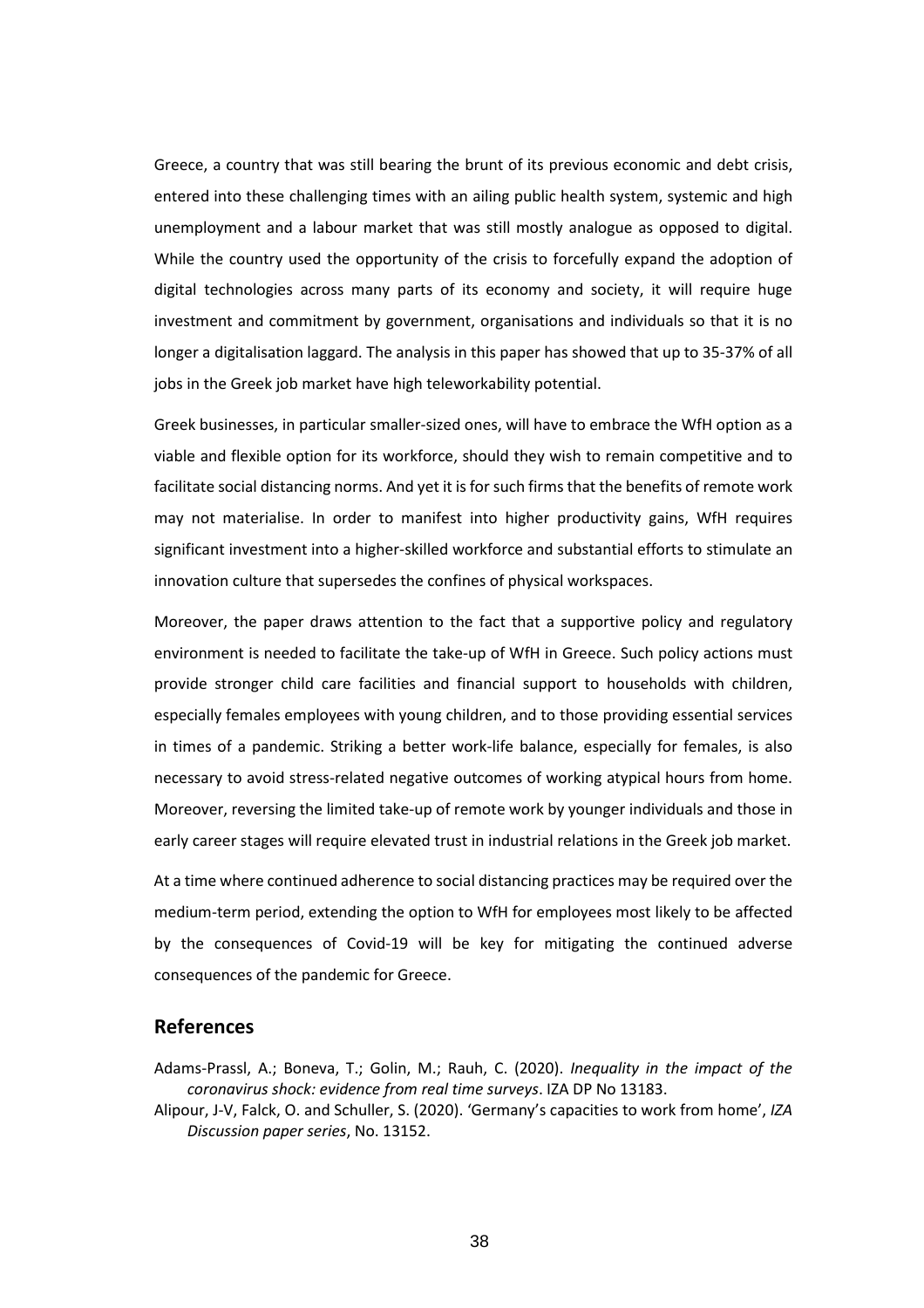- Allison, P.D. (1999). 'Comparing Logit and Probit Coefficients Across Groups'. *Sociological Methods & Research*, *28*(2), 186–208.
- Autor, D. H. (2013). 'The "task approach" to labor markets: an overview.' *Journal for Labour Market Research* 46(3): 185-199.
- Autor, D. H. and Handel, M. J. (2013). 'Putting Tasks to the Test: Human Capital, Job Tasks, and Wages.' *Journal of Labor Economics* 31(S1): S59-S96.
- Baert, S.; Lippens, L.; Moens, E.; Sterkens, P.; Weytjens, J. (2020). 'The Covid-19 crisis and telework: A research survey on experiences, expectations and hopes', IZA discussion paper; No 13229.
- Bloom, N., Liang, J., Roberts, J. and Jenny Ying, Z. (2015). 'Does working from home work? Evidence from a Chinese experiment', *The Quarterly Journal of Economics*, 130(1), pp. 165-218.
- Boeri, T., Caiumi, A. and Paccagnella, M. (2020), 'Work versus safety', *Covid Economics: Vetted and real-time papers*, No. 2, 8 April.
- Brynjolfsson, E., Horton, J. and Yi Tu Ye, H. (2020), 'Covid-19 and remote work: An early look at US Data', MIT working paper.
- Cappelli, P. (2020). 'Why we won't keep working from home', Human Resource Executive, available at: [https://hrexecutive.com/cappelli-why-we-wont-keeping-working-from](https://hrexecutive.com/cappelli-why-we-wont-keeping-working-from-home/)[home/](https://hrexecutive.com/cappelli-why-we-wont-keeping-working-from-home/)
- Cedefop (2015). *Skills, qualifications and jobs in the EU: the making of a perfect match? Evidence from Cedefop's European skills and jobs survey*. Luxembourg: Publications Office of the European Union. Cedefop reference series; No 103. <http://www.cedefop.europa.eu/en/publications-and-resources/publications/3072>
- Cedefop (2016). *The great divide: digitalisation and digital skill gaps in the EU workforce*. #ESJsurvey insights; No 9. Thessaloniki: Cedefop.

[https://www.cedefop.europa.eu/files/esj\\_insight\\_9\\_digital\\_skills\\_final.pdf](https://www.cedefop.europa.eu/files/esj_insight_9_digital_skills_final.pdf)

- Cedefop (2018). *Insights into skill shortages and skill mismatch: learning from Cedefop's European skills and jobs survey*. Luxembourg: Publications Office of the European Union. Cedefop reference series; No 106. [http://www.cedefop.europa.eu/en/publications](http://www.cedefop.europa.eu/en/publications-and-resources/publications/3075)[and-resources/publications/3075](http://www.cedefop.europa.eu/en/publications-and-resources/publications/3075)
- Christopoulou, R. and R. Monastiriotis (2016). 'Public-private wage duality during the Greek crisis.' *Oxford Economic Papers*, 68**(**1), pp. 174-196.
- Delaporte, I. and Pena, W. (2020), 'Who can work at home?', *Covid Economics: Vetted and real-time papers*, No. 14, 6 May.
- Demoussis, M. and Giannakopoulos, N. (2004). 'Facets of the digital divide in Europe: Determination and extent of internet use', *Economics of Innovation and New Technology*, 15(3), pp. 235-246.
- Dingel, J.; Neiman, B. (2020). *How many jobs can be done at home? Covid Economics: Vetted and real-time papers*. No 1, pp*.* 16-24.
- Economou, C. et al. (2014). *The impact of the financial crisis on the health system and health in Greece*, European Observatory on Health Systems and Policies and World Health Organisation.
- Eurofound (2016). *What do European do at work? A task-based analysis: European jobs monitor 2016*, Luxembourg: Publications Office of the European Union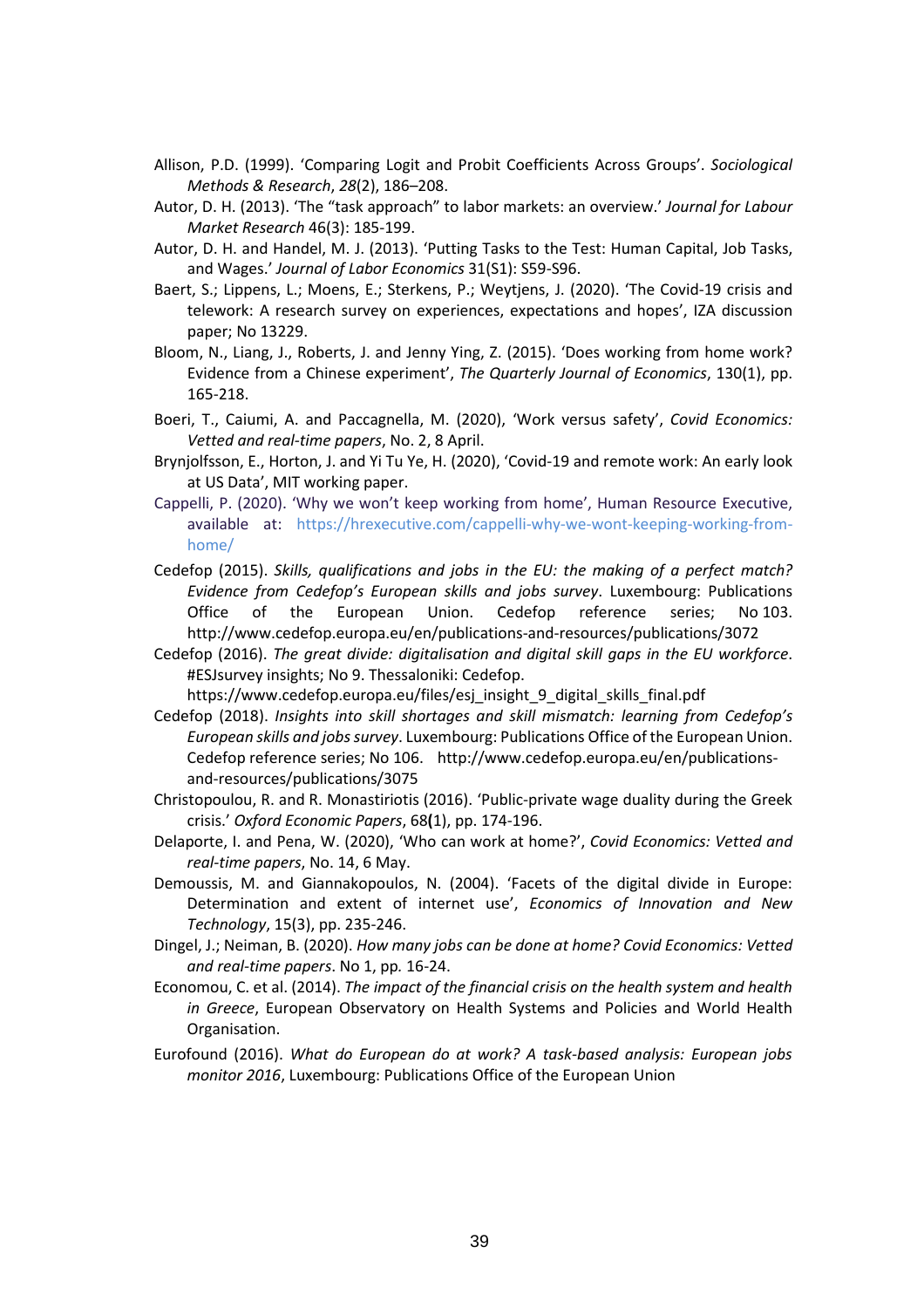- Eurofound (2020). *Telework and ICT-based mobile work: flexible working in the digital age*. New forms of employment series. Luxembourg: Publications Office of the European Union.
- Eurofound and the International Labour Office (2017), *Working anytime, anywhere: The effects on the world of work*, Publications Office of the European Union, Luxembourg, and the International Labour Office, Geneva.
- European Commission (2019). *The Digital Economy and Society Index (DESI): 2019 Country Report Greece*, available at: [https://ec.europa.eu/digital-single](https://ec.europa.eu/digital-single-market/en/scoreboard/greece)[market/en/scoreboard/greece](https://ec.europa.eu/digital-single-market/en/scoreboard/greece)
- Eurostat (2020). 'How usual is it to work from home', available at: <https://ec.europa.eu/eurostat/web/products-eurostat-news/-/DDN-20200424-1>
- Fadinger, H. and Schymik, J. (2020), 'Working at home in Germany', *Covid Economics: Vetted and real-time papers*, No. 9, 24 April.
- Felstead, A. and Henseke, G. (2020). 'Assessing the growth of remote working and its consequences for effort, well-being and work-life balance', *New Technology, Work and Employment*, Vol. 32, No. 3, pp. 195-212.
- Fernandez-Macias, E. and Bisello, M. (2016). *A framework for measuring tasks across occupations*,<https://voxeu.org/article/framework-measuring-tasks-across-occupations>
- Fernandez-Macias, E. and Bisello, M. (2020). *A Taxonomy of Tasks for Assessing the Impact of New technologies on Work*, JRC Working Paper series on Labour, Education and Technology, 2020/04, Seville: European Commission.
- Gottlieb, C., Grobovsek, J. and Poschke, M. (2020). 'Who can work at home around the world?', *Covid Economics: Vetted and real-time papers*, No. 8, 22 April.
- Handel, M.J. (2016). 'What do people do at work?'. *Journal of Labour Market Research, Vol.* 49**,** pp. 177–197.
- Hatayama, M., Viollaz, M. and Winkler, H. (2020). 'Work from home: which jobs?', *Covid Economics: Vetted and real-time papers*, No. 19, 18 May.
- ILO (2020a). *ILO monitor: Covid-19 and the world of work. Second edition.* [https://www.ilo.org/global/about-the-ilo/WCMS\\_740877/lang--en/index.htm](https://www.ilo.org/global/about-the-ilo/WCMS_740877/lang--en/index.htm)
- ILO (2020b). 'Working from home: estimating the worldwide potential', *ILO Policy brief*, April.
- IOBE (Foundation for Economic and Industrial Research) (2018). *Measuring the economic impact of digital skills in Greece: challenges ahead*, October (in Greek).
- Irlacher, M. and Koch, M. (2020). 'Working from home, wages and regional inequality in the light of Covid-19', CESifo Working paper, No. 8232, Centre for Economic Studies and Ifo Institute (CESifo), Munich.
- Kotsakis, G.A. (2018). 'The burden of disease in Greece, health loss, risk factors and health financing, 2000-16: an analysis of the Global Burden of Disease Study 2016, *Lancet Public Health*, Vol. 3, e395-406.
- Kyriopoulos, I., Nikoloski, Z. and Mossialos, E. (2019). 'The impact of the Greek economic adjustment programme on household health expenditure', *Social Science and Medicine,*  Vol. 222, pp. 274-284.
- Lintzeris, P. (2020). 'Technological change, digitisation, work and skills', Research papers IME-GSEVEE 14/2020, Athens: IME GSEVEE, 44 (in Greek).
- Martins, P. (2020). 'O Potencial de Teletrabalho em Portugal', in observador.pt (in Portuguese).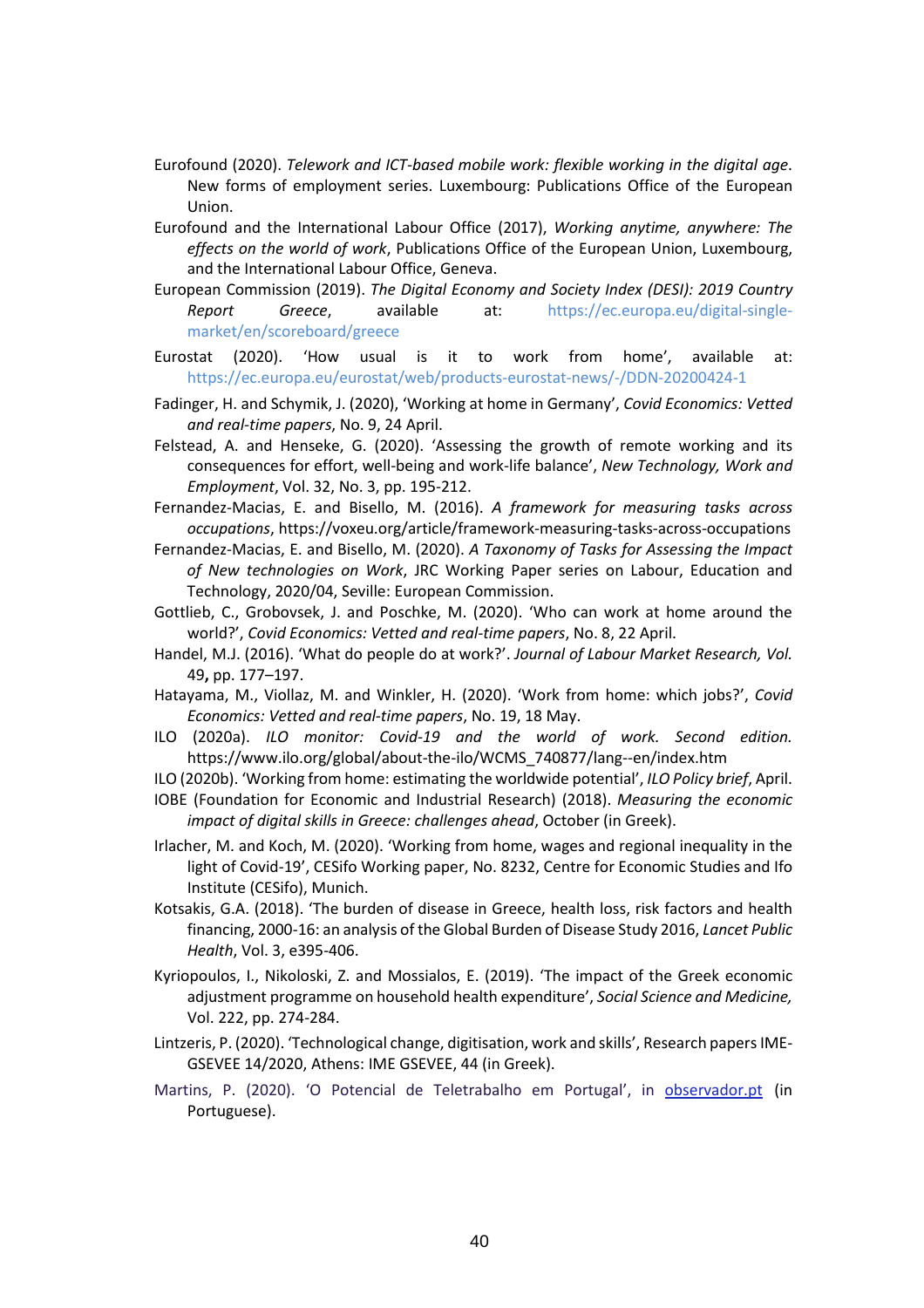- Monteiro, N.P., Straume, O.R. and Valente, M. (2019). 'Does remote work improve or impair firm labour productivity? Longitudinal evidence from Portugal', working paper, Department of Economics/NIPE, University of Minho.
- OECD (2016). *Greece – Country note – Skills Matter: Further results from the Survey of Adult Skills*, available at:<https://www.oecd.org/skills/piaac/Skills-Matter-Greece.pdf>
- Paidousi, C. (2020). 'Digital transformation: mind the digital gap', National Institute of Labour and Human Resources (NILHR) (in Greek).
- Pouliakas, K. (2017). 'Multiple-job holding: Career pathway or dire straits?*'. IZA World of Labour,* Vol. 356.
- Pouliakas, K. and Russo, G. (2015). 'Heterogeneity of skill needs and job complexity: Evidence from the OECD PIAAC survey', IZA Discussion paper series, No. 9392.
- Pouliakas, K; Branka, J (2020). *EU jobs at highest risk of Covid-19 social distancing: Is the pandemic exacerbating the labour market divide?*. Luxembourg: Publications Office of the European Union. Cedefop working paper; No 1 and IZA Discussion paper No. 13281.
- Redmond, P.; McGuinness, S. (2020). *Who can work from home in Ireland,* Dublin: Economic and Social Research Institute (ESRI) working paper.
- Russo, G. (2017), 'Job Design and Skill Development in the Workplace', *Skill Mismatch in Labor Markets* (*Research in Labor Economics, Vol. 45*), Emerald Publishing Limited, pp. 409-445.
- Saltiel, F. (2020). 'Home working in developing countries', *Covid Economics: Vetted and realtime papers*, No. 6, 17 April.
- SEV (Greek confederation of businesses and industry) (2020a). 'Employment after coronavirus: Six messages from Ergani and 5 recommendations', *Flash report: employment and labour market*, Vol. 22, 4 May (in Greek).
- SEV (Greek confederation of businesses and industry) (2020b). 'Which are digital skills and how are they connected to occupations?', *Special report: occupations and digital skills*, 11 May (in Greek).
- Song, Y. and Gao, J. (2020). 'Does telework stress employees out? A study on working at home and subjective well-being for wage/salary workers', IZA Discussion Paper series, No. 11993.
- Sostero, M., Milasi, S., Bisello, M., Hurley, J., Fernández-Macías, E. (2020). *Teleworkability in Europe: what jobs can be done from home*?, Eurofound-JRC Working Paper.
- Yasenov. V. (2020). 'Who can work from home?', IZA Discussion Paper series, No. 13197.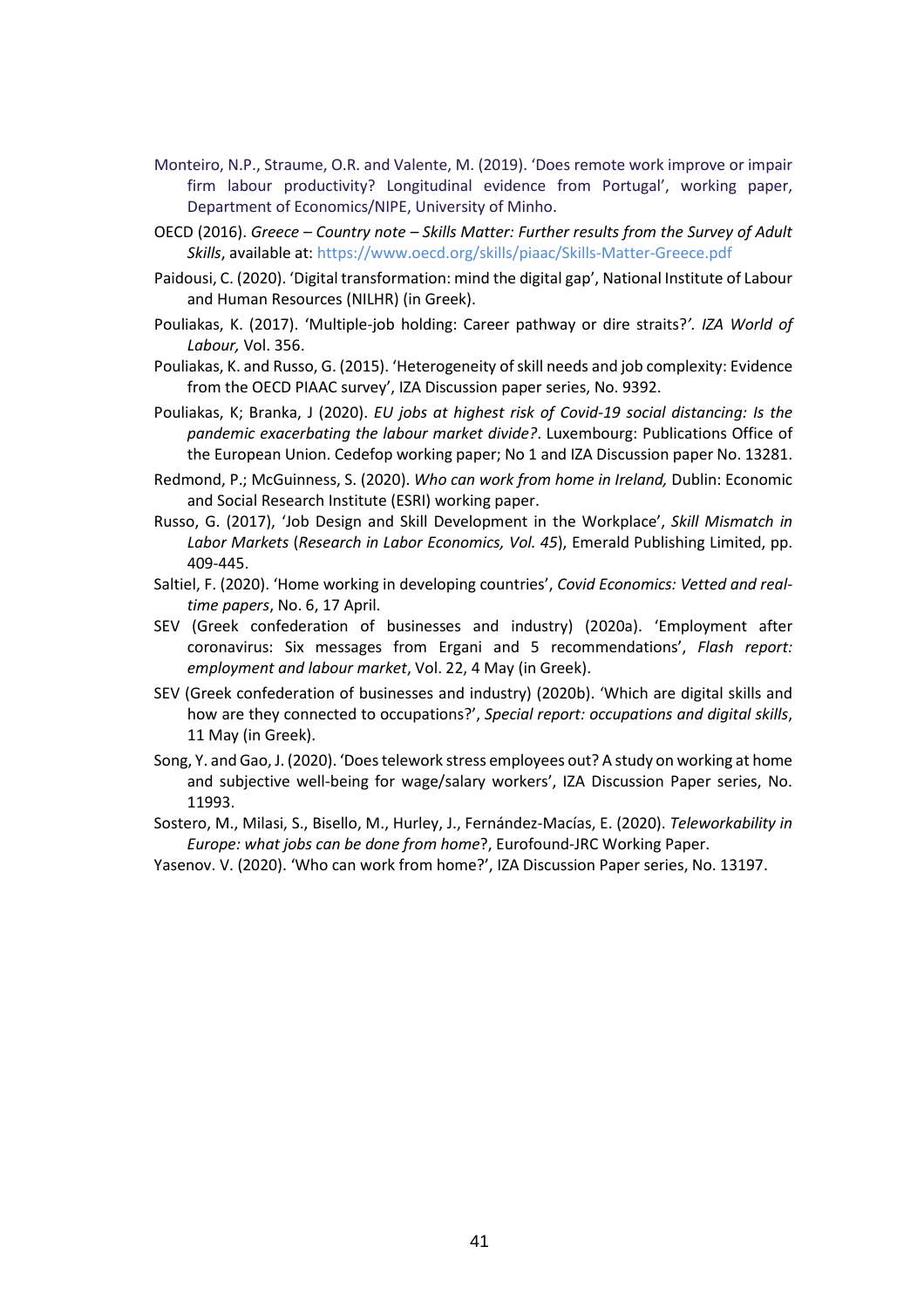# **Annex 1. Descriptive statistics**

|                                           | Mean   | s.d.  | <b>Min</b> | Max      |
|-------------------------------------------|--------|-------|------------|----------|
| <b>WfH</b>                                | 0.039  | 0.193 | 0          | 1        |
| WfH never                                 | 0.961  | 0.193 | 0          | 1        |
| WfH occasionally                          | 0.022  | 0.148 | 0          | 1        |
| WfH usually                               | 0.016  | 0.127 | 0          | 1        |
| Male                                      | 0.559  | 0.496 | 0          | 1        |
| Non-native                                | 0.104  | 0.305 | 0          | 1        |
| Married                                   | 0.629  | 0.483 | 0          | 1        |
| Age group                                 |        |       |            |          |
| $15 - 24$                                 | 0.057  | 0.232 | 0          | 1        |
| 25-34                                     | 0.251  | 0.434 | 0          | 1        |
| 35-44                                     | 0.314  | 0.464 | 0          | 1        |
| 45-54                                     | 0.272  | 0.445 | 0          | 1        |
| 55-64                                     | 0.106  | 0.308 | 0          | 1        |
| <b>Highest education attainment</b>       |        |       |            |          |
| Low                                       | 0.240  | 0.427 | 0          | 1        |
| Medium                                    | 0.415  | 0.493 | 0          | 1        |
| High                                      | 0.345  | 0.475 | 0          | 1        |
| Child $<$ 15                              |        |       |            |          |
| 0                                         | 0.644  | 0.479 | 0          | 1        |
| 1                                         | 0.190  | 0.392 | 0          | 1        |
| $\overline{2}$                            | 0.140  | 0.347 | 0          | 1        |
| 3                                         | 0.026  | 0.160 | 0          | 1        |
| Years of tenure                           | 10.590 | 9.225 | 0          | 48       |
| Usual weekly hours                        | 39.031 | 9.236 | 0.5        | 80       |
| Atypical hours (Cronbach alpha; z-scored) | 0.000  | 1.000 | $-0.89075$ | 1.989943 |
| Part time                                 | 0.079  | 0.270 | 0          | 1        |
| Temporary                                 | 0.122  | 0.327 | 0          | 1        |
| Supervisory duties                        | 0.114  | 0.317 | 0          | 1        |
| Multiple jobs                             | 0.018  | 0.132 | 0          | 1        |
| Continuing learning activities            | 0.042  | 0.200 | 0          | 1        |
| Labour market status before job           |        |       |            |          |
| Employed                                  | 0.943  | 0.232 | 0          | 1        |
| Unemployed                                | 0.042  | 0.201 | 0          | 1        |
| Student                                   | 0.009  | 0.097 | 0          | 1        |
| Inactive                                  | 0.006  | 0.075 | 0          | 1        |
| Size of local unit                        |        |       |            |          |
| $1 - 10$                                  | 0.354  | 0.478 | 0          | 1        |

Table A1.1 **Sample summary statistics**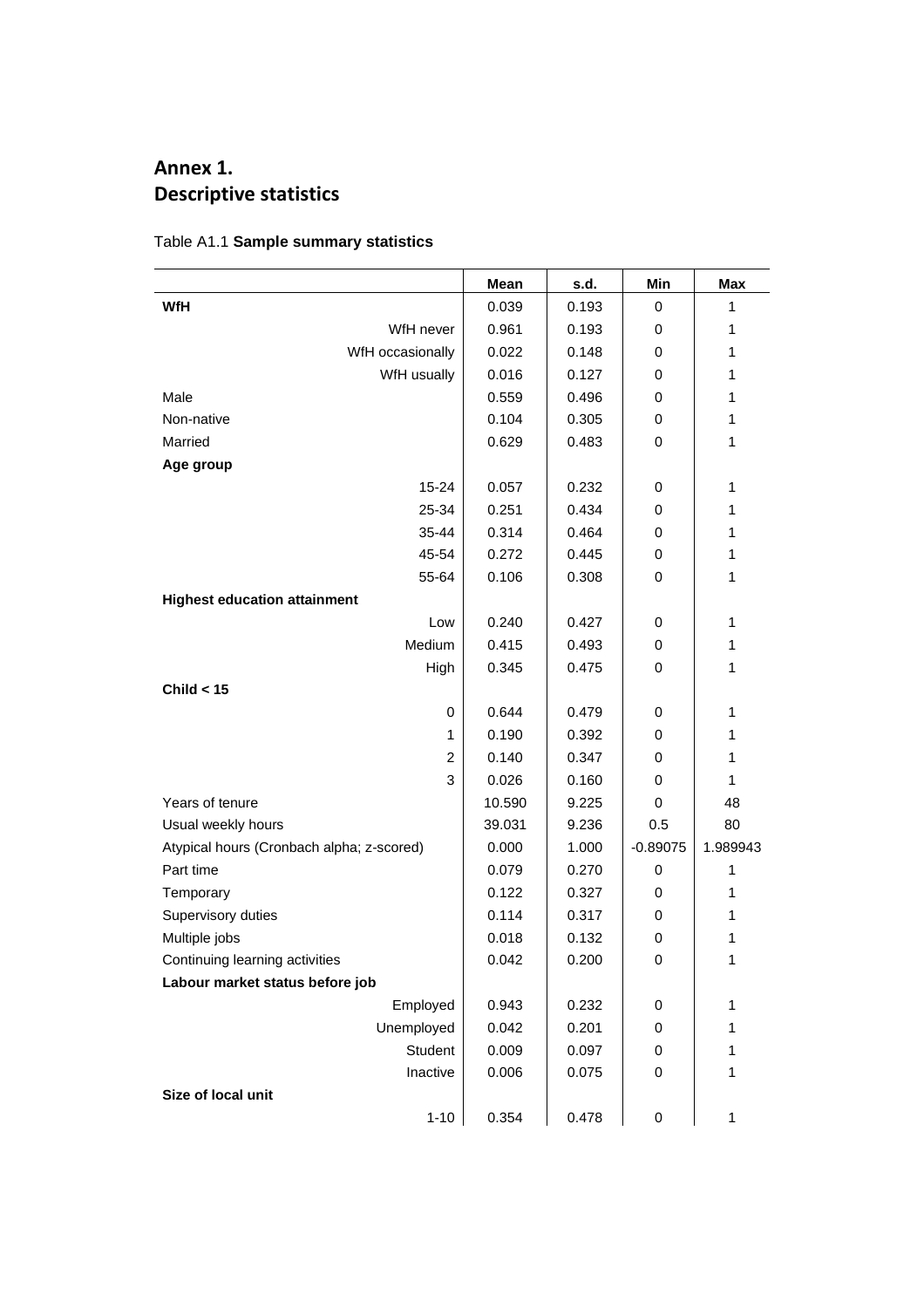| $10 - 19$                                          | 0.149 | 0.356 | 0 | 1 |
|----------------------------------------------------|-------|-------|---|---|
| 20-49                                              | 0.118 | 0.322 | 0 | 1 |
| $50+$                                              | 0.182 | 0.386 | 0 | 1 |
| DK: < 11                                           | 0.074 | 0.262 | 0 | 1 |
| DK: >10                                            | 0.123 | 0.329 | 0 | 1 |
| Economic activity of local unit                    |       |       |   |   |
| Agriculture, forestry & fishing                    | 0.025 | 0.155 | 0 | 1 |
| Manufacturing (including mining)                   | 0.125 | 0.330 | 0 | 1 |
| Electricity, gas & steam                           | 0.012 | 0.107 | 0 | 1 |
| Water supply & sewerage                            | 0.011 | 0.105 | 0 | 1 |
| Construction                                       | 0.061 | 0.240 | 0 | 1 |
| Wholesale and retail trade                         | 0.152 | 0.359 | 0 | 1 |
| Transportation & storage                           | 0.049 | 0.215 | 0 | 1 |
| Accommodation & food storage                       | 0.078 | 0.268 | 0 | 1 |
| ICT                                                | 0.023 | 0.149 | 0 | 1 |
| Financial & insurance & real estate                | 0.031 | 0.174 | 0 | 1 |
| Professional scientific & technical                | 0.031 | 0.173 | 0 | 1 |
| Administrative & support service                   | 0.023 | 0.151 | 0 | 1 |
| Public administration & defence                    | 0.140 | 0.347 | 0 | 1 |
| Education                                          | 0.115 | 0.319 | 0 | 1 |
| Human health & social work.                        | 0.075 | 0.263 | 0 | 1 |
| Arts, entertainment                                | 0.013 | 0.115 | 0 | 1 |
| Other service activities                           | 0.037 | 0.189 | 0 | 1 |
| <b>Occupation</b>                                  |       |       |   |   |
| Managers                                           | 0.016 | 0.126 | 0 | 1 |
| Professionals                                      | 0.194 | 0.395 | 0 | 1 |
| Technicians and associate professionals            | 0.103 | 0.304 | 0 | 1 |
| <b>Clerical Support Workers</b>                    | 0.152 | 0.359 | 0 | 1 |
| Service and sales Workers                          | 0.208 | 0.406 | 0 | 1 |
| Skilled agricultural, forestry and fishing workers | 0.009 | 0.096 | 0 | 1 |
| Craft and related trades                           | 0.119 | 0.324 | 0 | 1 |
| Plant and machine operators and Assemblers         | 0.083 | 0.276 | 0 | 1 |
| Elementary                                         | 0.116 | 0.320 | 0 | 1 |
| Region                                             |       |       |   |   |
| East Macedonia, Thrace                             | 0.063 | 0.242 | 0 | 1 |
| Central Macedonia                                  | 0.154 | 0.361 | 0 | 1 |
| West Macedonia                                     | 0.028 | 0.164 | 0 | 1 |
| Thessaly                                           | 0.052 | 0.223 | 0 | 1 |
| Epirus                                             | 0.057 | 0.231 | 0 | 1 |
| Ionian islands                                     | 0.021 | 0.145 | 0 | 1 |
| <b>Western Greece</b>                              | 0.053 | 0.224 | 0 | 1 |
| Peloponnese                                        | 0.057 | 0.232 | 0 | 1 |
| North Aegean                                       | 0.022 | 0.146 | 0 | 1 |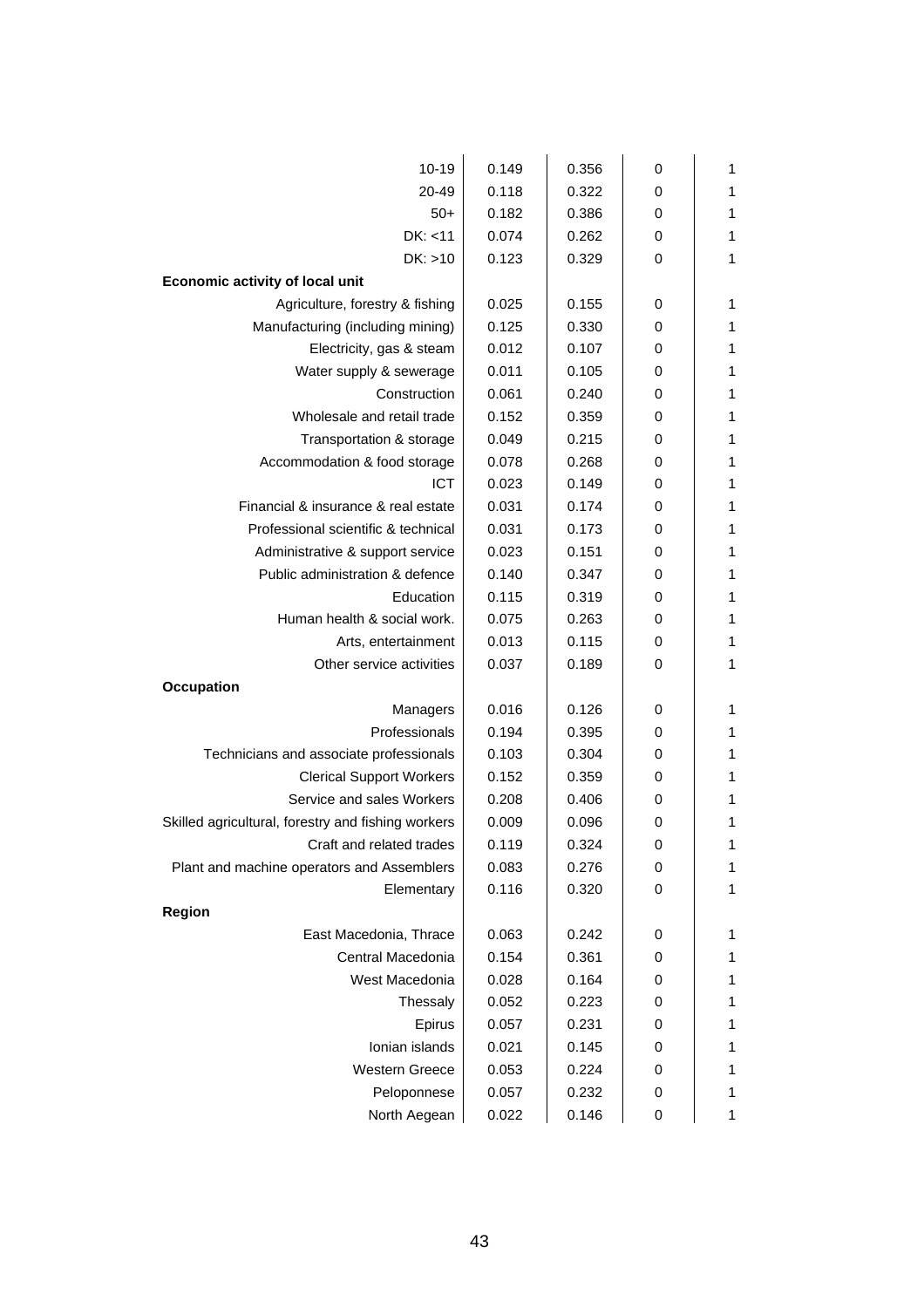| South Aegean                     | 0.028  | 0.164    | 0        |      |
|----------------------------------|--------|----------|----------|------|
| <b>Mainland Greece</b>           | 0.056  | 0.231    | $\Omega$ |      |
| Attica                           | 0.332  | 0.471    | 0        |      |
| Crete                            | 0.078  | 0.268    | 0        |      |
| Degree of urbanisation           |        |          |          |      |
| Towns/suburbs                    | 0.247  | 0.431    | 0        | 1    |
| rural                            | 0.316  | 0.465    | 0        |      |
| cities                           | 0.437  | .4960396 | 0        |      |
| <b>Income</b>                    |        |          |          |      |
| Monthly take-home income deciles | 5.271  | 2.604    | 1        | 10   |
| Monthly take-home salary         | 1114.6 | 581.1    | 200      | 2500 |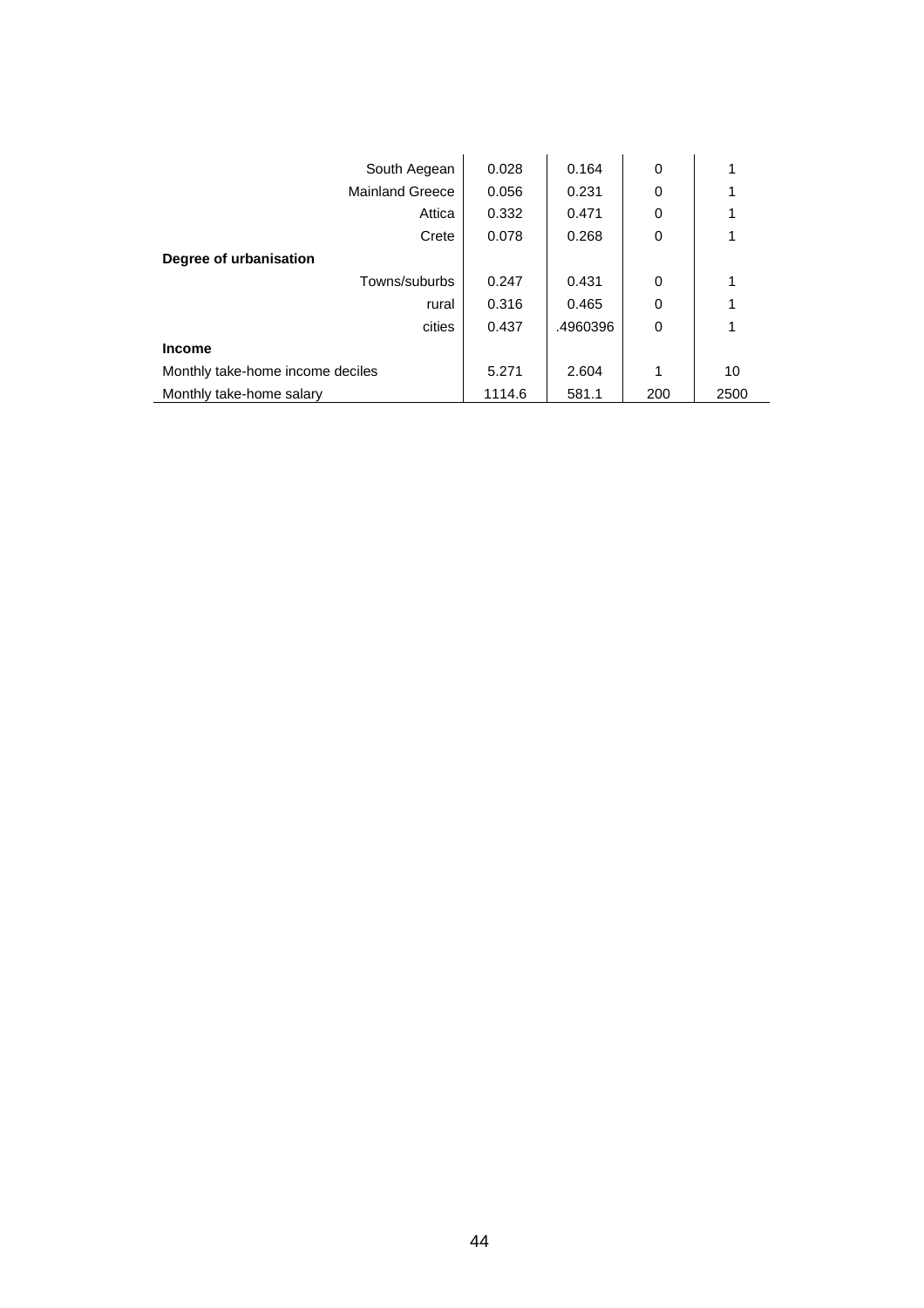# **Annex 2. Decomposition analysis**

As is customary, the total difference in the incidence of remote work between the two groups is decomposed in the conventional Oaxaca manner, following estimation of equation (2) separately for the Greek and other European worker samples, as follows:

$$
\overline{H}_G - \overline{H}_E = (\overline{X}_G - \overline{X}_E)\hat{\beta}_G + (\hat{\beta}_G - \hat{\beta}_E)\overline{X}_E
$$
\n<sup>[4]</sup>

where the first part of the equation ('explained' or 'endowment' part) reflects the component of the average difference in remote work between the two groups attributed to differences in the means of the explanatory variables (namely, *X* = *t, d, j, r, T*), which are in turn weighed by the estimated coefficients  $\hat{\beta}$  following estimation of equation (2) for the Greek sample only. It measures the relative importance of observable differences in job tasks and other individual and job characteristics between the two sets of workers.

The second term (i.e. the 'unexplained' part) refers to the part of the gap in remote working that arises because of the differential manner with which different employee characteristics contribute to the probability of WfH. In this respect, it provides an indication of the extent to which the Greek and other European labour markets impose constraints on the ability of workers to engage in remote work given their observable characteristics. The latter may arise either because of discriminatory practices in the job market, or differences in work organisation and other institutional factors. Of particular interest for the purposes of this study is the extent to which the Greek and non-Greek samples deviate in terms of their measured task content of their jobs.

What Table A2 reveals is that the observed difference in the incidence of remote work between Greeks and other European workers can be attributed predominantly to their difference in the way their observed characteristics facilitate a higher probability of WfH. By contrast, it is found that the difference in endowments between the two groups accounts for a relatively small proportion of their difference in shares engaging in remote work. Significant deviations in endowments between Greeks and other European workers are only observed in the variables part-time, atypical hours and accommodation and food service (industry), which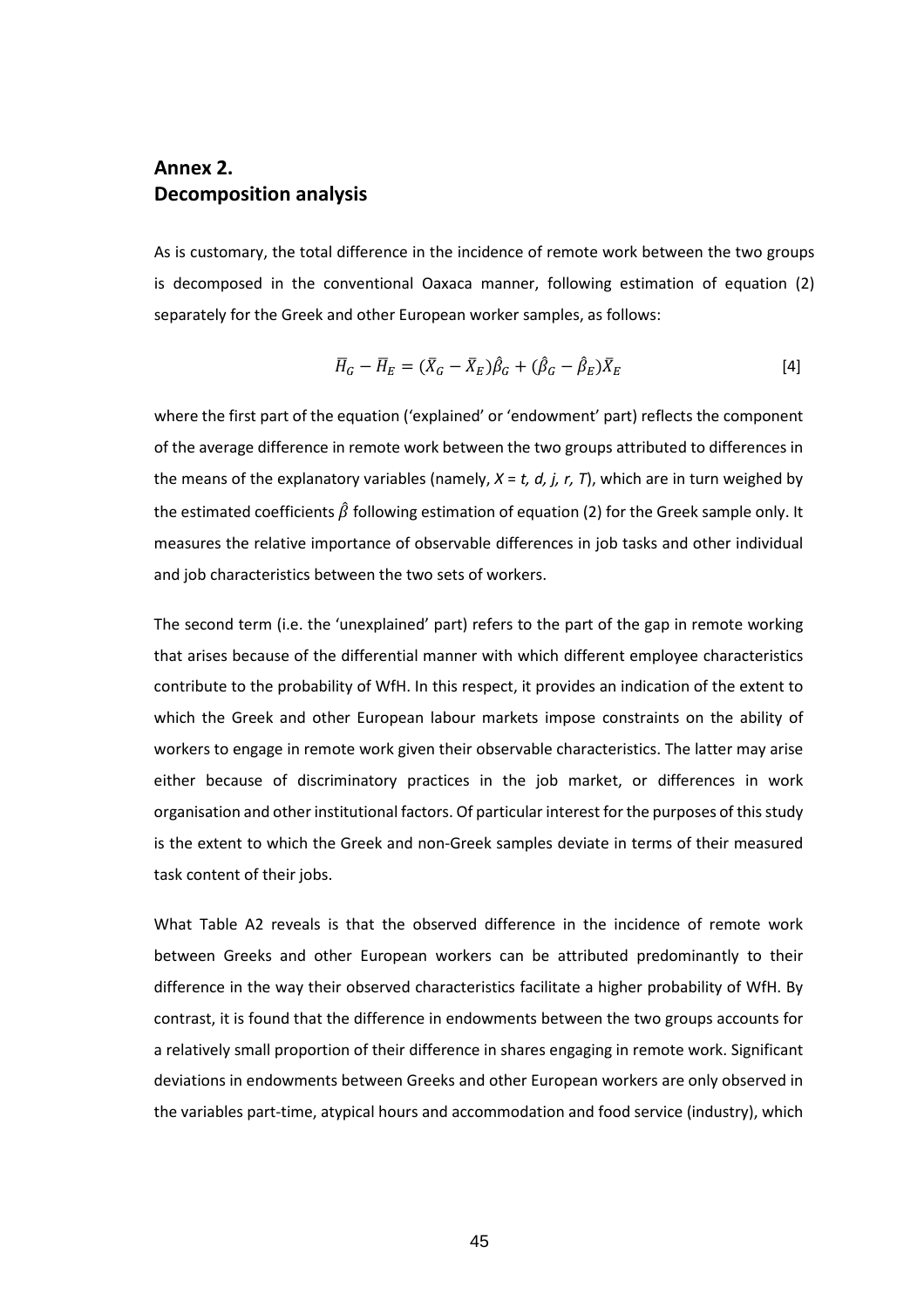are characterised by a higher incidence in the Greek sample, while in other European labour markets remote workers are more likely to have supervisory responsibilities, be employed in micro-sized firms (1-10 employees) and belong to non-professional occupational groups.

| Table A2.1: Decomposition analysis of WfH differences between Greek and other |  |  |  |  |
|-------------------------------------------------------------------------------|--|--|--|--|
| European employees, 2018                                                      |  |  |  |  |

| Raw differential (R) {E+C+U}:      | $-59.5$ |
|------------------------------------|---------|
| Amount attributable:               | $-84.7$ |
| - due to endowments (E):           | $-3.0$  |
| - due to coefficients (C):         | $-81.7$ |
| Shift coefficient (U):             | 25.2    |
| Adjusted differential (D) {C+U}:   | $-56.5$ |
|                                    |         |
| Endowments as $%$ total ( $E/R$ ): | 5.1     |
| Unexplained as % total (D/R):      | 94.9    |

NB: Based on Oaxaca-Blinder decomposition of the WfH incidence between Greeks and other European workers; separate probit regressions are first run for each group with WfH as dependent variable on the full set of controls as in Table 2. Dummies variables have been transformed to reflect deviations from the 'grand mean'. *Source*: EULFS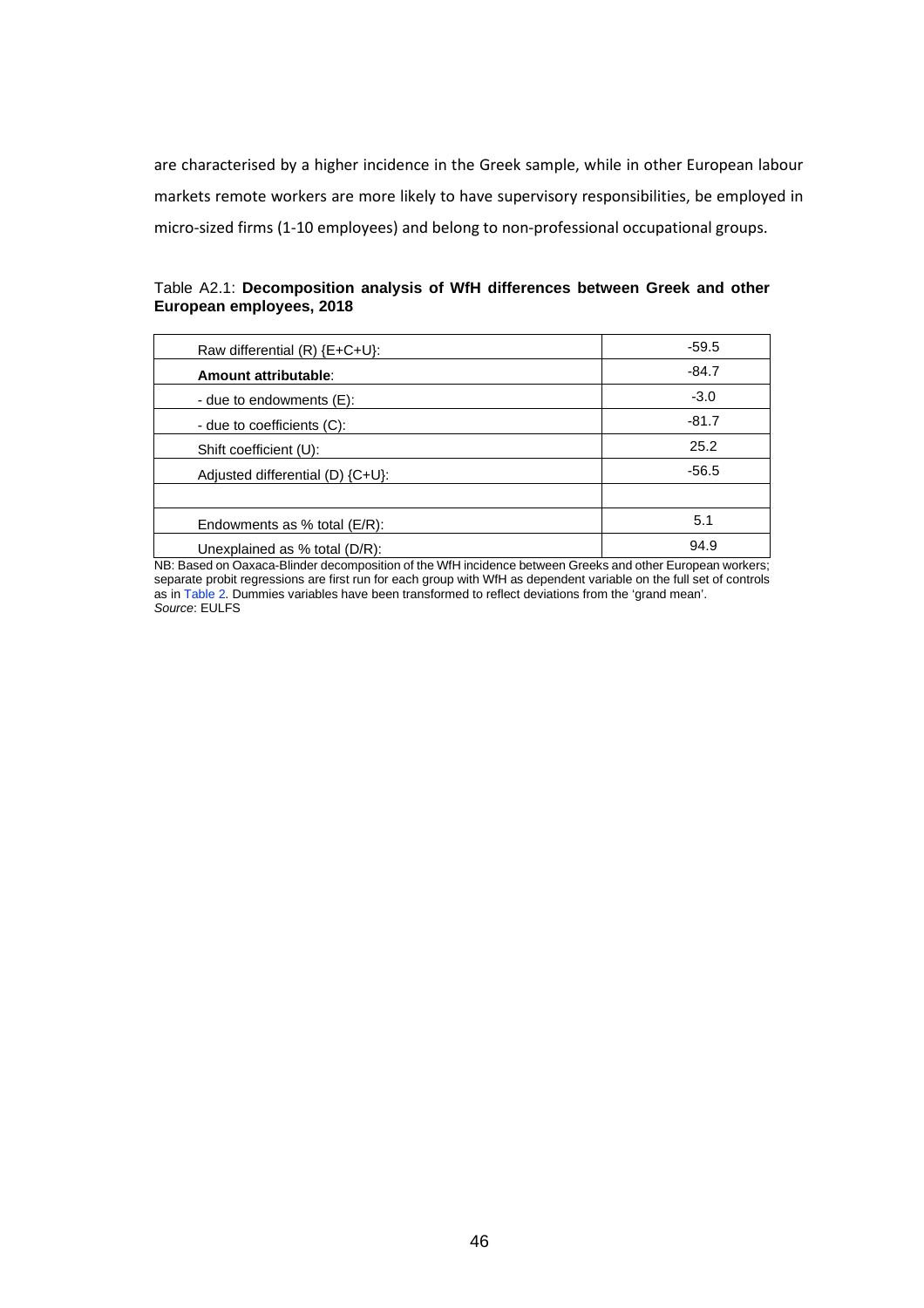# **Annex 3. Classification of "essential" occupations**

To classify the jobs of Greek employees according to whether they involve the provision of 'essential' services during a pandemic, the following detailed occupational and industrial codes have been used:

| <b>ISCO08</b><br>3-digit<br>code | <b>Occupational group</b>                                    | <b>NACE Rev.2</b><br>2-digit code | <b>Economic activity</b>                                                                                   |
|----------------------------------|--------------------------------------------------------------|-----------------------------------|------------------------------------------------------------------------------------------------------------|
| 221                              | <b>Medical doctors</b>                                       | Q                                 | Human health & social<br>work                                                                              |
| 222                              | Nursing and Midwifery Professionals                          | Q                                 | Human health & social<br>work                                                                              |
| 315                              | Aircraft<br>Controllers<br>Ship<br>and<br>and<br>Technicians | Q                                 |                                                                                                            |
| 321                              | Medical and Pharmaceutical Technicians                       | Q                                 | Human health & social<br>work                                                                              |
| 322                              | Nursing<br>Midwifery<br>Associate<br>and<br>Professionals    | Q                                 | Human health & social<br>work                                                                              |
| 522                              | Shop salespersons                                            | G                                 | Wholesale & retail trade                                                                                   |
| 523                              | <b>Cashiers and Ticket Clerks</b>                            | G                                 | Wholesale & retail trade                                                                                   |
| 524                              | <b>Other Sales Workers</b>                                   | $\overline{G}$                    | Wholesale & retail trade                                                                                   |
| 532                              | Personal Care Workers in Health Services                     |                                   |                                                                                                            |
| 541                              | <b>Protective Services Workers</b>                           | O, N, Q                           | Public administration &<br>defence; Administrative<br>& support services;<br>Human health & social<br>work |
| 611                              | Market Gardeners and Crop Growers                            |                                   |                                                                                                            |
| 612                              | <b>Animal Producers</b>                                      |                                   |                                                                                                            |
| 613                              | Mixed Crop and Animal Producers                              |                                   |                                                                                                            |
| 622                              | Fishery Workers, Hunters and Trappers                        |                                   |                                                                                                            |
| 751                              | Food Processing and Related Trades<br><b>Workers</b>         |                                   |                                                                                                            |
| 816                              | Food and Related Products Machine<br>Operators               |                                   |                                                                                                            |
| 831                              | Locomotive Engine Drivers and Related<br><b>Workers</b>      |                                   |                                                                                                            |
| 832                              | Car, Van and Motorcycle Drivers                              |                                   |                                                                                                            |
| 833                              | <b>Heavy Truck and Bus Drivers</b>                           |                                   |                                                                                                            |
| 911                              | Domestic, Hotel and Office Cleaners and<br>Helpers           |                                   |                                                                                                            |
| 921                              | Agricultural,<br>Forestry<br>and<br>Fishing<br>Labourers     |                                   |                                                                                                            |
| 933                              | <b>Transport and Storage Labourers</b>                       |                                   |                                                                                                            |
| 941                              | <b>Food Preparation Assistants</b>                           |                                   |                                                                                                            |
| 961                              | <b>Refuse Workers</b>                                        |                                   |                                                                                                            |
| 0                                | <b>Armed Forces</b>                                          |                                   |                                                                                                            |

Table A3.1: **Classification scheme for identifying essential jobs**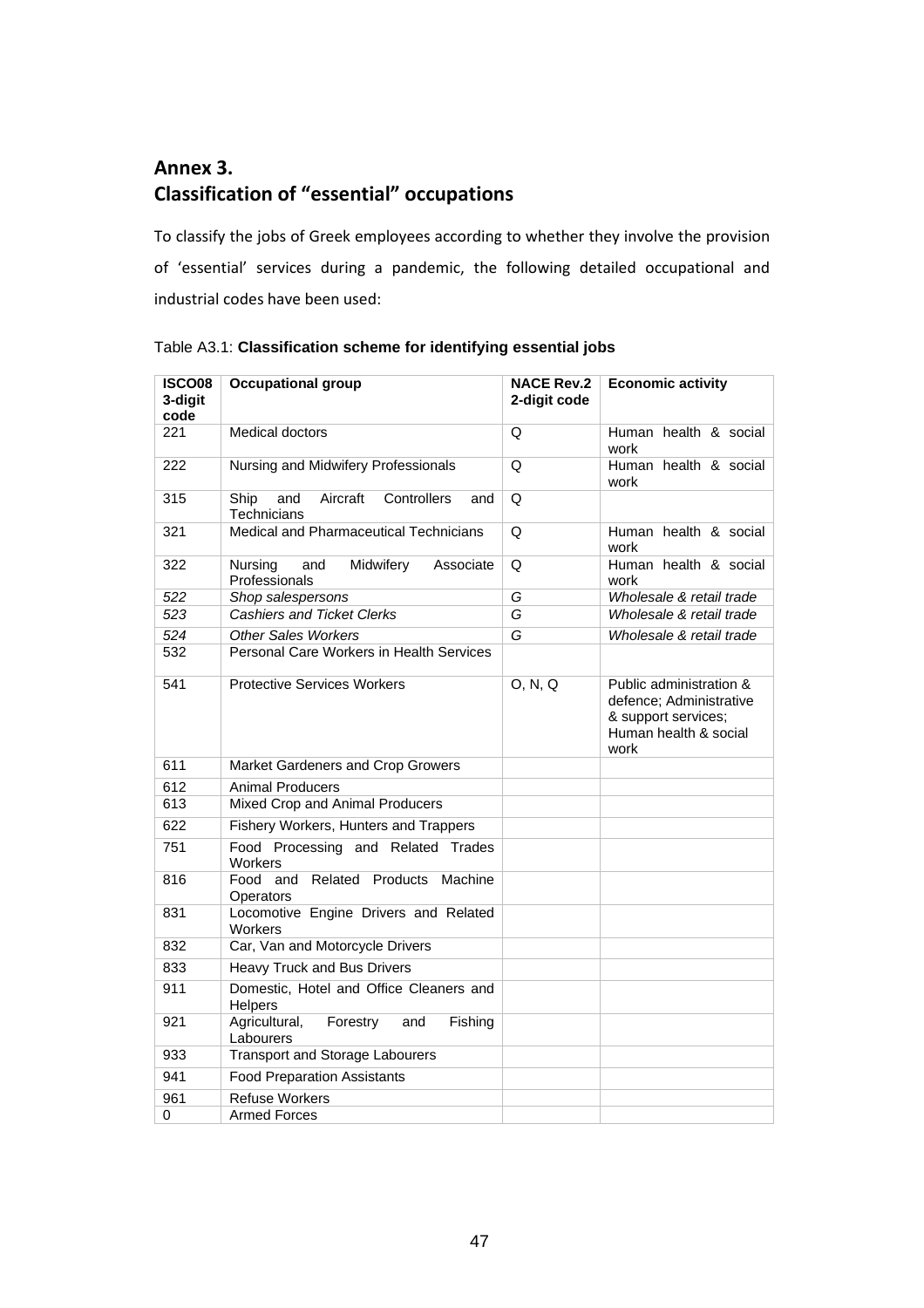# **Annex 4. Teleworkable occupations in Greece and "lost potential"**

| Table A4.1 Distribution of Greek employees across occupations with full |
|-------------------------------------------------------------------------|
| or high "WfH technical feasibility" and low incidence of "actual WfH"   |
|                                                                         |

| Occupation                                                                     | Freq     | Percent |
|--------------------------------------------------------------------------------|----------|---------|
| <b>General Office Clerks</b>                                                   | 170.5378 | 20.37   |
| Primary School and Early Childhood Teachers <sup>(h)</sup>                     | 65.83671 | 7.86    |
| <b>Secondary Education Teachers</b>                                            | 57.47853 | 6.87    |
| <b>Finance Professionals</b>                                                   | 51.47156 | 6.15    |
| <b>Client Information Workers</b>                                              | 51.33367 | 6.13    |
| Financial and Mathematical Associate Professionals                             | 40.99653 | 4.9     |
| Secretaries (general)                                                          | 37.92226 | 4.53    |
| Administrative and Specialized Secretaries                                     | 34.4462  | 4.11    |
| Other Teaching Professionals <sup>(h)</sup>                                    | 31.87285 | 3.81    |
| Tellers, Money Collectors and Related Clerks <sup>(h)</sup>                    | 31.50897 | 3.76    |
| Social and Religious Professionals(h)                                          | 26.59    | 3.18    |
| <b>Numerical Clerks</b>                                                        | 26.56789 | 3.17    |
| Other Clerical Support Workers <sup>(h)</sup>                                  | 22.22941 | 2.66    |
| Software and Applications Developers and analysts                              | 19.9796  | 2.39    |
| ICT Operations and User Support Technicians <sup>(h)</sup>                     | 19.16059 | 2.29    |
| Administration Professionals <sup>(h)</sup>                                    | 16.13869 | 1.93    |
| Sales, Marketing and Public Relations Professionals                            | 13.11113 | 1.57    |
| Government regulatory associate professionals <sup>(h)</sup>                   | 12.24364 | 1.46    |
| Other Health Professionals <sup>(h)</sup>                                      | 11.61799 | 1.39    |
| Legal Professionals                                                            | 10.66305 | 1.27    |
| Sales and Purchasing Agents and Brokers                                        | 10.14796 | 1.21    |
| <b>Professional Services Managers</b>                                          | 8.62549  | 1.03    |
| University and Higher Education Teachers <sup>(h)</sup>                        | 8.19005  | 0.98    |
| Authors, Journalists and Linguists                                             | 7.633077 | 0.91    |
| <b>Vocational Education Teachers</b>                                           | 6.9227   | 0.83    |
| Travel Attendants, Conductors and Guides <sup>(h)</sup>                        | 6.81191  | 0.81    |
| <b>Business Services and Administration Managers</b>                           | 6.258123 | 0.75    |
| <b>Keyboard Operators</b>                                                      | 5.586323 | 0.67    |
| Sales, Marketing and Development Managers                                      | 5.20207  | 0.62    |
| Legal, Social and Religious Associate Professionals                            | 3.737652 | 0.45    |
| Hotel and Restaurant Managers <sup>(h)</sup>                                   | 2.966725 | 0.35    |
| Mathematicians, Actuaries and Statisticians                                    | 2.492598 | 0.3     |
| Other Services Managers <sup>(h)</sup>                                         | 2.02696  | 0.24    |
| Managing Directors and Chief Executives                                        | 1.809725 | 0.22    |
| <b>Business Services Agents</b>                                                | 1.822695 | 0.22    |
| Life Science Technicians and Related Associate<br>Professionals <sup>(h)</sup> | 1.7101   | 0.2     |
| Librarians, Archivists and Curators                                            | 1.265247 | 0.15    |
| Legislators and Senior Officials                                               | 0.9715   | 0.12    |
| Database and Network Professionals                                             | 0.876185 | 0.1     |
| <b>ICT Professionals</b>                                                       | 0.495845 | 0.06    |
| Total                                                                          | 837.26   | 100     |

*NB*: Table includes, in order of prevalence, the list of 3-digit occupational groups identified as "teleworkable" but with a high share of workers who do not WfH. <sup>(h)</sup> indicates occupations with high teleworkability, the remaining are fully teleworkable.

*Source*: Greek Labour Force Survey; Sostero et al. (2020)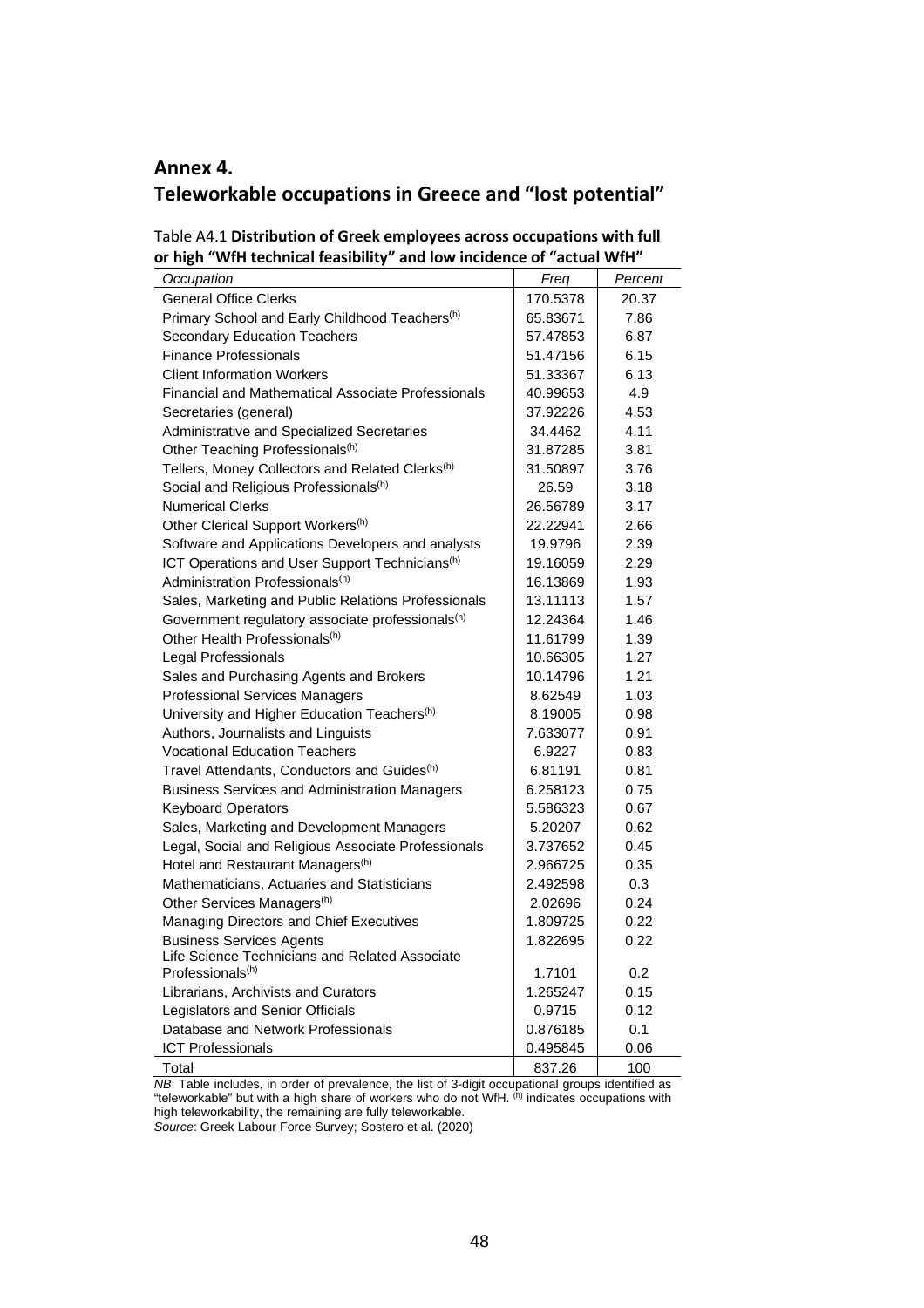

# Figure A4.1 **Teleworkability of occupations, Greece**



Source: Author's own analysis using Greek sample of PIAAC data (2014/15), N = 1467 employees aged 16-65.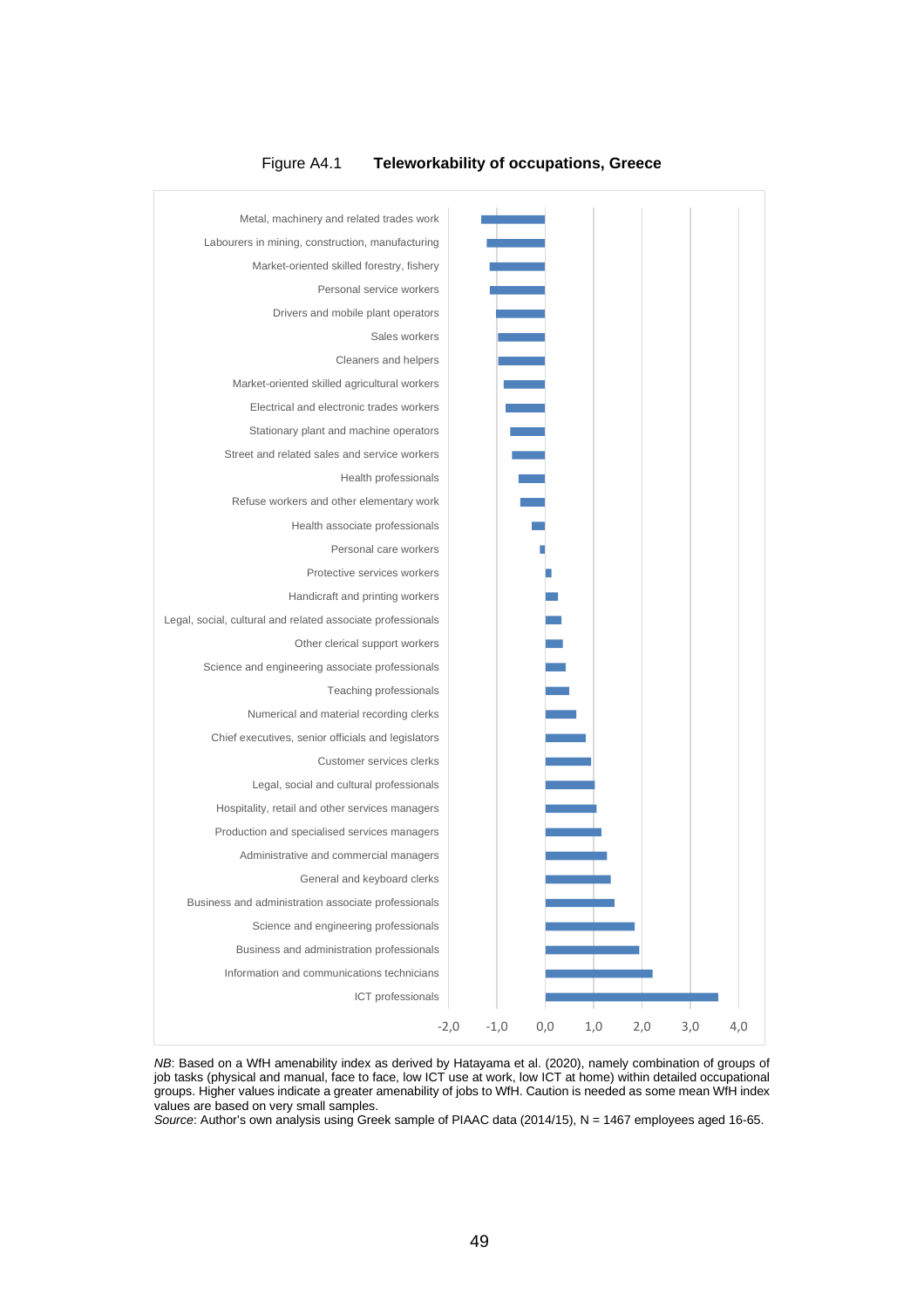# **Annex 5. Additional empirical output**

|                                 | <b>Never</b> | <b>Occasionally</b> | <b>Usually</b> | WfH    | N       |
|---------------------------------|--------------|---------------------|----------------|--------|---------|
| Total                           | 96.14%       | 2.23%               | 1.63%          | 3.86%  | 582,592 |
| <b>Native status</b>            |              |                     |                |        |         |
| Non-native                      | 96.62%       | 1.90%               | 1.48%          | 3.38%  | 216,327 |
| Native                          | 95.85%       | 2.43%               | 1.72%          | 4.15%  | 366,265 |
| <b>Marital status</b>           |              |                     |                |        |         |
| Married                         | 96.62%       | 1.90%               | 1.48%          | 3.38%  | 216,327 |
| Non-married                     | 95.85%       | 2.43%               | 1.72%          | 4.15%  | 366,265 |
| Children<15                     |              |                     |                |        |         |
| 0                               | 96.23%       | 2.15%               | 1.61%          | 3.77%  | 374,977 |
| 1                               | 95.96%       | 2.38%               | 1.66%          | 4.04%  | 110,669 |
| $\overline{2}$                  | 96.11%       | 2.31%               | 1.59%          | 3.89%  | 81,649  |
| 3                               | 95.31%       | 2.76%               | 1.94%          | 4.69%  | 15,297  |
| Labour market status before job |              |                     |                |        |         |
| Employed                        | 96.03%       | 2.30%               | 1.67%          | 3.97%  | 549,348 |
| Unemployed                      | 98.08%       | 1.14%               | 0.78%          | 1.92%  | 24,484  |
| Student                         | 97.53%       | 1.16%               | 1.31%          | 2.47%  | 5,500   |
| Inactive                        | 97.42%       | 1.14%               | 1.44%          | 2.58%  | 3,260   |
| Part-time job                   |              |                     |                |        |         |
| Yes                             | 96.97%       | 1.63%               | 1.40%          | 3.03%  | 46,174  |
| No                              | 96.07%       | 2.29%               | 1.65%          | 3.93%  | 536,418 |
| <b>Temporary contract</b>       |              |                     |                |        |         |
| Yes                             | 97.15%       | 1.53%               | 1.32%          | 2.85%  | 71,051  |
| No                              | 96.00%       | 2.33%               | 1.67%          | 4.00%  | 511,540 |
| <b>Supervisory duties</b>       |              |                     |                |        |         |
| Yes                             | 93.20%       | 3.90%               | 2.90%          | 6.80%  | 65,930  |
| No                              | 96.52%       | 2.02%               | 1.47%          | 3.48%  | 514,275 |
| <b>Weekly hours</b>             |              |                     |                |        |         |
| < 25                            | 89.77%       | 5.91%               | 4.32%          | 10.23% | 67,832  |
| 26-39                           | 92.63%       | 4.41%               | 2.96%          | 7.37%  | 67,424  |
| >39                             | 97.63%       | 1.35%               | 1.02%          | 2.37%  | 447,336 |
| <b>Years of tenure</b>          |              |                     |                |        |         |
| $<$ 3                           | 97.21%       | 1.56%               | 1.22%          | 2.79%  | 172,142 |
| $3 - 10$                        | 96.57%       | 2.02%               | 1.41%          | 3.43%  | 168,654 |
| $10 - 17$                       | 95.73%       | 2.51%               | 1.75%          | 4.27%  | 106,899 |
| >17                             | 94.55%       | 3.14%               | 2.31%          | 5.45%  | 134,897 |
| Economic activity of local unit |              |                     |                |        |         |
| Agriculture, forestry & fishing | 99.39%       | 0.43%               | 0.18%          | 0.61%  | 14,349  |

# Table A5.1 **Share of Greek employees WfH (occasionally or usually), 2008-2018**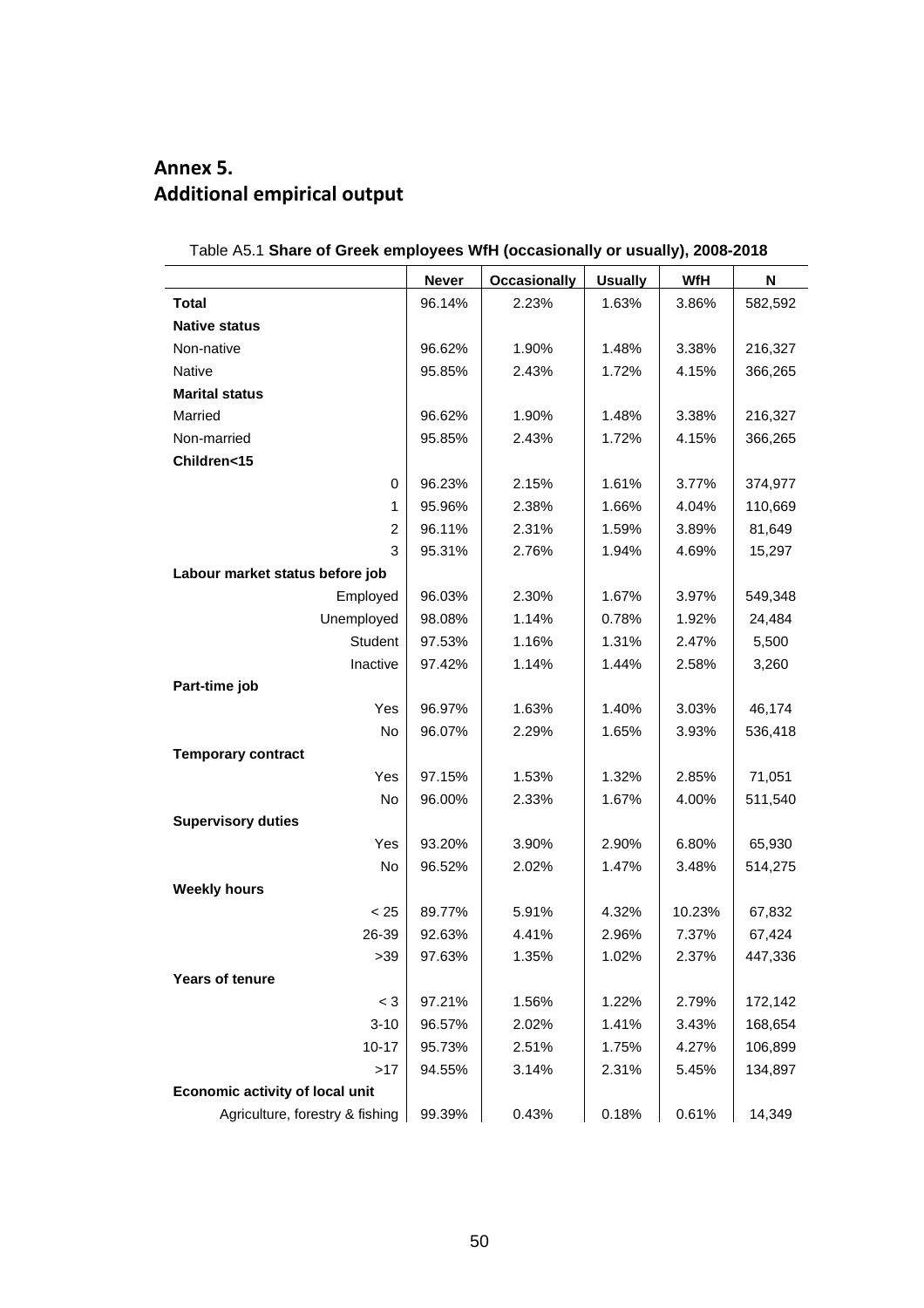| Mining                              | 98.72% | 0.81%  | 0.46% | 1.28%  | 3,449   |
|-------------------------------------|--------|--------|-------|--------|---------|
| Manufacturing                       | 98.65% | 0.86%  | 0.49% | 1.35%  | 69,207  |
| Electricity, gas & steam            | 98.36% | 1.05%  | 0.59% | 1.64%  | 6,786   |
| Water supply & sewerage             | 99.00% | 0.56%  | 0.45% | 1.00%  | 6,479   |
| Construction                        | 99.13% | 0.54%  | 0.34% | 0.87%  | 35,675  |
| Wholesale & retail trade            | 98.86% | 0.63%  | 0.51% | 1.14%  | 88,584  |
| Transportation & storage            | 98.29% | 1.07%  | 0.63% | 1.71%  | 28,293  |
| Accommodation & food storage        | 98.84% | 0.69%  | 0.46% | 1.16%  | 45,511  |
| ICT                                 | 94.14% | 3.86%  | 2.01% | 5.86%  | 13,164  |
| Financial & insurance               | 97.51% | 1.77%  | 0.71% | 2.49%  | 17,939  |
| Real estate                         | 97.72% | 2.28%  | 0.00% | 2.28%  | 307     |
| Professional scientific & technical | 93.71% | 4.49%  | 1.80% | 6.29%  | 18,032  |
| Administrative & support service    | 98.11% | 1.46%  | 0.43% | 1.89%  | 13,661  |
| Public administration & defence     | 97.61% | 1.36%  | 1.04% | 2.39%  | 81,304  |
| Education                           | 81.75% | 10.41% | 7.84% | 18.25% | 66,838  |
| Human health & social work          | 97.98% | 1.46%  | 0.57% | 2.02%  | 43,535  |
| Arts and entertainment              | 97.78% | 1.34%  | 0.88% | 2.22%  | 7,758   |
| Other service activities            | 97.47% | 1.45%  | 1.08% | 2.53%  | 9,514   |
| Activities as households            | 92.72% | 0.56%  | 6.72% | 7.28%  | 11,880  |
| Degree of urbanisation              |        |        |       |        |         |
| <b>Cities</b>                       | 95.67% | 2.35%  | 1.98% | 4.33%  | 254,703 |
| Towns/suburbs                       | 96.05% | 2.42%  | 1.53% | 3.95%  | 143,775 |
| Rural                               | 96.86% | 1.93%  | 1.21% | 3.14%  | 184,114 |
| Income decile                       |        |        |       |        |         |
| 1                                   | 97.73% | 1.07%  | 1.20% | 2.27%  | 32,946  |
| $\overline{\mathbf{c}}$             | 98.09% | 0.93%  | 0.98% | 1.91%  | 45,912  |
| 3                                   | 97.99% | 1.06%  | 0.95% | 2.01%  | 51,117  |
| 4                                   | 98.02% | 1.01%  | 0.97% | 1.98%  | 46,272  |
| 5                                   | 97.47% | 1.55%  | 0.99% | 2.53%  | 47,746  |
| 6                                   | 96.53% | 2.03%  | 1.44% | 3.47%  | 51,421  |
| 7                                   | 95.10% | 2.97%  | 1.93% | 4.90%  | 58,390  |
| 8                                   | 93.56% | 4.00%  | 2.44% | 6.44%  | 44,548  |
| 9                                   | 92.94% | 4.01%  | 3.05% | 7.06%  | 23,889  |
| 10                                  | 90.83% | 4.67%  | 4.49% | 9.17%  | 27,416  |

*Source*: Greek Labour Force Survey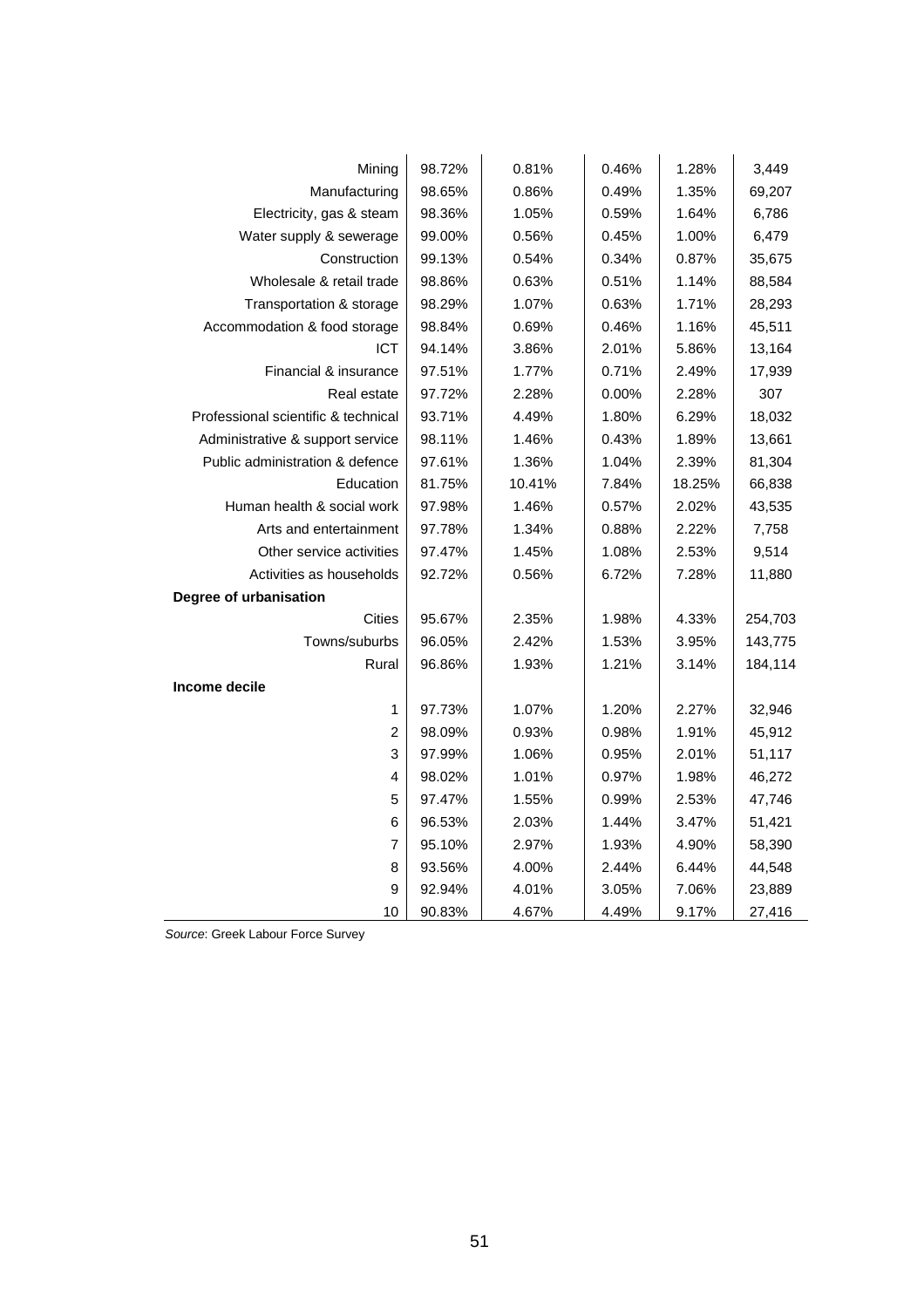| Income        |             |          |          |       | [95% Conf.  |             |
|---------------|-------------|----------|----------|-------|-------------|-------------|
| deciles       | dy/dx       | Std. Err | z        | P > Z | Intervall   |             |
|               | $-0.022036$ | 0.001026 | $-21.47$ | 0.00  | $-0.024048$ | $-0.020024$ |
| $\mathcal{P}$ | $-0.016478$ | 0.000769 | $-21.42$ | 0.00  | $-0.017986$ | $-0.01497$  |
| 3             | $-0.01156$  | 0.00054  | $-21.41$ | 0.00  | $-0.012618$ | $-0.010502$ |
| 4             | $-0.00554$  | 0.000259 | $-21.37$ | 0.00  | $-0.006048$ | $-0.005032$ |
| 5             | $-0.001059$ | 5.44E-05 | $-19.47$ | 0.00  | $-0.001165$ | $-0.000952$ |
| 6             | 0.004075    | 0.000193 | 21.16    | 0.00  | 0.0036977   | 0.004453    |
|               | 0.011215    | 0.000524 | 21.42    | 0.00  | 0.0101887   | 0.012242    |
| 8             | 0.013491    | 0.000629 | 21.46    | 0.00  | 0.0122591   | 0.014723    |
| 9             | 0.009507    | 0.000444 | 21.43    | 0.00  | 0.0086376   | 0.010377    |
| 10            | 0.018384    | 0.000858 | 21.43    | 0.00  | 0.0167025   | 0.020065    |

Table A5.2. **Wages and WfH, ordered probit regression, marginal effects**

*NB*: Marginal predictions of ordered probit regression outcomes based on delta-method.

*Source*: Greek Labour Force Survey

| Table A5.3 | Wages and WFH, OLS estimates, Greece, 2009-2018 |
|------------|-------------------------------------------------|
|------------|-------------------------------------------------|

| WfH<br>Mincer<br>Full spec<br>WfH<br>3-digit<br>Job<br><b>ISCO</b><br>occasionally<br>usually<br>tasks<br>spec<br>WfH<br>$0.06***$<br>$0.07***$<br>$0.07***$<br>$0.03***$<br><br>$\cdots$<br>(0.004)<br>(0.003)<br>(0.004)<br>(0.013)<br>$0.08***$<br>WfH occasionally<br>(0.005)<br>$0.05***$<br>WfH usually<br>(0.006)<br>$0.12***$<br>$0.24***$<br>$0.24***$<br>$0.24***$<br>$0.15***$<br>$0.19***$<br>Male<br>(0.002)<br>(0.001)<br>(0.002)<br>(0.002)<br>(0.002)<br>(0.006)<br>$0.19***$<br>$0.08***$<br>$0.19***$<br>$0.19***$<br>$0.16***$<br>$0.19***$<br>Age: 25-34<br>(0.004)<br>(0.004)<br>(0.006)<br>(0.018)<br>(0.004)<br>(0.004)<br>$0.14***$<br>$0.30***$<br>$0.29***$<br>$0.29***$<br>$0.29***$<br>$0.29***$<br>Age: 35-44<br>(0.004)<br>(0.018)<br>(0.004)<br>(0.004)<br>(0.004)<br>(0.006) |
|--------------------------------------------------------------------------------------------------------------------------------------------------------------------------------------------------------------------------------------------------------------------------------------------------------------------------------------------------------------------------------------------------------------------------------------------------------------------------------------------------------------------------------------------------------------------------------------------------------------------------------------------------------------------------------------------------------------------------------------------------------------------------------------------------------------|
|                                                                                                                                                                                                                                                                                                                                                                                                                                                                                                                                                                                                                                                                                                                                                                                                              |
|                                                                                                                                                                                                                                                                                                                                                                                                                                                                                                                                                                                                                                                                                                                                                                                                              |
|                                                                                                                                                                                                                                                                                                                                                                                                                                                                                                                                                                                                                                                                                                                                                                                                              |
|                                                                                                                                                                                                                                                                                                                                                                                                                                                                                                                                                                                                                                                                                                                                                                                                              |
|                                                                                                                                                                                                                                                                                                                                                                                                                                                                                                                                                                                                                                                                                                                                                                                                              |
|                                                                                                                                                                                                                                                                                                                                                                                                                                                                                                                                                                                                                                                                                                                                                                                                              |
|                                                                                                                                                                                                                                                                                                                                                                                                                                                                                                                                                                                                                                                                                                                                                                                                              |
|                                                                                                                                                                                                                                                                                                                                                                                                                                                                                                                                                                                                                                                                                                                                                                                                              |
|                                                                                                                                                                                                                                                                                                                                                                                                                                                                                                                                                                                                                                                                                                                                                                                                              |
|                                                                                                                                                                                                                                                                                                                                                                                                                                                                                                                                                                                                                                                                                                                                                                                                              |
|                                                                                                                                                                                                                                                                                                                                                                                                                                                                                                                                                                                                                                                                                                                                                                                                              |
|                                                                                                                                                                                                                                                                                                                                                                                                                                                                                                                                                                                                                                                                                                                                                                                                              |
|                                                                                                                                                                                                                                                                                                                                                                                                                                                                                                                                                                                                                                                                                                                                                                                                              |
|                                                                                                                                                                                                                                                                                                                                                                                                                                                                                                                                                                                                                                                                                                                                                                                                              |
| $0.30***$<br>$0.18***$<br>$0.30***$<br>$0.30***$<br>$0.32***$<br>$0.33***$<br>Age: 45-54                                                                                                                                                                                                                                                                                                                                                                                                                                                                                                                                                                                                                                                                                                                     |
| (0.005)<br>(0.005)<br>(0.005)<br>(0.006)<br>(0.018)<br>(0.004)                                                                                                                                                                                                                                                                                                                                                                                                                                                                                                                                                                                                                                                                                                                                               |
| $0.28***$<br>$0.28***$<br>$0.31***$<br>$0.33***$<br>$0.18***$<br>$0.28***$<br>Age: 55-64                                                                                                                                                                                                                                                                                                                                                                                                                                                                                                                                                                                                                                                                                                                     |
| (0.005)<br>(0.006)<br>(0.020)<br>(ref: 15-24)<br>(0.005)<br>(0.004)<br>(0.005)                                                                                                                                                                                                                                                                                                                                                                                                                                                                                                                                                                                                                                                                                                                               |
| $0.17***$<br>$0.06***$<br>$0.17***$<br>$0.17***$<br>$0.08***$<br>$0.13***$<br><b>Education: Medium</b>                                                                                                                                                                                                                                                                                                                                                                                                                                                                                                                                                                                                                                                                                                       |
| (0.002)<br>(0.002)<br>(0.003)<br>(0.009)<br>(0.002)<br>(0.002)                                                                                                                                                                                                                                                                                                                                                                                                                                                                                                                                                                                                                                                                                                                                               |
| $0.47***$<br>$0.21***$<br>$0.30***$<br>$0.46***$<br>$0.16***$<br>$0.46***$<br>Education: High                                                                                                                                                                                                                                                                                                                                                                                                                                                                                                                                                                                                                                                                                                                |
| (0.004)<br>(ref: Low)<br>(0.002)<br>(0.002)<br>(0.002)<br>(0.002)<br>(0.011)                                                                                                                                                                                                                                                                                                                                                                                                                                                                                                                                                                                                                                                                                                                                 |
| $-0.01***$<br>$-0.01**$<br>$-0.05***$<br>$-0.09***$<br>0.00<br>$-0.01**$<br>Continuing learning                                                                                                                                                                                                                                                                                                                                                                                                                                                                                                                                                                                                                                                                                                              |
| activities                                                                                                                                                                                                                                                                                                                                                                                                                                                                                                                                                                                                                                                                                                                                                                                                   |
| (0.003)<br>(0.004)<br>(0.005)<br>(0.004)<br>(0.004)<br>(0.016)<br>$0.04***$<br>$0.02***$<br>$0.04***$<br>$0.04***$<br>$0.04***$<br>$0.04***$<br>Years of tenure                                                                                                                                                                                                                                                                                                                                                                                                                                                                                                                                                                                                                                              |
| (0.000)<br>(0.000)<br>(0.000)<br>(0.000)<br>(0.000)<br>(0.001)                                                                                                                                                                                                                                                                                                                                                                                                                                                                                                                                                                                                                                                                                                                                               |
| $-0.00***$<br>$-0.00***$<br>$-0.00***$<br>$-0.00***$<br>$-0.00***$<br>$-0.00***$<br>Years of tenure squared                                                                                                                                                                                                                                                                                                                                                                                                                                                                                                                                                                                                                                                                                                  |
| (0.000)<br>(0.000)<br>(0.000)<br>(0.000)<br>(0.000)<br>(0.000)                                                                                                                                                                                                                                                                                                                                                                                                                                                                                                                                                                                                                                                                                                                                               |
| $-0.09***$<br>Non-native                                                                                                                                                                                                                                                                                                                                                                                                                                                                                                                                                                                                                                                                                                                                                                                     |
| (0.003)                                                                                                                                                                                                                                                                                                                                                                                                                                                                                                                                                                                                                                                                                                                                                                                                      |
| $0.05***$<br>Married                                                                                                                                                                                                                                                                                                                                                                                                                                                                                                                                                                                                                                                                                                                                                                                         |
| (0.002)                                                                                                                                                                                                                                                                                                                                                                                                                                                                                                                                                                                                                                                                                                                                                                                                      |
| $0.02***$<br>Child15: 1                                                                                                                                                                                                                                                                                                                                                                                                                                                                                                                                                                                                                                                                                                                                                                                      |
| (0.002)                                                                                                                                                                                                                                                                                                                                                                                                                                                                                                                                                                                                                                                                                                                                                                                                      |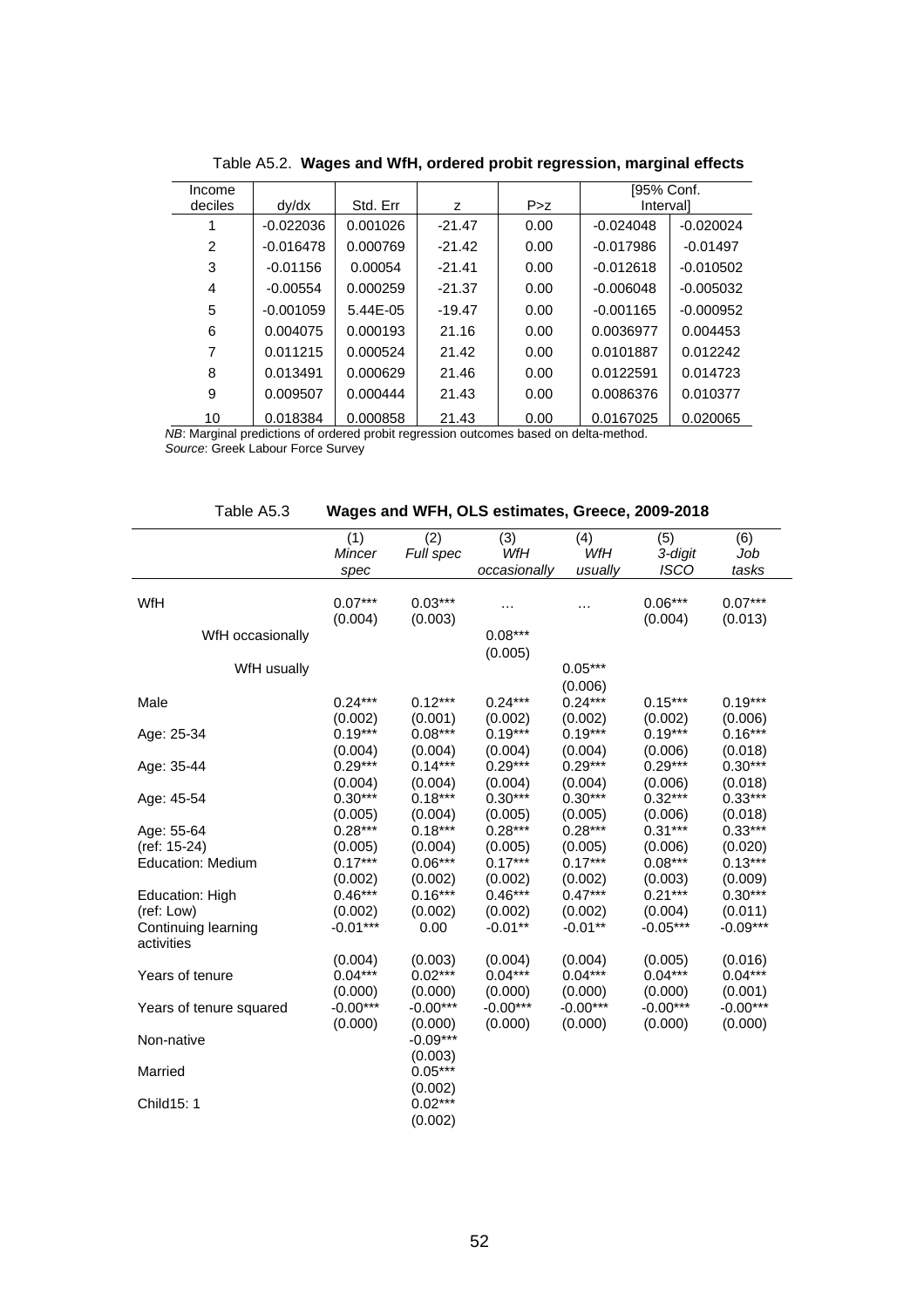| Child15: 2              |            | $0.04***$            |            |            |            |            |
|-------------------------|------------|----------------------|------------|------------|------------|------------|
| Child15: 3              |            | (0.002)<br>$0.05***$ |            |            |            |            |
| (ref: 0)                |            | (0.004)              |            |            |            |            |
| Multiple jobs           |            | $0.02***$            |            |            |            |            |
|                         |            | (0.006)              |            |            |            |            |
| Last status: unemployed |            | $-0.11***$           |            |            |            |            |
|                         |            | (0.004)              |            |            |            |            |
|                         |            | $-0.19***$           |            |            |            |            |
| Last status: student    |            |                      |            |            |            |            |
|                         |            | (0.009)              |            |            |            |            |
| Last status: inactive   |            | $-0.10***$           |            |            |            |            |
| (ref: employed)         |            | (0.010)              |            |            |            |            |
| Part-time job           |            | $-0.75***$           |            |            |            |            |
|                         |            | (0.004)              |            |            |            |            |
| Temporary               |            | $-0.07***$           |            |            |            |            |
|                         |            | (0.003)              |            |            |            |            |
| Supervisor              |            | $0.16***$            |            |            |            |            |
|                         |            | (0.002)              |            |            |            |            |
| Firm size: 11-19        |            | $0.07***$            |            |            |            |            |
|                         |            | (0.002)              |            |            |            |            |
| Firm size: 20-49        |            | $0.11***$            |            |            |            |            |
|                         |            | (0.002)              |            |            |            |            |
| Firm size: >50          |            | $0.17***$            |            |            |            |            |
|                         |            | (0.002)              |            |            |            |            |
| Firm size: DK<11        |            | $0.02***$            |            |            |            |            |
|                         |            | (0.003)              |            |            |            |            |
| Firm size: DK>10        |            | $0.09***$            |            |            |            |            |
| (ref: 1-9)              |            | (0.002)              |            |            |            |            |
| Usual weekly hours      |            | $0.01***$            |            |            |            |            |
|                         |            | (0.000)              |            |            |            |            |
| Atypical hours          |            | $0.02***$            |            |            |            |            |
|                         |            | (0.001)              |            |            |            |            |
| Urban: towns            |            | $-0.02***$           |            |            |            |            |
|                         |            | (0.002)              |            |            |            |            |
| Urban: rural            |            | $-0.01***$           |            |            |            |            |
|                         |            | (0.002)              |            |            |            |            |
| Physical tasks          |            |                      |            |            |            | $-0.23***$ |
|                         |            |                      |            |            |            | (0.056)    |
| Intellectual tasks      |            |                      |            |            |            | $0.89***$  |
|                         |            |                      |            |            |            | (0.081)    |
| Social tasks            |            |                      |            |            |            | $-0.03$    |
|                         |            |                      |            |            |            | (0.057)    |
| Methods: autonomy       |            |                      |            |            |            | $-0.72***$ |
|                         |            |                      |            |            |            | (0.042)    |
| Methods: teamwork       |            |                      |            |            |            | $0.21***$  |
|                         |            |                      |            |            |            | (0.019)    |
| Methods: routine        |            |                      |            |            |            | $-0.18***$ |
|                         |            |                      |            |            |            |            |
|                         |            |                      |            |            |            | (0.030)    |
| Tools: machines         |            |                      |            |            |            | $0.58***$  |
|                         |            |                      |            |            |            | (0.042)    |
| Tools: ICT              |            |                      |            |            |            | $0.69***$  |
|                         |            |                      |            |            |            | (0.039)    |
| 2010                    | $-0.01***$ | $-0.00**$            | $-0.01***$ | $-0.02***$ | .          |            |
|                         | (0.002)    | (0.002)              | (0.002)    | (0.002)    |            |            |
| 2011                    | $-0.06***$ | $-0.04***$           | $-0.06***$ | $-0.06***$ | .          |            |
|                         | (0.003)    | (0.002)              | (0.003)    | (0.003)    |            |            |
| 2012                    | $-0.18***$ | $-0.15***$           | $-0.18***$ | $-0.18***$ | $-0.12***$ |            |
|                         | (0.003)    | (0.003)              | (0.003)    | (0.003)    | (0.003)    |            |
| 2013                    | $-0.30***$ | $-0.26***$           | $-0.30***$ | $-0.30***$ | $-0.24***$ |            |
|                         | (0.003)    | (0.003)              | (0.003)    | (0.003)    | (0.003)    |            |
| 2014                    | $-0.30***$ | $-0.24***$           | $-0.30***$ | $-0.30***$ | $-0.23***$ |            |